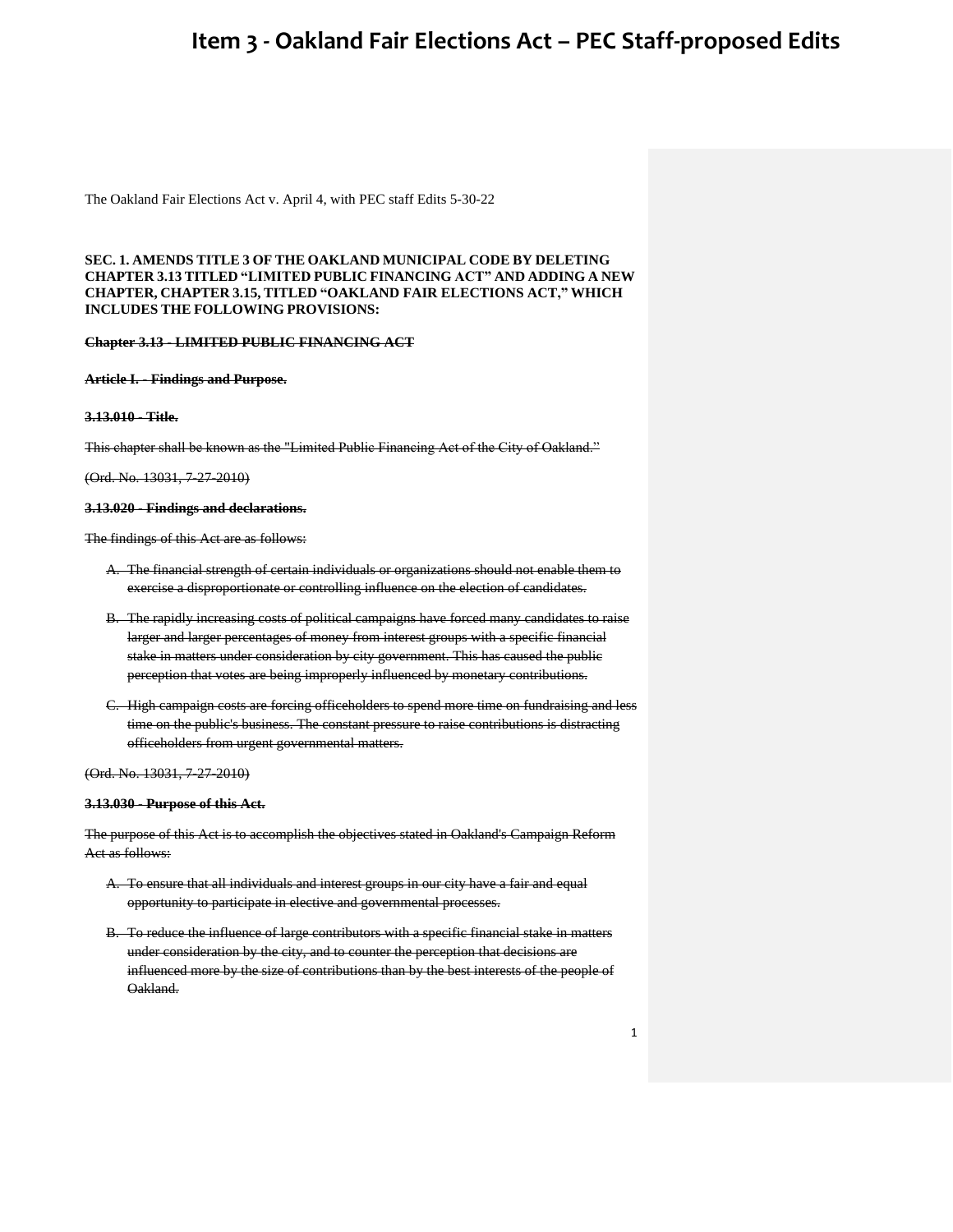Oakland Democracy Dollars Ballot Measure Draft - CONFIDENTIAL V.1

- C. To reduce the pressure on candidates to raise large campaign war chests for defensive purposes, beyond the amount necessary to communicate reasonably with voters.
- D. To encourage competition for elective office.
- E. To allow candidates and office holders to spend a smaller proportion of their time on fundraising and a greater proportion of their time dealing with issues of importance to their constituents and the community.
- F. To ensure that serious candidates are able to raise enough money to communicate their views and positions adequately to the public, thereby promoting public discussion of important issues involved in political campaigns.
- G. To help preserve public trust in governmental and electoral institutions.

(Ord. No. 13031, 7-27-2010)

#### **Article II. - Definitions**

#### **3.13.040 - Interpretation of this Act.**

Unless the term is specifically defined in this Act or the contrary is stated or clearly appears from the text, the definitions set forth in [Chapter 3.12](https://library.municode.com/ca/oakland/codes/code_of_ordinances/283553?nodeId=TIT3MUEL_CH3.12THOACAREAC) of this Code and in Government Code Sections 81000 et seq. as amended govern the interpretation of this Act.

For purposes of this Act, "principal residence" shall mean the place in which a person's habitation is fixed, wherein the person has the intention of remaining, and to which, whenever he or she is absent, the person has the intention of returning.

For purposes of this Act, "primary place of doing business" shall mean the street address of a corporation's or association's principal executive office as filed with the California Secretary of State or the street address of an unincorporated association's principal office as filed with the California Secretary of State.

(Ord. No. 13031, 7-27-2010)

**Article III. - Election Campaign Fund**

#### **3.13.050 - Election campaign fund.**

There is hereby established an account within a special revenue fund of the city to be known as the "Election Campaign Fund."

(Ord. No. 13031, 7-27-2010)

#### **3.13.060 - Appropriation of funds.**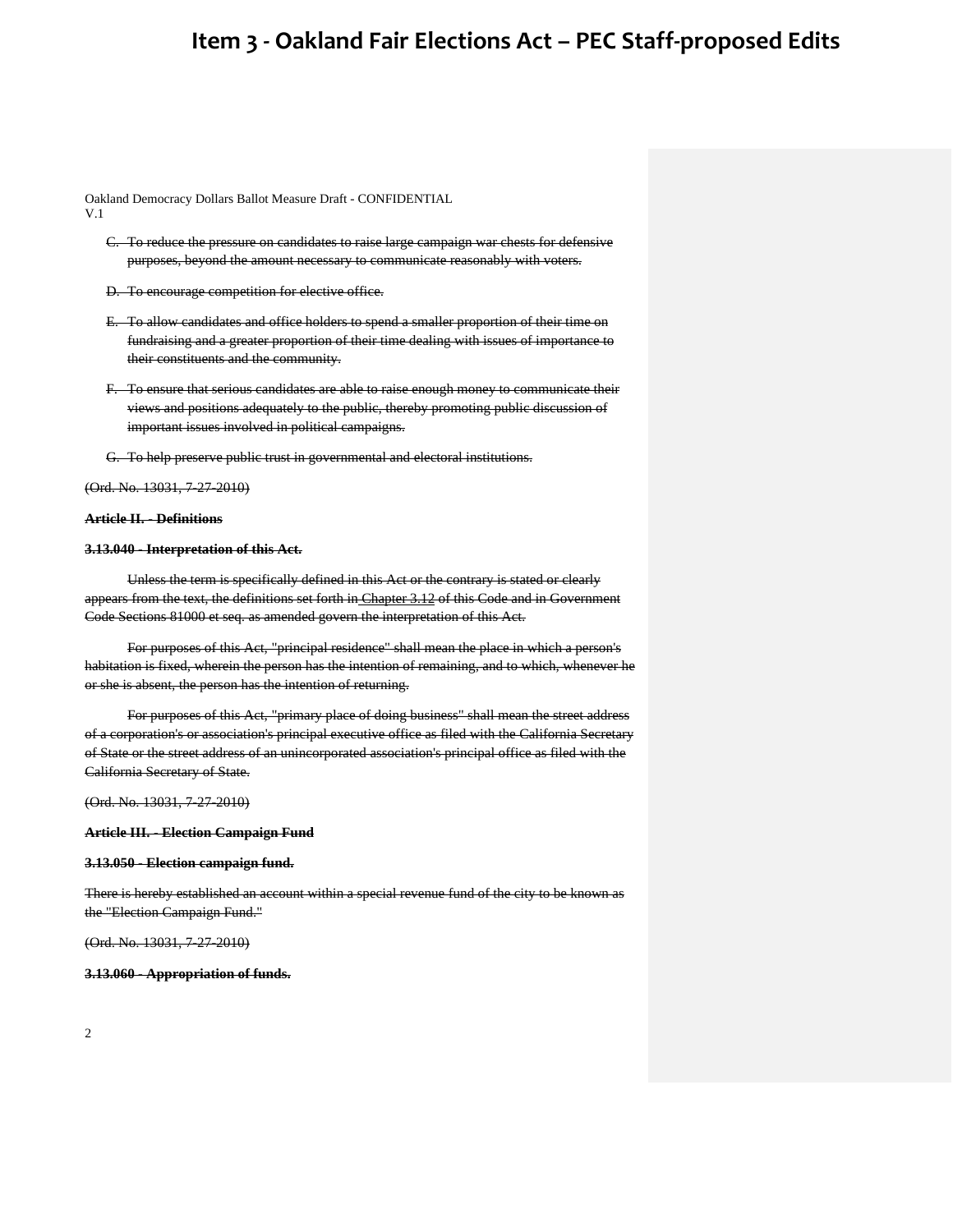Oakland Democracy Dollars Ballot Measure Draft - CONFIDENTIAL V.1

- A. The city council shall appropriate to the election campaign fund, under the city's current two-year budget cycle, an amount sufficient to fund all candidates eligible to receive public financing for the office of district city councilmember.
- B. The city public ethics commission shall provide in the form and at the time directed by the mayor and city administrator a written estimate of the amount necessary to be appropriated for any two-year budget cycle according to the provisions of this Act for all eligible candidates. The amount of funds to be allocated to the election campaign fund shall be based on a consideration of anticipated campaign activity, anticipated administrative costs, and existing unspent funds within the account. The amount of funds to be allocated to the election campaign fund shall not exceed \$500,000.00 for any twoyear budget cycle.
- C. The election campaign fund shall be established as an interest bearing account. Unspent funds in the election campaign fund at the end of a two-year budget cycle shall remain in the fund and accrue for disbursement to candidates eligible for public financing in future elections and for administrative costs.
- D. Up to seven and one-half percent of the amount allocated to the election campaign fund pursuant to Subsections [3.13.060\(](https://library.municode.com/ca/oakland/codes/code_of_ordinances/283553?nodeId=TIT3MUEL_CH3.13LIPUFIAC_ARTIIIELCAFU_3.13.060APFU)a) and (b) may be utilized by the public ethics commission to cover the anticipated cost of administering the provisions of this Act.

(Ord. No. 13031, 7-27-2010)

#### **3.13.065 - Allocation of election campaign fund.**

No later than seven days after the city clerk has certified the names of all candidates to appear on the ballot, the public ethics commission shall determine at a publicly noticed meeting whether, based on the number of potentially eligible candidates, the amount of money in the election campaign fund is adequate to provide the maximum amount to potentially eligible candidates. If the commission determines that the election campaign fund will not be adequate to provide the maximum amount of funds to potentially eligible candidates, the commission shall order the disbursement of available funds on a pro rata or other equitable basis. The commission may at any time revise the disbursement plan consistent with these rules and prevailing law.

(Ord. No. 13031, 7-27-2010)

**Article IV. - Eligibility for Public Financing.**

#### **3.13.070 - Application and withdrawal procedures.**

A. Each candidate for district city council shall file a statement with the city clerk on a form approved for such purpose indicating acceptance or rejection of the voluntary spending ceilings pursuant to [Section 3.12.190.](https://library.municode.com/ca/oakland/codes/code_of_ordinances/283553?nodeId=TIT3MUEL_CH3.12THOACAREAC_ARTIVEXCE_3.12.190EXCE)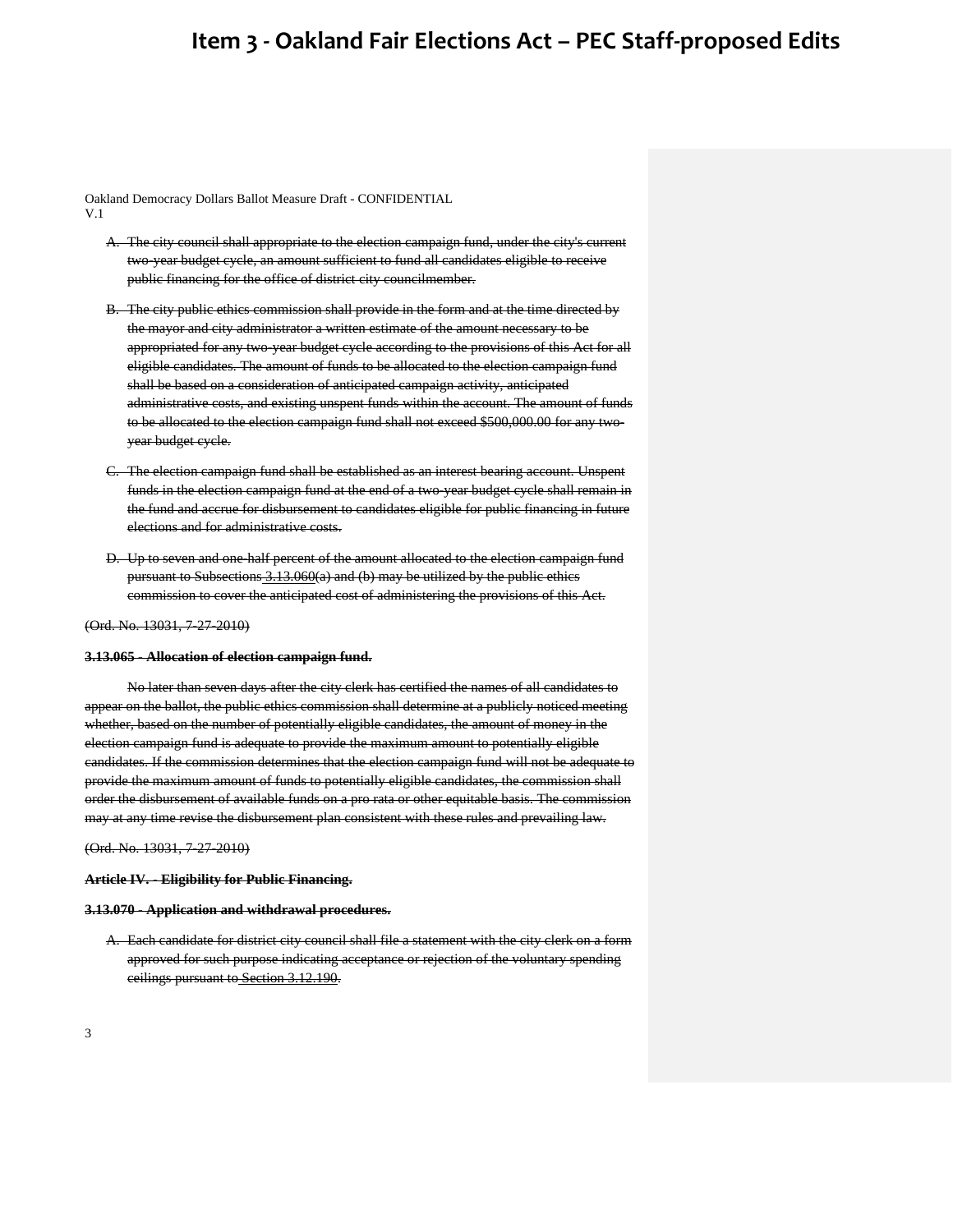Oakland Democracy Dollars Ballot Measure Draft - CONFIDENTIAL V.1

- B. Each candidate for district city council shall file with the public ethics commission a statement of acceptance or rejection of public financing on a form approved by the public ethics commission no later than 14 calendar days after the date the city clerk has certified the names of candidates to appear on the ballot for the election in which public financing will be sought. The statement of acceptance or rejection of public financing shall advise and require that the candidate's decision to reject public financing is irrevocable for the election in which his or her name appears on the ballot. The failure to timely file a statement of acceptance or rejection of public financing shall constitute a rejection of public financing.
- C. If a candidate declines to accept the voluntary expenditure ceilings prescribed in [Section](https://library.municode.com/ca/oakland/codes/code_of_ordinances/283553?nodeId=TIT3MUEL_CH3.12THOACAREAC_ARTIVEXCE_3.12.200AMEXCE)  [3.12.200,](https://library.municode.com/ca/oakland/codes/code_of_ordinances/283553?nodeId=TIT3MUEL_CH3.12THOACAREAC_ARTIVEXCE_3.12.200AMEXCE) the candidate shall be subject to the contribution limits of Subsection[s](https://library.municode.com/ca/oakland/codes/code_of_ordinances/283553?nodeId=TIT3MUEL_CH3.12THOACAREAC_ARTIIICOLI_3.12.050LICOPE)  $3.12.050(a)$  $3.12.050(a)$  and  $3.12.060(a)$  $3.12.060(a)$  and shall not be eligible for public financing.
- D. If a candidate agrees to accept the voluntary expenditure ceilings prescribed in [Section](https://library.municode.com/ca/oakland/codes/code_of_ordinances/283553?nodeId=TIT3MUEL_CH3.12THOACAREAC_ARTIVEXCE_3.12.200AMEXCE)  [3.12.200,](https://library.municode.com/ca/oakland/codes/code_of_ordinances/283553?nodeId=TIT3MUEL_CH3.12THOACAREAC_ARTIVEXCE_3.12.200AMEXCE) the candidate shall be subject to the contribution limits of Subsection[s](https://library.municode.com/ca/oakland/codes/code_of_ordinances/283553?nodeId=TIT3MUEL_CH3.12THOACAREAC_ARTIIICOLI_3.12.050LICOPE)  $3.12.050(b)$  $3.12.050(b)$  an[d](https://library.municode.com/ca/oakland/codes/code_of_ordinances/283553?nodeId=TIT3MUEL_CH3.12THOACAREAC_ARTIIICOLI_3.12.060LICOBRSEPOCO)  $3.12.060(b)$  $3.12.060(b)$  as adjusted pursuant to Subsections  $3.12.050(g)$  and [3.12.060\(](https://library.municode.com/ca/oakland/codes/code_of_ordinances/283553?nodeId=TIT3MUEL_CH3.12THOACAREAC_ARTIIICOLI_3.12.060LICOBRSEPOCO)g), and shall be eligible for public financing upon meeting the qualification requirements as provided in this Act.
- E. In the event expenditure ceilings are lifted pursuant to [Section 3.12.200,](https://library.municode.com/ca/oakland/codes/code_of_ordinances/283553?nodeId=TIT3MUEL_CH3.12THOACAREAC_ARTIVEXCE_3.12.200AMEXCE) a candidate who accepted expenditure ceilings shall be permitted to receive public financing but shall no longer be subject to expenditure ceilings.

(Ord. No. 13031, 7-27-2010)

#### **3.13.080 - Qualification procedures.**

A candidate shall be approved to receive public financing if the candidate meets all of the following requirements:

- A. The candidate has filed a timely statement of acceptance of the voluntary spending ceilings and acceptance of public financing.
- B. The candidate is certified to appear on the ballot for the election for which public financing is sought.
- C. The candidate has (1) received contributions in an aggregate amount of at least five percent of the expenditure ceiling for the office being sought from contributors whose principal residence or whose primary place of doing business is located within the city and which residence or business address appears on the written instrument used to make the contribution, and (2) made qualified campaign expenditures in an aggregate amount of at least five percent of the expenditure ceiling for the office being sought. Contributions from the candidate's own funds shall not be counted towards meeting this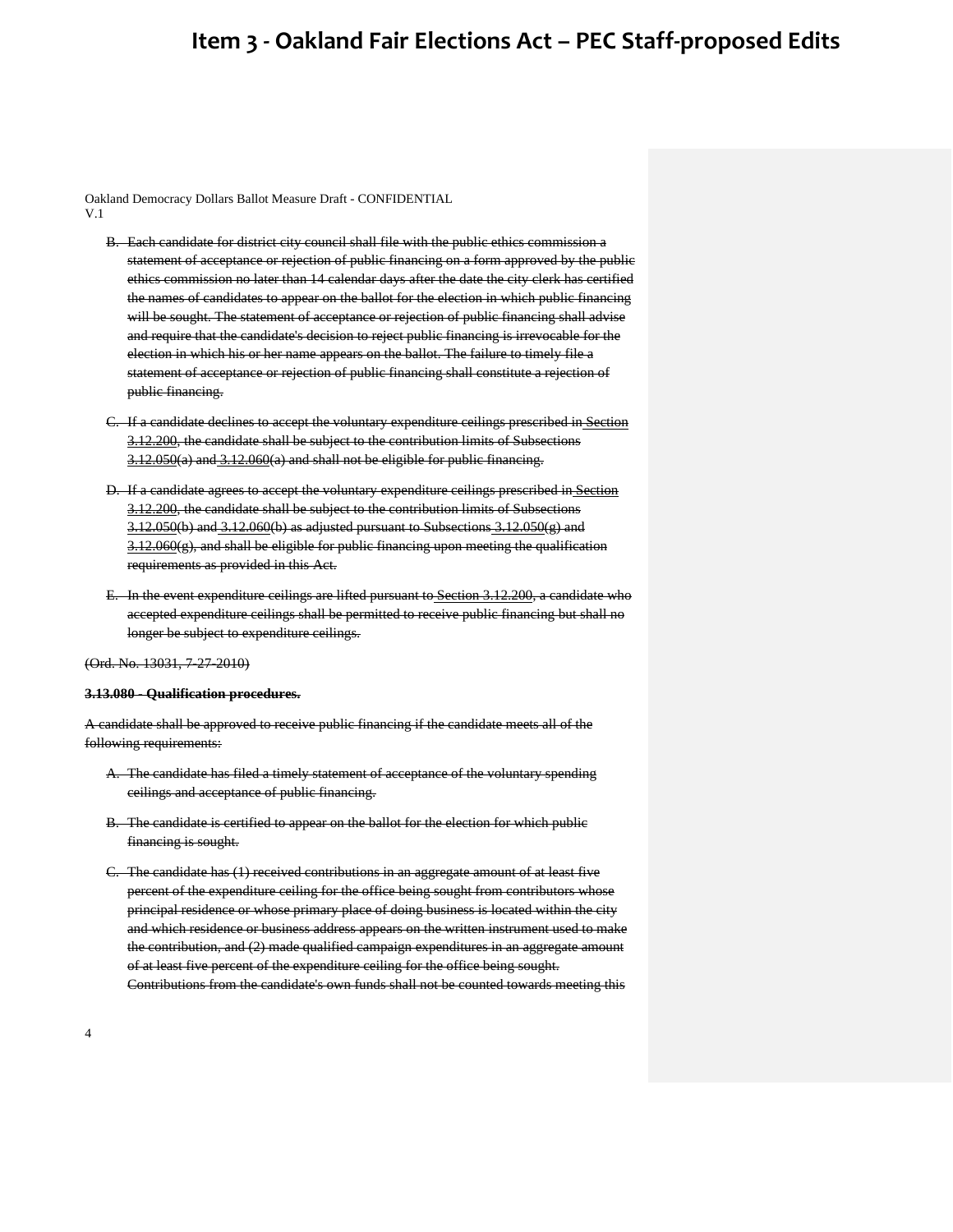Oakland Democracy Dollars Ballot Measure Draft - CONFIDENTIAL

V.1

five percent requirement. The candidate shall provide copies of the contribution checks received and records of payments made to meet the five percent eligibility requirements.

- D. The candidate is opposed by another candidate for the same office.
- E. The candidate agrees to all conditions and requirements of this Act and to submit to any reasonable audit deemed appropriate by the public ethics commission or other civil authorities.
- F. The candidate or his or her campaign treasurer or designee attends a training program conducted or sponsored by the public ethics commission.
- G. The candidate has filed, and completely and accurately executed, all pre-election campaign statements that are due at the time public financing is payable. All candidates receiving public financing shall timely file, and completely and accurately execute, all post-election campaign statements for each election in which they received public financing.

### (Ord. No. 13031, 7-27-2010)

#### **3.13.090 - Use of personal funds.**

A candidate who accepts public financing shall not receive contributions or loans from the candidate's own funds which aggregate total exceeds ten percent of the voluntary expenditure ceiling for the office being sought. If the voluntary expenditure ceilings for the office being sought are lifted, this provision shall not apply.

(Ord. No. 13031, 7-27-2010)

#### **Article V. - Disbursement of Public Financing**

### **3.13.100 - Duties of the public ethics commission and office of the city auditor.**

- A. The public ethics commission shall develop any and all forms necessary to carry out the provisions of the Act. The public ethics commission may, in its discretion, require any document or form to be filed in an electronic format that is provided by the public ethics commission to the candidates free of charge.
- B. The public ethics commission shall review records submitted to determine a candidate's eligibility to receive public financing and requests for reimbursement promptly. For any candidate determined not to be eligible for public financing, the commission or its designee shall inform the candidate of the reasons why the candidate is not eligible and what actions, if any, the candidate may take to correct any insufficiencies.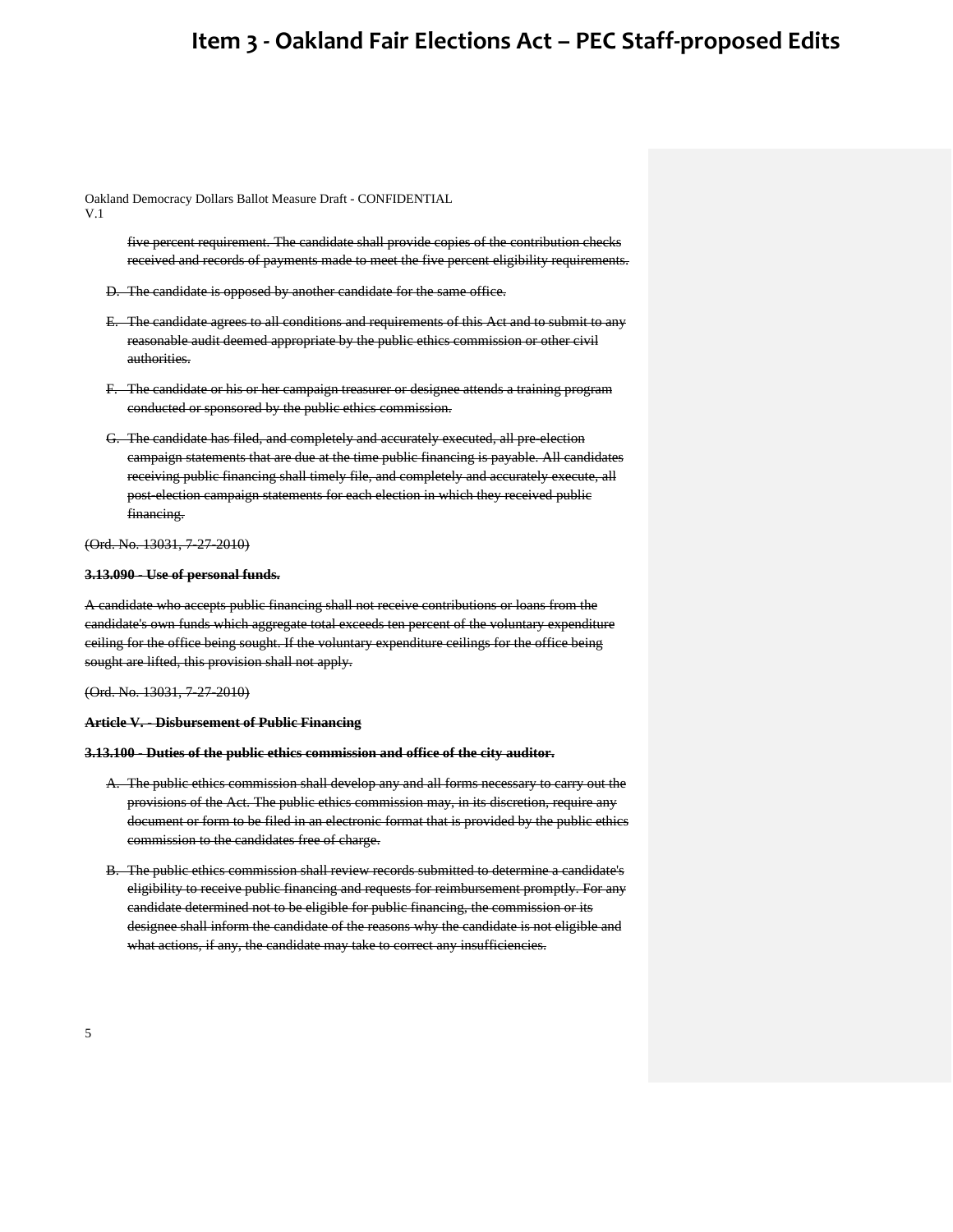Oakland Democracy Dollars Ballot Measure Draft - CONFIDENTIAL V.1

C. The city auditor shall conduct mandatory post-election audits of all candidates accepting public financing. The city auditor may chose to limit the scope of any audit to the items submitted for reimbursement. The audit report shall be a public record and provided to the public ethics commission. The city auditor shall conduct all audits in accordance with generally accepted government auditing standards.

#### (Ord. No. 13031, 7-27-2010)

#### **3.13.110 - Requests for public financing.**

- A. Public financing pursuant to this Act shall be provided solely by reimbursing eligible candidates for certain qualified campaign expenditures lawfully made by the candidate and his or her campaign committee.
- B. The qualified campaign expenditures eligible for reimbursement are:
	- 1. Candidate filing and ballot fees;
	- 2. Printed campaign literature and production costs;
	- 3. Postage;
	- 4. Print advertisements;
	- 5. Radio airtime and production costs;
	- 6. Television or cable airtime and production costs; and
	- 7. Website design and maintenance costs.

C. The following conditions and restrictions shall apply to any request for reimbursement:

- 1. All requests for reimbursement shall be made on a form authorized by the public ethics commission and shall include: (a) a copy of the billing invoice for which reimbursement is sought; (b) a copy of the check(s) by which the candidate's campaign committee made payment on the billing invoice; and (c) a copy, when applicable, of the campaign literature, advertisement, radio or television script, or website configuration.
- 2. All requests for reimbursement shall include a sworn declaration by the candidate and his or her campaign treasurer that (a) the check(s) used to make payment on the billing invoice represents payment in full of the billing invoice submitted for reimbursement and that sufficient funds exist in the campaign account to provide payment, and (b) any money received from the election campaign fund has not been previously earmarked or specifically encumbered to pay or to secure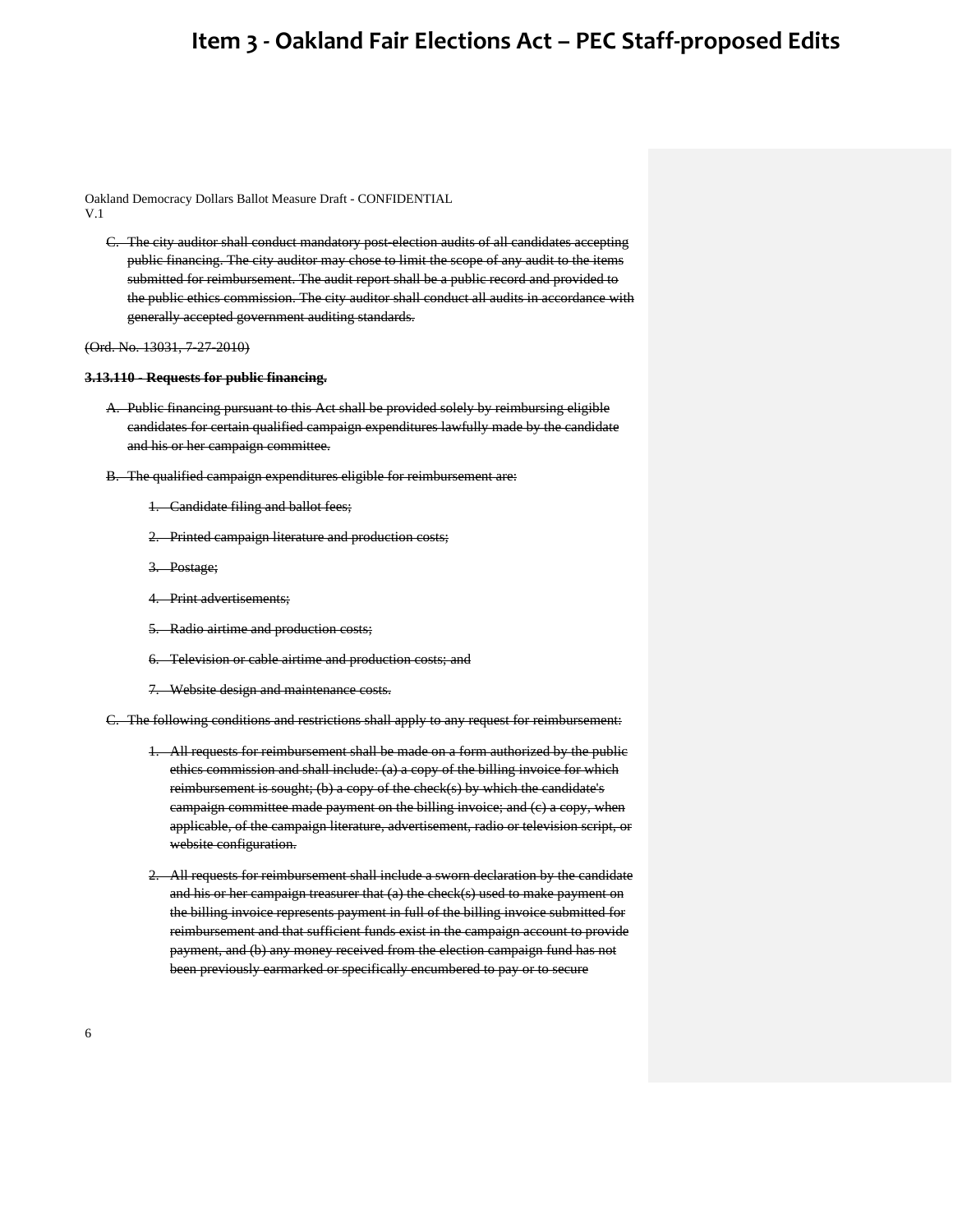Oakland Democracy Dollars Ballot Measure Draft - CONFIDENTIAL

V.1

payment of any loan, return of contribution or of any expenditure other than the one for which reimbursement was sought.

- D. Any decision made by the executive director to deny a request for reimbursement may be appealed to the commission whose decision shall be final. A request to agendize an appeal of the executive director's decision shall be made in writing and delivered to the office of the public ethics commission no more than ten calendar days after receiving written notice of the executive director's decision.
- E. The total amount of public financing allocated to each candidate shall not exceed 30 percent of the voluntary expenditure ceiling per election for the office being sought.

(Ord. No. 13031, 7-27-2010)

#### **3.13.120 - Disbursement and deposit of public financing.**

- A. A candidate or candidate's controlled committee, certified as eligible to receive public financing, shall submit requests for reimbursement to the public ethics commission in minimum increments of \$1,000.00 or more.
- B. A candidate or candidate's controlled committee, certified as eligible to receive public financing, shall submit requests for reimbursement in minimum increments of \$500.00 or more ten calendar days before the election.
- C. The public ethics commission or its designee shall have ten calendar days to cause the review and approval or denial of the request for reimbursement and disburse funds from the election campaign fund to the candidate or candidate's controlled committee.
- D. All funds disbursed from the election campaign fund shall be made payable to the candidate's controlled committee and shall be deposited directly into the candidate's campaign checking account within three business days of receipt.

(Ord. No. 13031, 7-27-2010)

#### **3.13.150 - Return of surplus funds.**

A. Surplus campaign funds remaining at the end of the post-election reporting period following the election for which public financing was received shall be returned to the election campaign fund no later than 31 calendar days from the last day of the semiannual reporting period following the election in an amount specified by this section. A candidate shall not be required to return any surplus funds in an amount greater than the amount of public financing received. The amount of surplus campaign funds to be returned to the election campaign fund shall be calculated by multiplying the amount of surplus campaign funds by the percentage that total public financing received represents of total monetary contributions received for the election period.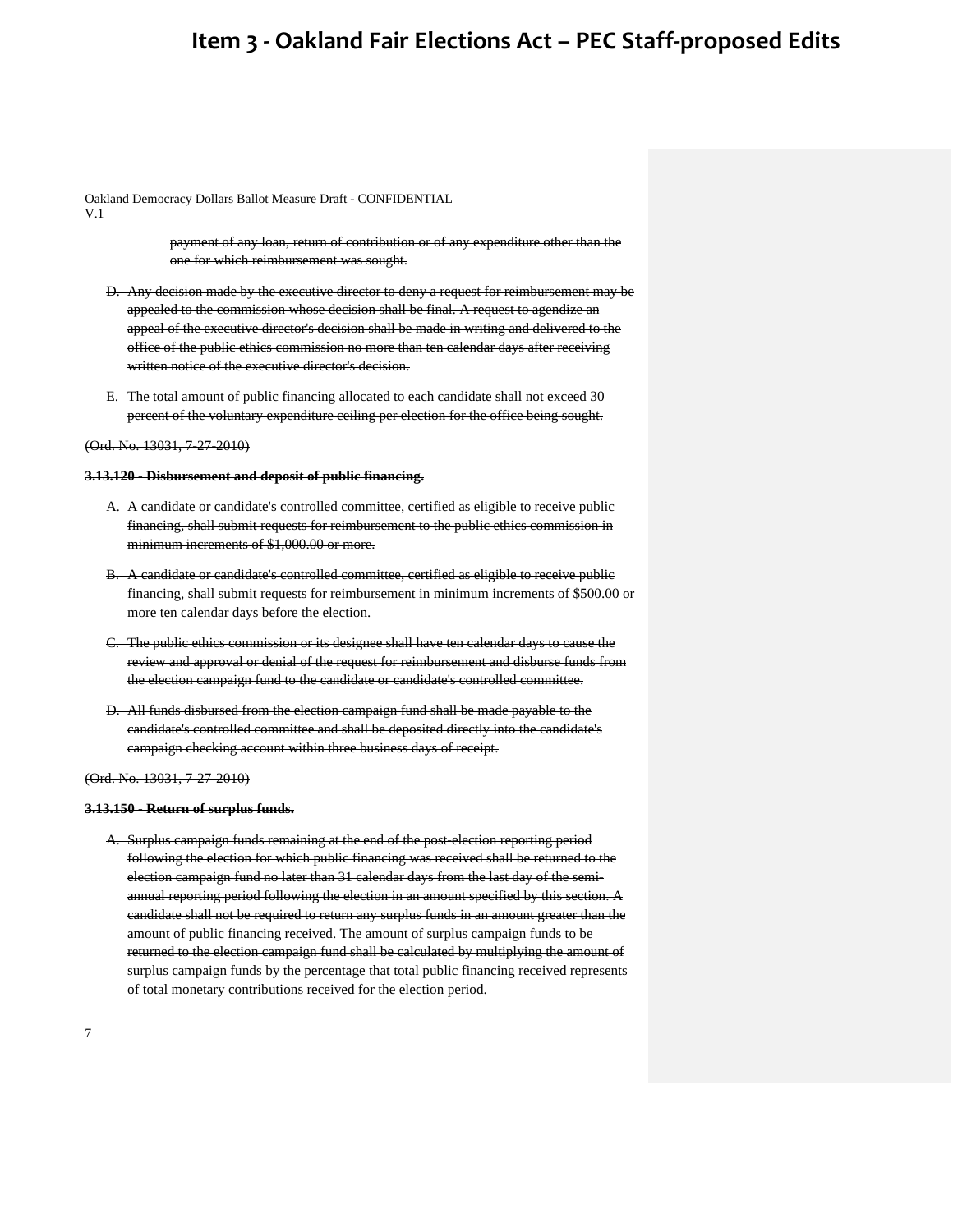Oakland Democracy Dollars Ballot Measure Draft - CONFIDENTIAL V.1

- B. For purposes of this Act, campaign funds shall be considered "surplus" campaign funds to the extent that the total amount of contributions (excluding the receipt of public financing) exceed the total financial obligations of the candidate's campaign committee (excluding unlawful or non-qualified campaign expenditures) as of the last day of the semi- annual reporting period following the election. A financial obligation includes (1) accounts payable billed, or (2) accounts payable for which bills may be expected, for goods or services received during the election.
- C. Public financing shall not be disbursed to the certified candidate from the election campaign fund following the day of the election or the candidate's withdrawal from the election, whichever occurs first, except that public financing may be disbursed to a certified candidate after the date of the election or withdrawal provided that the candidate submitted a properly documented request for reimbursement before the date of the election or the date of withdrawal from the election.

(Ord. No. 13031, 7-27-2010).

### **3.13.170 - Public debates.**

While not a condition for receiving public financing, candidates receiving public financing are strongly encouraged to participate in one or more nonpartisan candidate debates for each election.

(Ord. No. 13031, 7-27-2010)

#### **3.13.180 - Enforcement.**

The public ethics commission is the sole body for civil enforcement of this Act. In the event criminal violations of the Act come to the attention of the public ethics commission, the commission shall promptly advise in writing the city attorney and the appropriate prosecuting enforcement agency.

(Ord. No. 13031, 7-27-2010)

#### **3.13.190 - Criminal misdemeanor actions.**

Any person who knowingly or willfully (1) misrepresents his or her eligibility for public financing, (2) makes a material misrepresentation in connection with a request for reimbursement, or (3) causes, aids or abets any other person to violate the provisions of this Act, is guilty of a misdemeanor. Prosecution shall be commenced within four years after the date on which the violation occurred.

(Ord. No. 13031, 7-27-2010)

#### **3.13.200 - Enforcement actions.**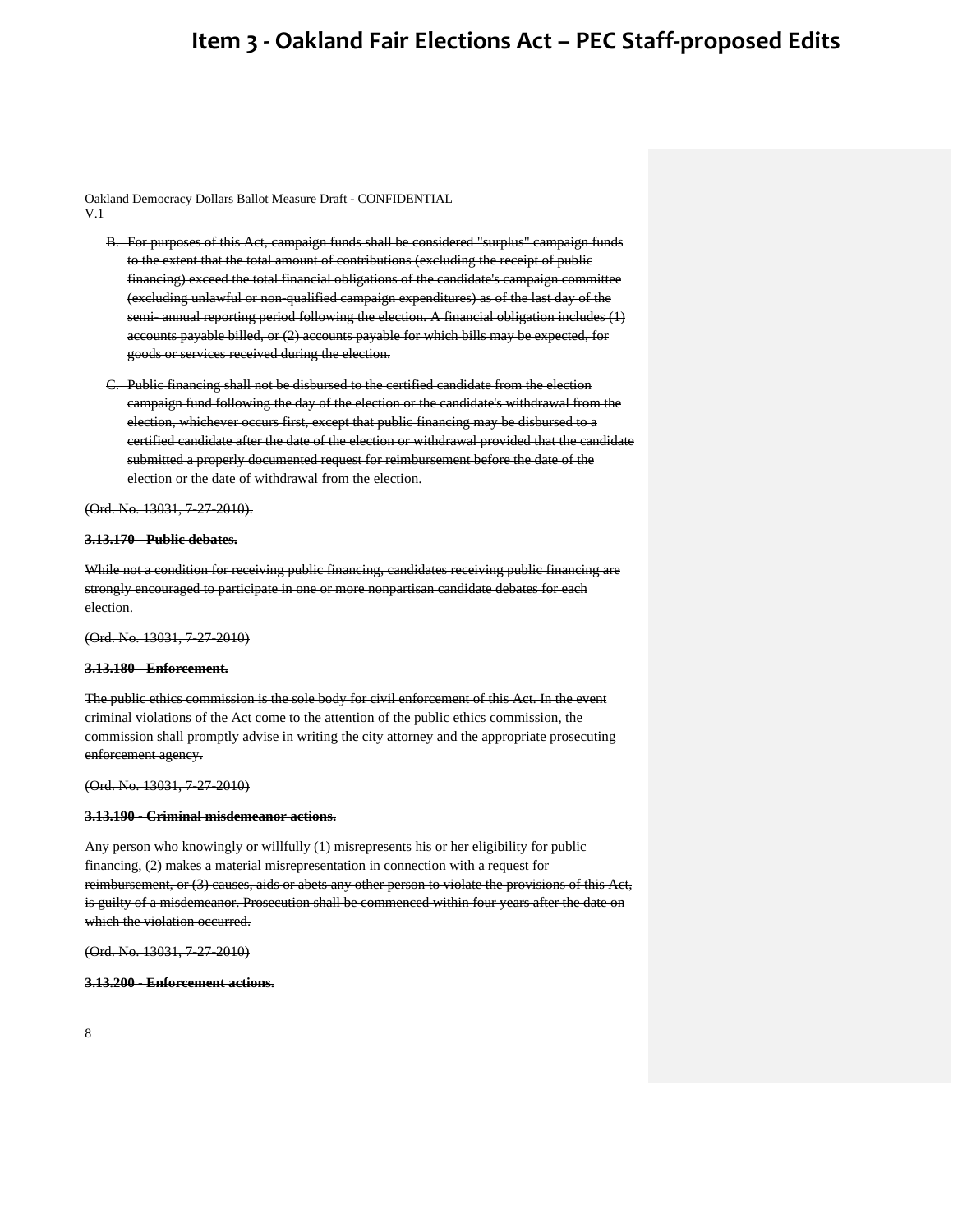Oakland Democracy Dollars Ballot Measure Draft - CONFIDENTIAL V.1

- A. Any person who intentionally or negligently (1) misrepresents his or her eligibility for public financing, (2) makes a material misrepresentation in connection with a request for reimbursement, or (3) causes, aids or abets any other person to violate the provisions of this Act, is subject to enforcement proceedings before the public ethics commission pursuant to the public ethics commission general rules of procedure.
- B. If two or more persons are responsible for any violation, they shall be jointly and severally liable.
- C. Any person alleging a violation of this Act shall first file with the public ethics commission a written complaint on a form approved for such purpose. The complaint shall contain a statement of the grounds for believing a violation has occurred. The public ethics commission shall review, investigate and make determinations regarding any alleged violation consistent with the public ethics commission's general complaint procedures.
- D. The commission has full authority to settle any action involving public financing in the interest of justice.
- E. If the commission determines a violation has occurred, the commission is hereby authorized to administer appropriate penalties and fines not to exceed \$1,000.00 per violation and to order the repayment of public financing received or expended in violation of law.
- F. The public ethics commission may sue for injunctive relief to enjoin violations or to compel compliance with the provisions of this Act.
- G. No complaint alleging a violation of any provision of this Act shall be filed more than four years after the date the violation occurred.

(Ord. No. 13031, 7-27-2010)

#### **3.13.220 - Construction.**

The Act shall be liberally construed to accomplish its purposes.

(Ord. No. 13031, 7-27-2010)

#### **3.13.240 - Applicability of other laws.**

Nothing in this Act shall exempt any person from applicable provisions of any other laws of the city, state or other appropriate jurisdiction.

(Ord. No. 13031, 7-27-2010)

### **3.13.260 - Severability.**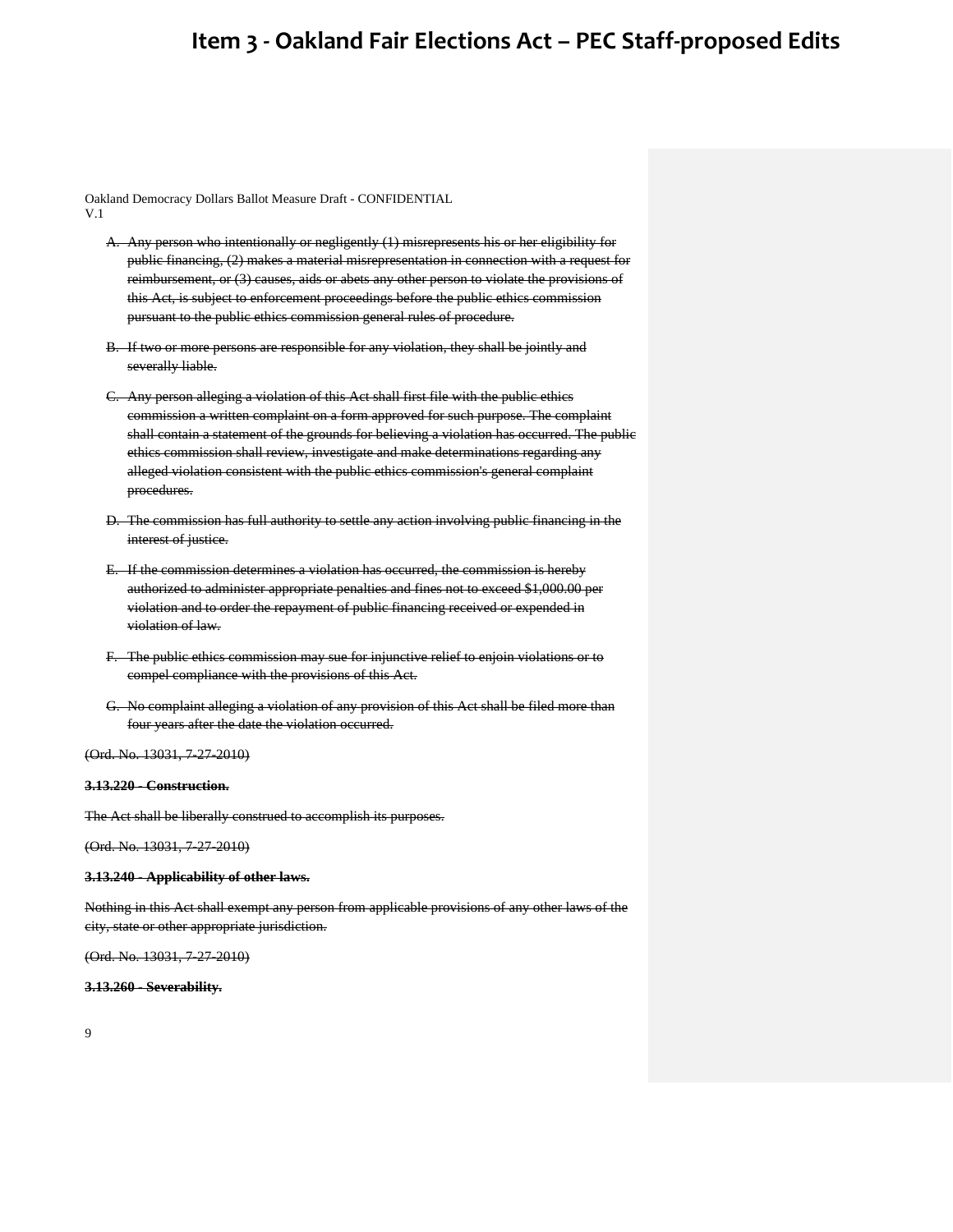Oakland Democracy Dollars Ballot Measure Draft - CONFIDENTIAL V.1

If any provision of this Act, or the application of such provision to any person or circumstance, shall be held invalid, the remainder of this Act to the extent it can be given effect, or the application of such provision to persons or circumstances other than those as to which it is held invalid, shall not be affected thereby, and to this extent the provisions of this Act are severable. (Ord. No. 13031, 7-27-2010).

#### **3.15.010 – Title.**

This Chapter shall be known as the "Oakland Fair Elections Act," hereinafter referred to as the "Act."

#### **3.15.020 – Findings and Declarations.**

The Findings of this Act are as follows:

- A. All residents of Oakland have a right to participate in Oakland's elections, and the voices of all residents of Oakland should matter.
- B. Spending in Oakland elections has increased significantly, reaching nearly \$5 million in candidate contributions and independent expenditures in the 2020 election.
- C. Oakland candidates rely primarily on large contributions. In the 2020 election, only 6% of contributions to candidates came from donors who gave \$100 or less. By contrast, 45% of contributions to candidates came from donors who gave \$500 or more.
- D. Candidate contributions in Oakland elections come disproportionately from Oakland's wealthiest neighborhoods. In 2020, Oakland zip codes with a median household income greater than \$75,000 were responsible for 66% of candidate contributions while comprising only 40% of Oakland's population. The six Oakland zip codes with median household incomes below \$60,000 provided merely a quarter of candidate contributions while comprising nearly half of Oakland's population.
- E. The rapidly increasing costs of political campaigns are forcing officeholders to spend more time on fundraising and less time on the public's business. Because of these increasing costs and the need to fundraise, officeholders increasingly rely on large contributions from interest groups and donors with specific financial stakes in matters under consideration by the city government.
- F. Candidates' reliance on large contributions from a limited number of powerful contributors creates the opportunity for and appearance of corruption in city government. This undermines the integrity of the governmental process and participation in campaigns by Oakland residents.
- G. Candidates' reliance on large contributions from a limited number of wealthy contributors also gives incumbents an advantage over potential challengers and inhibits potential candidates for elected office who lack existing networks of wealthy contributors from running for office, thereby decreasing the competitiveness of elections in Oakland.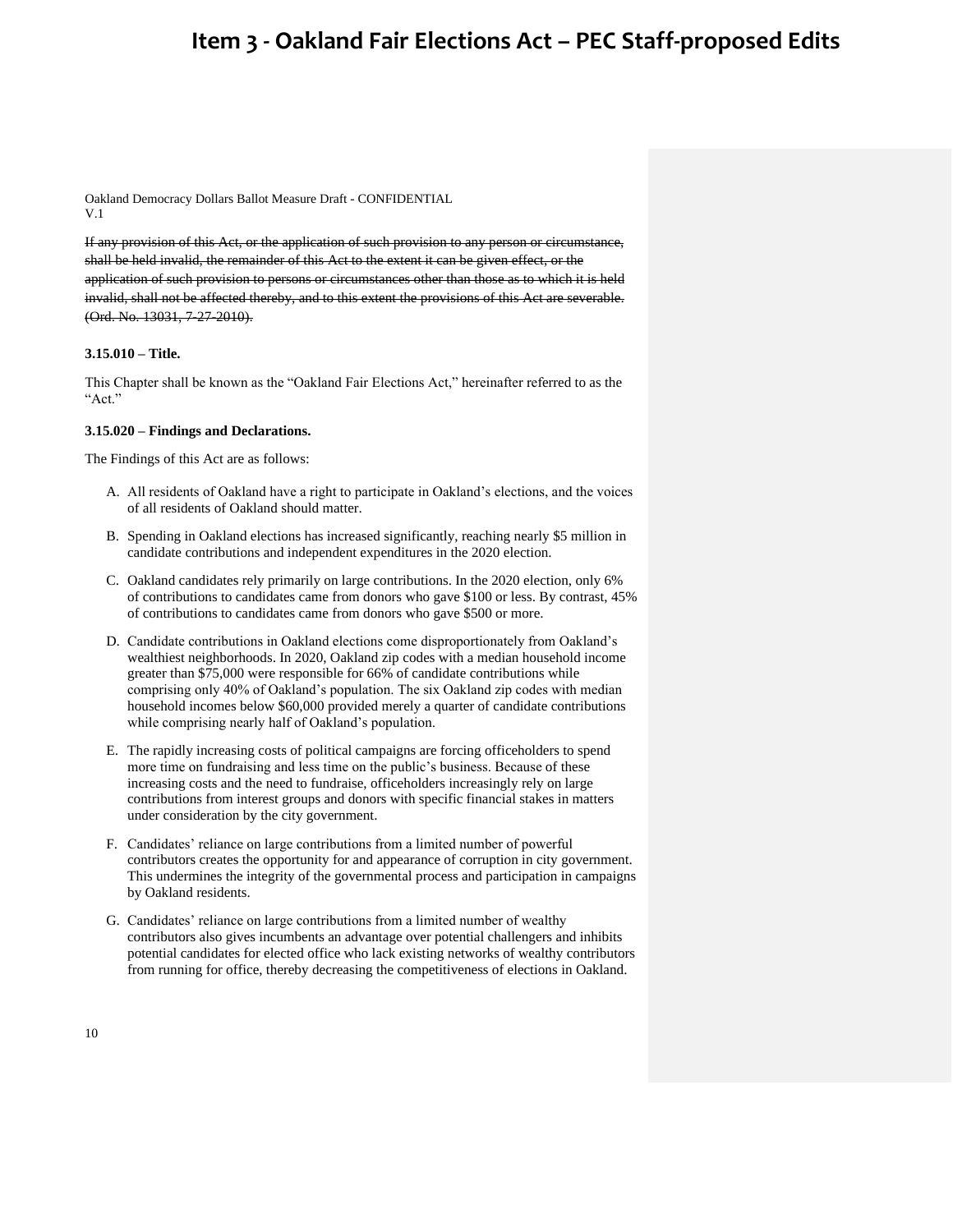Oakland Democracy Dollars Ballot Measure Draft - CONFIDENTIAL V.1

- H. Meaningful participation in financing the campaigns of candidates for elected office in Oakland should not be limited to people and entities with significant wealth that are able to make large contributions.
- I. Gaps in existing municipal law deprive Oakland voters of access to information about how big independent spenders are spending money to influence their votes.
- J. Based on existing circumstances in Oakland, including those enumerated above, the programs and reforms in this Act will curb corruption, including quid pro quo corruption, and its appearance in Oakland elections and government. The programs and reforms in this Act will also ensure the right of Oakland residents to participate in democratic selfgovernance through effective participation in Oakland elections and government and their right to elected officials who are responsive to constituents.
- K. The Democracy Dollars Program created by this Act additionally will enlarge public discussion and participation in elections by amplifying the voices of Oakland residents in elections through their participation in the Democracy Dollars program. The Democracy Dollars Program will also support candidates for elected office who lack networks of wealthy contributors, and will encourage candidates across the political spectrum and from different backgrounds to seek elected office, thereby resulting in a pool of candidates that is more reflective of the diversity of Oakland residents and resulting in more competitive elections.
- L. Existing municipal restrictions on lobbying by city officials immediately after they leave government service are inadequate to ensure that city government is free from corruption and the appearance of corruption. Extending the lobbying ban from one year to three years after a city official leaves government service is necessary to curb corruption, including quid pro quo corruption, and the appearance of corruption, and will thereby better protect the integrity of city government.

#### **3.15.030 – Purpose.**

- A. This Chapter's purpose is to build fair elections in the City of Oakland, expand public participation in the local democratic process and empower all Oakland residents with an opportunity to engage meaningfully in the campaign process, and prevent corruption and its appearance by:
	- 1. Ensuring all Oakland residents have an opportunity to participate in local elective and governmental processes and to have their voices heard in their local democracy;
	- Ensuring that all individuals and communities in our city have a fair opportunity to participate in elective and governmental processes;
	- 3.2.Ensuring candidates for office are free to focus on communicating with all Oakland residents and considering policy issues rather than devoting excessive time to fundraising by establishing limits on overall campaign expenditures for participating candidates;

**Commented [BW1]:** These first two purposes are duplicative so I blended the two into one.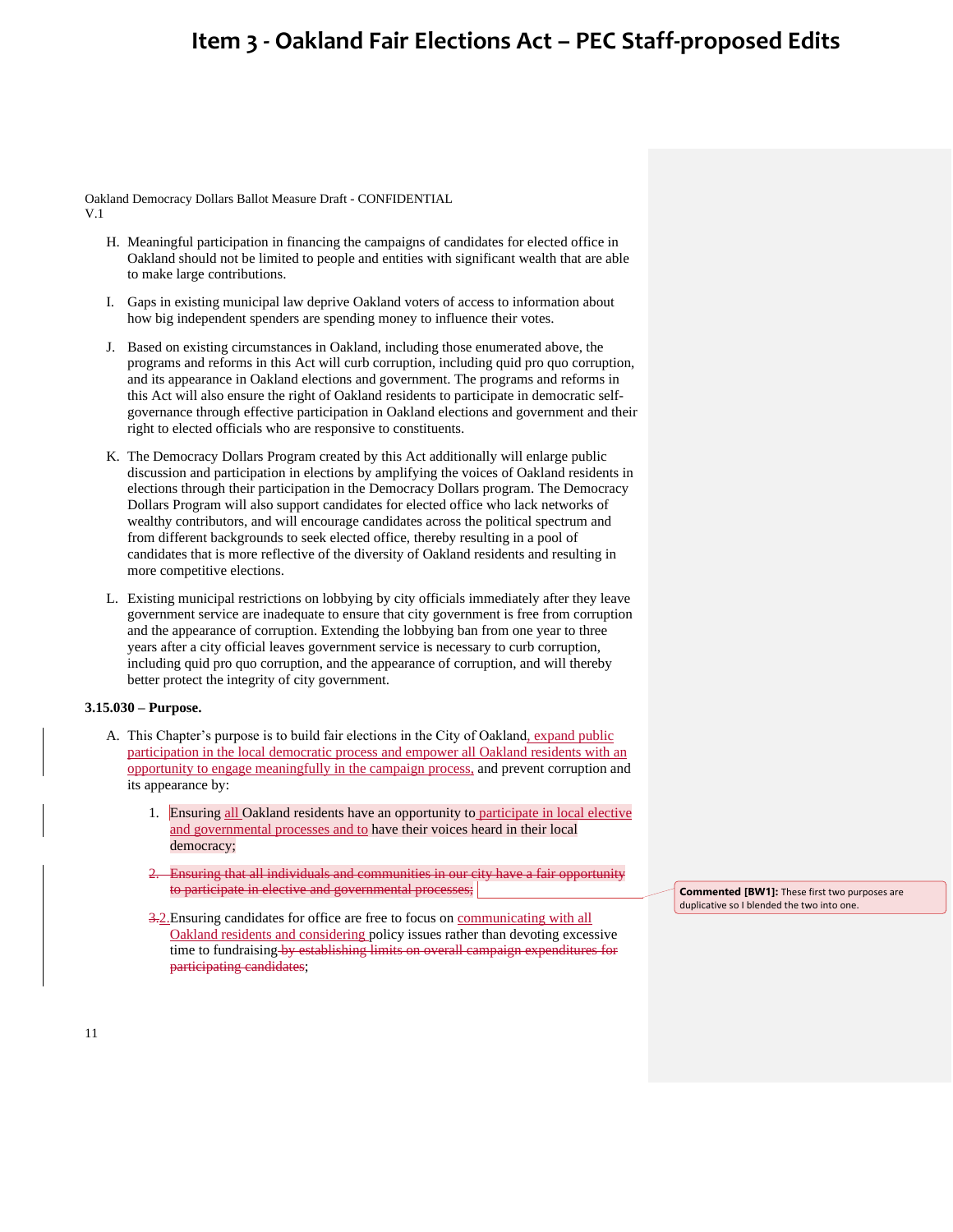Oakland Democracy Dollars Ballot Measure Draft - CONFIDENTIAL

V.1

- 4.3.Ensuring that access to networks of wealthy contributors is not a prerequisite for candidates to run competitive campaigns for elected office.
- 5.4. Ensuring a fair elections process that holds local elected leaders accountable to the people of Oakland by strengthening residents' evertrol overengagement with the City of Oakland's government;
- 6.5.Ensuring candidates who receive public financing to participate in public debates to assist residents with making an informed decision about each candidate and understand each candidate's stance on the issues affecting the City;
- 7.6.Placing reasonable limits on the amount individuals may contribute to political campaigns in municipal elections and to;
- 8.7. Ensuring that viable candidates are able to raise enough money to communicate their views and positions adequately to the public, thereby promoting public discussion of the important issues involved in political campaigns;
- 9.8.Ensuring that local officials and high-ranking staff are responsive to the needs of their constituencies and do not use the contacts and status earned in public service to lobby for private industries that have financial stakes in the matters under consideration by the City $\frac{1}{x^2}$
- 10.9. Tightening prohibitions on lobbying by former elected officials (the "revolving door" problem) to ensure that local officials are responsive to all of the residents of Oakland instead of wealthy special interests;-
- 11.10. Providing full and fair enforcement of all the provisions in this Chapter; and.
- 12.11. Creating a Democracy Dollar public finance program ("Democracy Dollars" or "Program") to expand the pool of candidates and donors for City of Oakland offices and to safeguard the people's control of the elections process in the City of Oakland.
- B. This Chapter shall be liberally construed and vigorously enforced to ensure its purposes are fulfilled.

### **3.15.040 – Definitions.**

- A. Unless the term is specifically defined in this Act or the contrary is stated or clearly appears from the text, the definitions set forth in the City of Oakland Campaign Reform Act (Chapter 3.12 of the Oakland Municipal Code) and in the California Political Reform Act (Government Code Sections 81000 et seq.), as amended, govern the interpretation of this Act.
- B. For purposes of this Act:
	- 1. "Democracy Dollar" or "Democracy Dollars" means the four, twenty-five dollars  $(\$25.00)$ , vouchers of revenue campaign funds from the Fund, that areas to be distributed to eligible residents under section 3.15.090 of this Act.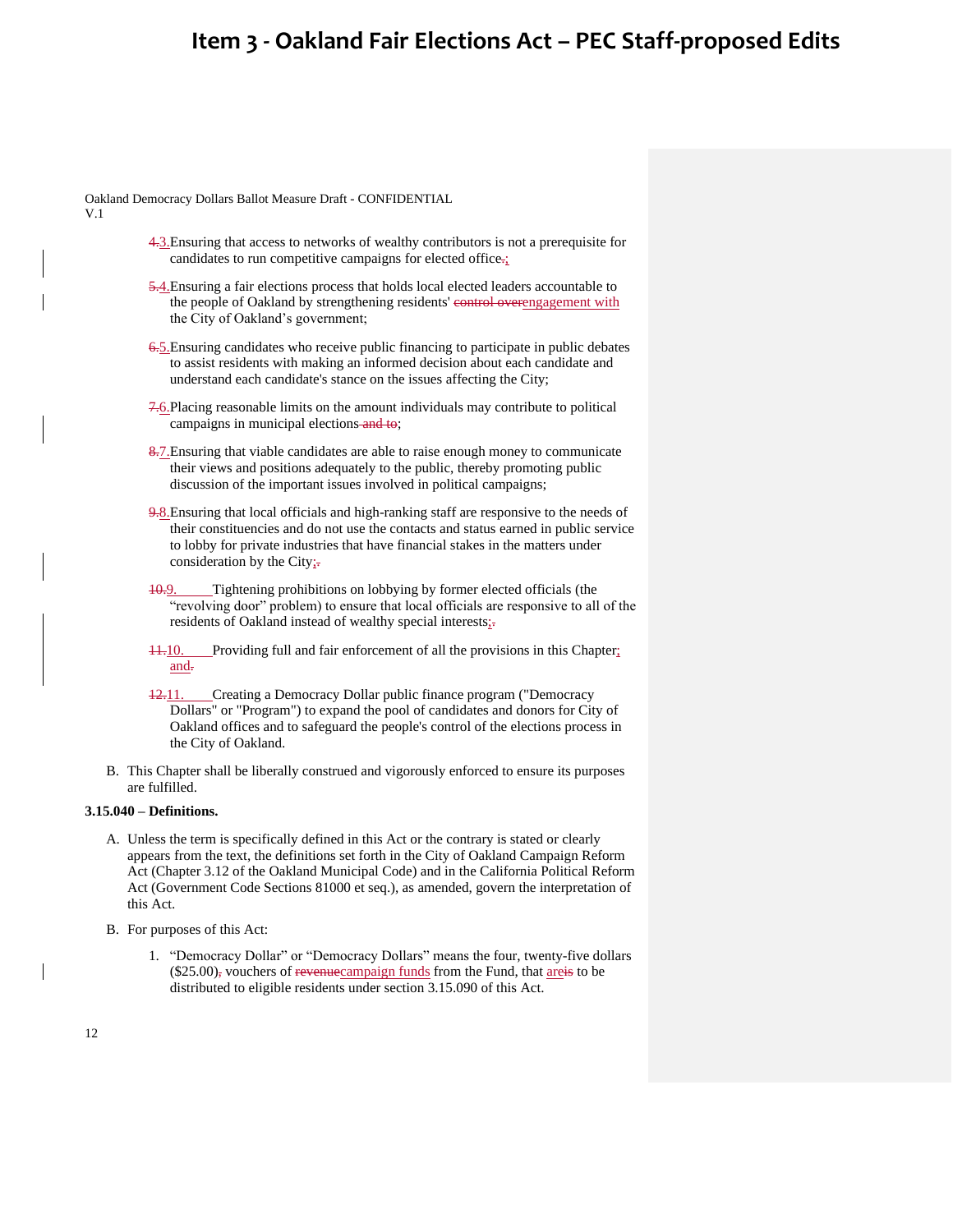Oakland Democracy Dollars Ballot Measure Draft - CONFIDENTIAL V.1

- 2. "Applicant candidate" means a candidate for a covered office who has filed a notice of intent to apply for certification in the Program under Section 3.15.080(A).
- 3. "Certified candidate" means a candidate who has received certification in the Program under Section 3.15.080(E).
- 4. "Commission" means the Oakland Public Ethics Commission.
- 5. "Contested election" means an election for a covered office in which an applicant or certified candidate is opposed by:
	- a. Another certified candidate for the same covered office; or
	- b. Another candidate for the same covered office who has received contributions or made expenditures that, in the aggregate, equal or exceed ten thousand dollars (\$10,000).
	- b.c. Another candidate for the same covered office who has received the benefit of independent expenditures of ten thousand or more (\$10,000) either in support of that candidate or in opposition to that candidate's opponent.
- 6. "Covered office" means the office of Mayor, City Attorney, City Auditor, City Council, or School Board of Directors.
- 7. "Executive Director" means the Executive Director of the Oakland Public Ethics Commission.
- 8. "Eligible resident" means a natural person who satisfies all of the following conditions:
	- a. Is at least 18 years old on the date of the election for which the Democracy Dollars are distributed.
	- b. Currently resides in the City and has resided in the City for more than 30 days.
	- c. Is not prohibited from making a contribution under 52 U.S.C. 30121.
- 9. "Fund" means the Oakland Democracy Dollars Fund created under Section 3.15.060.
- 10. "Nomination period" means the period in which candidates for City office must file their nomination documents with the City Clerk pursuant to Section 3.08.040 of the Oakland Municipal Code.
- 11. "Program" means the Democracy Dollars Program established by this Act.
- 12. "Qualifying contribution" means a monetary contribution, excluding a loan, made by an eligible resident to an applicant candidate in an amount of at least five dollars (\$5) and not more than the contribution limit under Section 3.12.050(B) of the Oakland Municipal Code.

**Commented [BW2]:** This addition is an attempt to avoid creation of a loophole in which a candidate may decide not to fundraise themselves but is otherwise receiving the benefit of IE's spent on their behalf – either for them or against their opponent.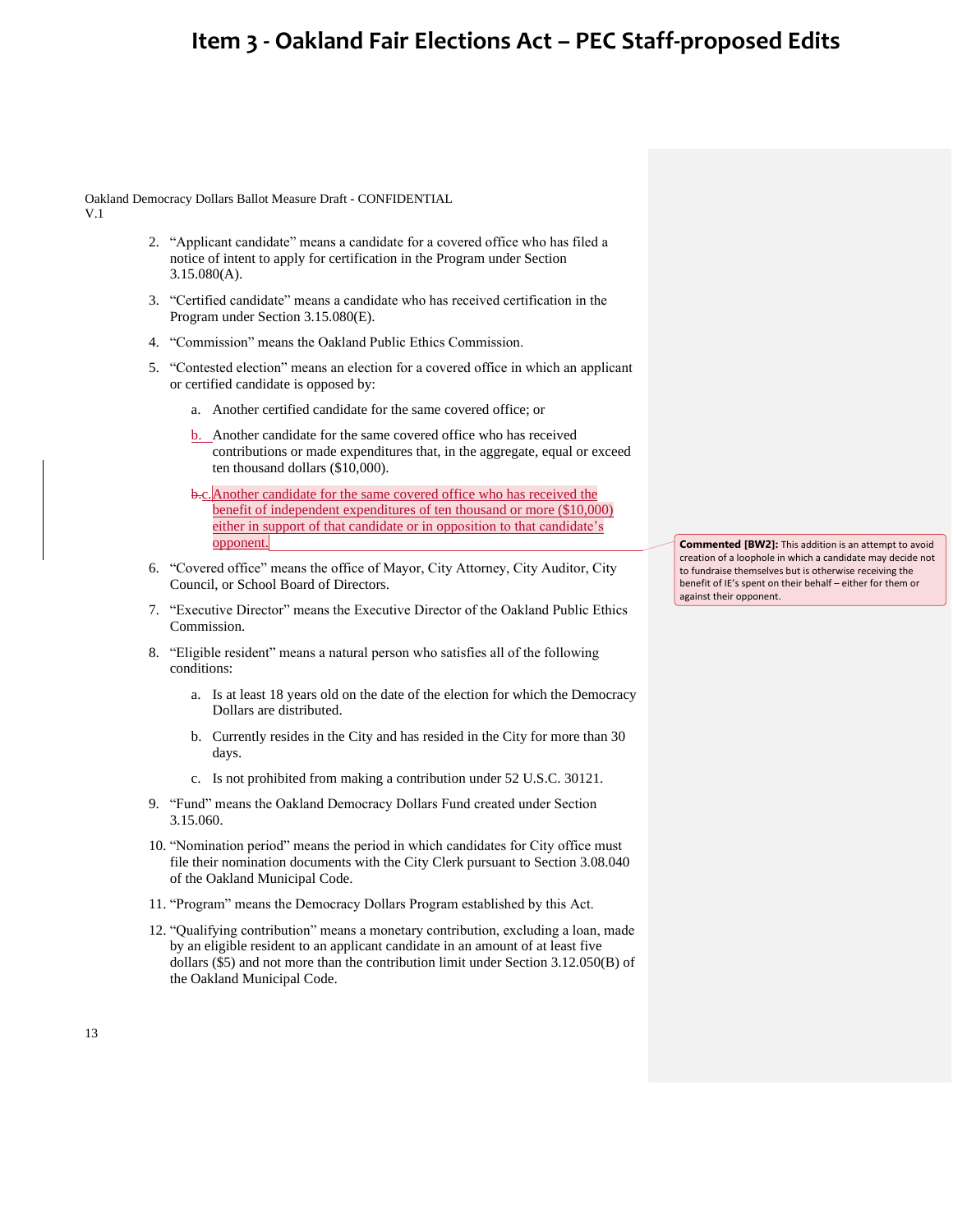Oakland Democracy Dollars Ballot Measure Draft - CONFIDENTIAL V.1

- 13. "Qualifying period" means the period beginning January 1 in the year of an election and ending fourteen (14) days after the close of the nomination period for the election.
- 14. "Uncontested election" means an election for a covered office that is not a contested election.
- C. For purposes of this Act, any reference to a candidate includes the candidate's controlled committee for City office, the treasurer of the candidate's controlled committee for City office, and any agent of the candidate or the candidate's controlled committee for City office.

### **3.15.050 – Duties of the Commission.**

- A. The Commission shall implement and administer the Program in accordance with the findings and purposes of this Act.
- B. Following the first election after the effective date of this Act and by an affirmative vote of at least five (5) of its members, the Commission may:
	- 1. Reasonably adjust any of the following if the Commission determines that the adjustment furthers the findings and purposes of this Act:
		- a. The number or value of Democracy Dollars distributed to each eligible resident.
		- b. The total number of qualifying contributions that candidates for each covered office must receive for certification in the Program under Section 3.15.080.
		- c. The qualifying period.
		- d. Other conditions of participation the Program, including contribution limits under Sections 3.12.050(B) and 3.12.060(B) of the Oakland Municipal Code, expenditure limits under Section 3.15.140(A), limits on use of personal funds under Section 3.15.150, limits on use of campaign funds under Section 3.15.160, and the number of public debates or forums in which candidates must participate under Section 3.15.080(A)(3).
		- e. Other Eligibility requirements as dictated by Section 3.15.080.
- C. In addition to all other functions and duties of the Commission prescribed by this Act, the Commission shall:
	- 1. Adopt rules, regulations, and procedures to carry out this Act.
	- 2. Develop all forms and documents necessary to administer the Program.
	- 3. Design a Democracy Dollar that includes all of the following elements:
		- a. The covered election for which the Commission issues the Dollar.
		- b. A serial number and barcode.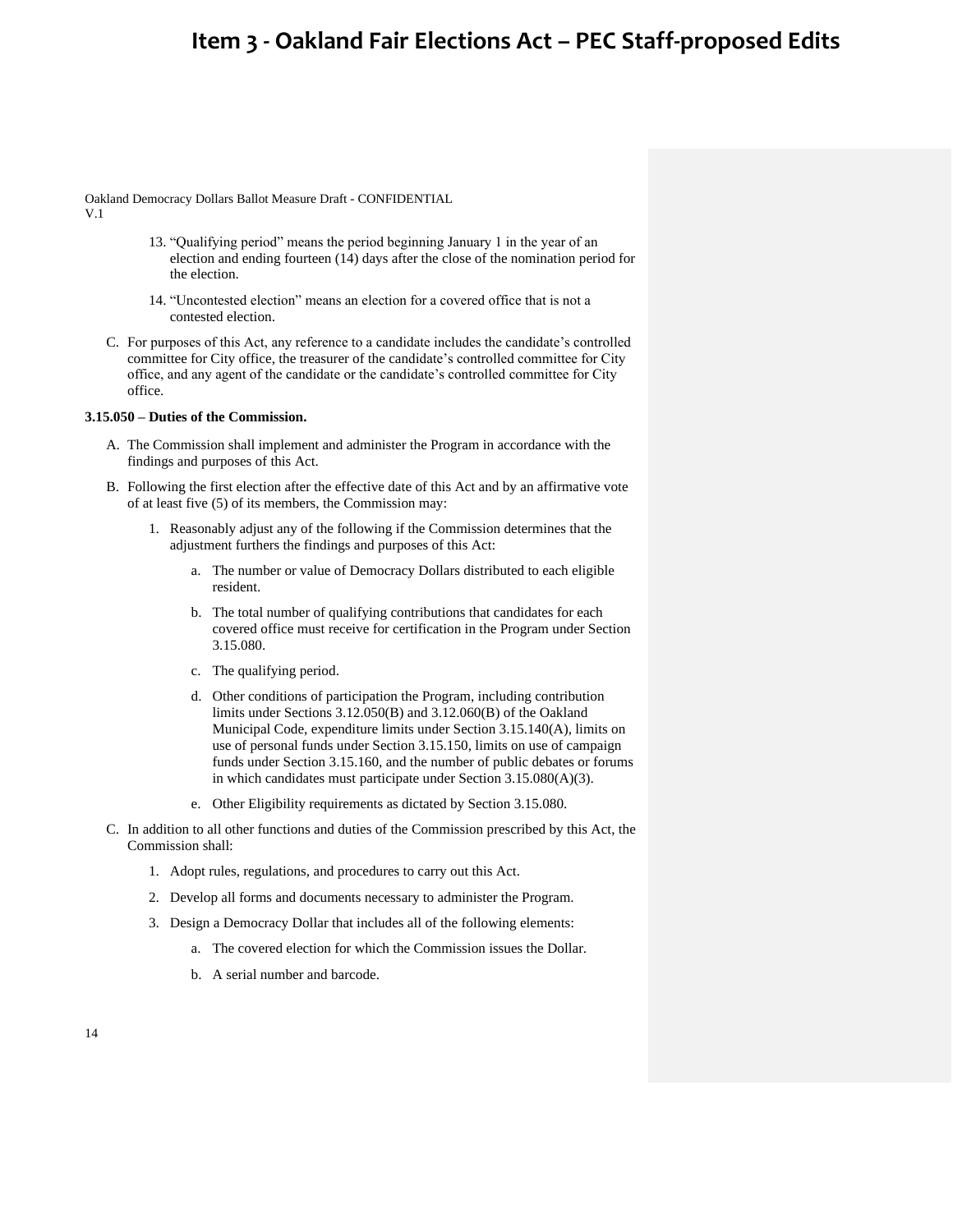Oakland Democracy Dollars Ballot Measure Draft - CONFIDENTIAL

V.1

- c. The amount of monetary proceeds that the Democracy Dollar represents.
- d. The full name of the eligible resident who may assign the Democracy Dollar.
- e. A place to write the zip code of the eligible resident who may assign the Democracy Dollar.
- f. A place to write the date on which the eligible resident assigns the Democracy Dollar.
- g. A place to write the name of the candidate to whom the eligible resident assigns the Democracy Dollar.
- h. A statement, in plain language, that informs each eligible resident of all of the following:
	- i. The eligible resident may not revoke an assignment of the Democracy Dollar.
	- ii. The eligible resident may not transfer the Democracy Dollar.
	- iii. The Democracy Dollar has no monetary value.
	- iv. The eligible resident may assign the Democracy Dollar only as provided under Section 3.15.110.
- i. A statement that affirms the eligible resident assigns the Democracy Dollars voluntarily, free from duress, and not in exchange for any consideration.
- j. A signature line.
- k. Any additional information that the Commission determines is necessary to distribute implement the Democracy Dollars Program.
- 4. Educate and inform candidates and the public about the Program as follows:
	- a. Publish informational materials about the Program written in plain language, including guides, manuals, instructions, and brochures, for candidates and the public.
	- b. Make-all informational materials about the Program available in all of the following formats:
		- i. On the Commission's website.
		- ii. In paper form.
		- iii. Translated into any and all languages in which ballots are required to be provided in Alameda County pursuant to Section 203 of the federal Voting Rights Act of 1965 (52 U.S.C. Sec. 10503) and those languages spoken by 2,000 or more Oakland residents who

**Commented [BW3]:** This broader language would include reasons beyond distribution, such as DD tracking, education, fraud prevention, etc.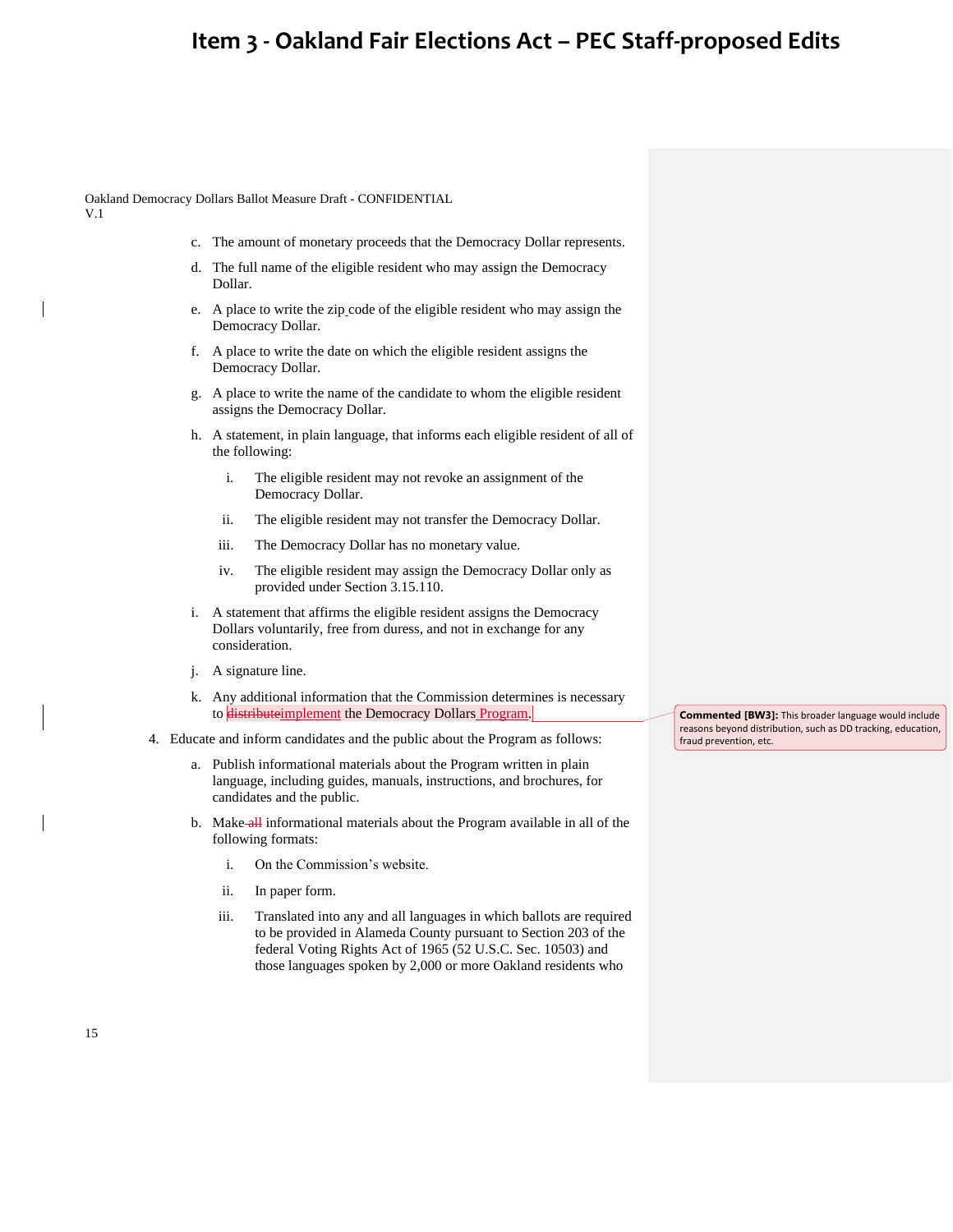Oakland Democracy Dollars Ballot Measure Draft - CONFIDENTIAL V.1

> speak English "less than very well" as determined by the United States Bureau of the Census.

- c. Publish a timeline of important dates in the Program.
- d. Develop and conduct trainings about the Program for candidates and treasurers.
- e. Develop a comprehensive citywide outreach plan, with adequate budgeting as detailed in section 3.15.060, before each election cycle. This outreach plan shall be coordinated with the City Administration and the Department of Race and Equity and should utilize city resources, including any and all databases that the Commission deem appropriate. In addition, outreach should involve collaboration with chambers of commerce, community-based organizations, neighborhood associations, business improvement districts, and good government organizations<sub>7</sub>. This outreach plan shall describe how the Commission will inform all City residents about the Program and include all of the following:
	- i. A statement of the Commission's outreach goals.
	- ii. An approximate timeline of proposed outreach activities, which may include but are not limited to attending community events, distributing informational materials to community-based organizations, posting informational materials in public places, and placing public announcements in print media, newsletters, social media, websites, radio, or television.
	- iii. A description of those proposed outreach activities that will be used to reach groups or categories of City residents that have been historically underrepresented in the political process or underserved by City government.
	- iv. The approximate cost of proposed outreach activities.
- f. Conduct outreach activities in collaboration with community-based organizations and other City departments and agencies, as informed by the outreach plan described in Subsection (C)(4)(e).
- 5. Create and maintain a public-facing website that does all of the following:
	- a. Displays the following information for each Democracy Dollar assigned by an eligible resident:
		- i. The full name of the eligible resident.
		- ii. The date on which the eligible resident assigned the Democracy Dollar.
		- iii. The name of and covered office sought by the candidate to whom the Democracy Dollar was assigned.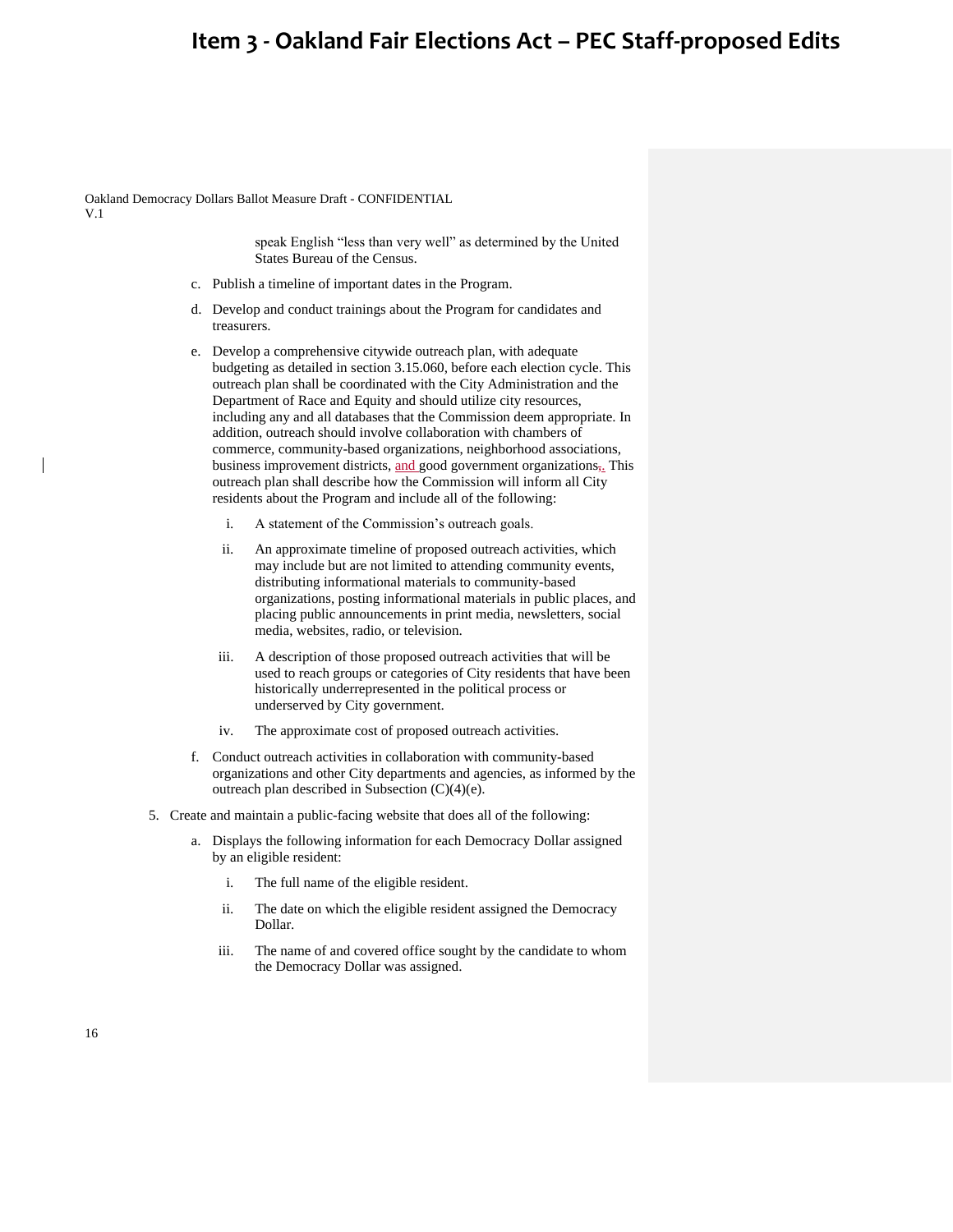Oakland Democracy Dollars Ballot Measure Draft - CONFIDENTIAL V.1

- iv. The date the candidate redeemed the Democracy Dollar for proceeds with the Commission, if applicable.
- v. The serial number of the Democracy Dollar.
- b. Displays the total number of Democracy Dollars assigned to and redeemed by each applicant or certified candidate to date.
- c. Displays the total number of qualifying contributions received by each applicant candidate to date.
- d. Provides electronic access to campaign statements and reports filed with the Commission by each applicant or certified candidate.
- e. Provides a mechanism by which an eligible resident may request a Democracy Dollar pursuant to Section 3.15.090(B)-(C).
- f. By JanuaryApril 1, 2024, provides a mechanism by which an eligible resident may electronically assign the Democracy Dollars to an applicant or certified candidate.
- 6. Conduct mandatory post-election-audits and investigations of all certified candidates and other audits as necessary to oversee compliance with this Act.
- 7. Issue oral advice and formal written opinions, in consultation with the City Attorney when necessary, regarding compliance with this Act.
- 8. Within six (6) months of after each election, conduct a review of the program in collaboration with the Department of Race and Equity and submit a post-election report to City Council that contains all of the following:
	- a. The number and names of, and covered offices sought by, all certified candidates, and the total amount of contributions received and expenditures made by those candidates, in the last election.
	- b. The number and names of, and covered offices sought by, all applicant candidates who were not certified in the program, and the total amount of contributions received and expenditures made by those candidates, in the last election.
	- c. The number and names of, and covered offices sought by, all candidates who did not seek certification in the program, and the total amount of contributions received and expenditures made by those candidates, in the last election.
	- d. The total number of Democracy Dollars:
		- i. Distributed to eligible residents.
		- ii. Distributed to but not used by eligible residents.
		- iii. Assigned to applicant or certified candidates.
		- iv. Redeemed by certified candidates.

**Commented [BW4]:** These amendments are intended to give discretion to PEC staff to conduct audits and investigations at any time, including during the election season so we can catch and address issues early and help campaigns fix inadvertent errors as they occur, or, for more serious violations, when there are still funds available to recover, rather than only after-the-fact.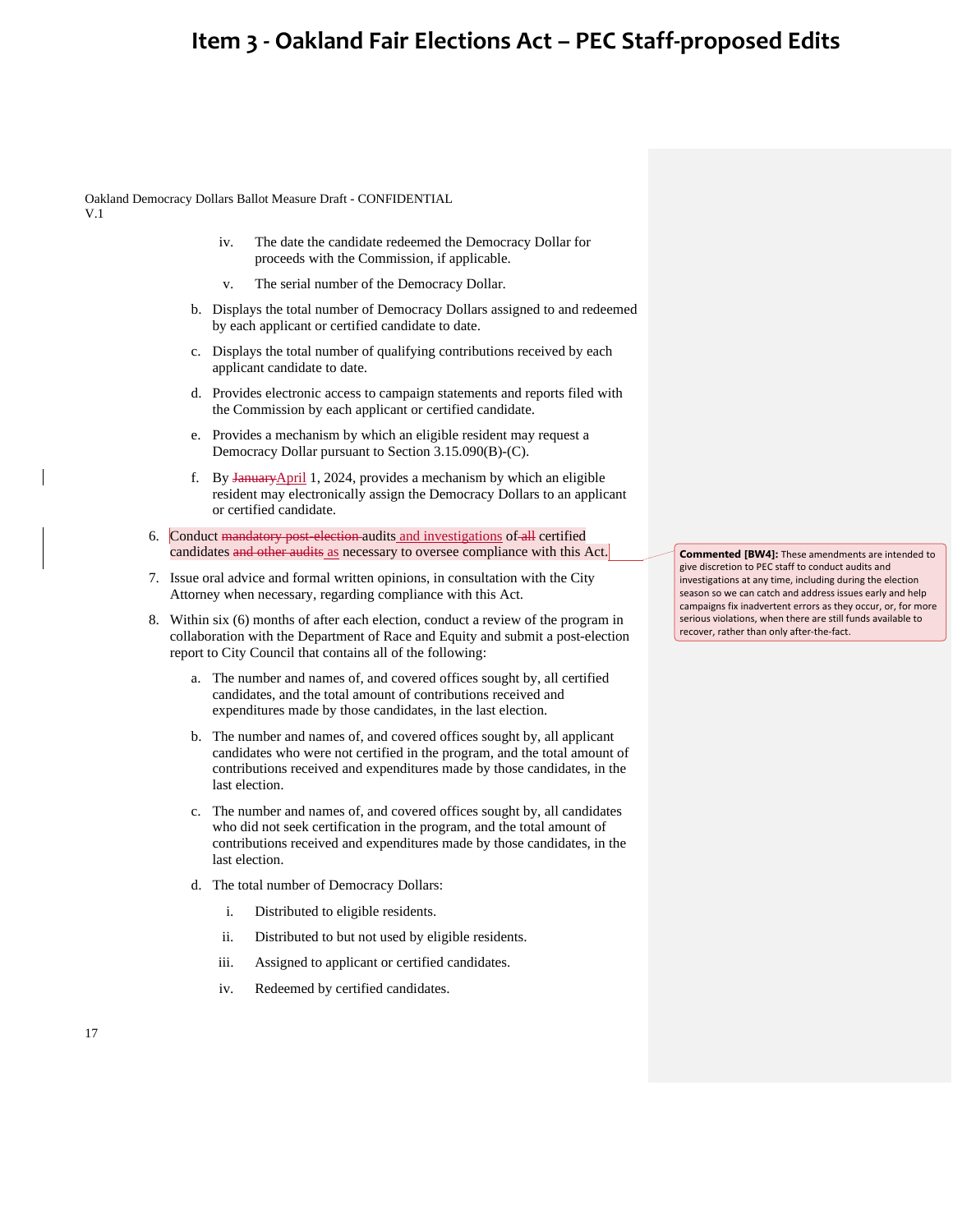Oakland Democracy Dollars Ballot Measure Draft - CONFIDENTIAL V.1

- e. Total public funding available in the fund before and after the last election.
- f. The number and nature of program education and public outreach events conducted by the Commission for the last election, and the approximate number of public attendees at those events.
- g. Review of the costs of the Program in the last election.
- h. Projected revenue available in the Fund for each of the next three (3) election cycles.
- i. Analysis of the Program's impact in the last election, including its equity impacts, as defined under Section 2.29.170.3(B) of the Oakland Municipal Code, and its effects on the sources and amounts of campaign funding and spending, the level of participation by eligible residents in each City Council District, and the number of candidates for covered offices.
- j. Legislative recommendations for improvements or adjustments to the program.
- k. Any other information that the Commission determines to be relevant.
- D. In the event of a special election for a covered office, the Commission may reasonably modify conditions, procedures, or deadlines under the Program, as necessary, to make the Program available to candidates in the special election if it would not unduly deplete revenue available in the Fund for regularly scheduled elections.

D.E. In the first election cycle following voter approval of this ordinance, the Commission may, by a vote of at least five (5) of its members, delay the implementation of the Program in part or in its entirety if the Commission is not reasonably able to meet all of the requirements of the Program as provided by this ordinance. In making this determination, the Commission should consider all possible alternatives to avoid delaying Program implementation in its entirety, including but not limited to partial implementation by issuing only mailed Democracy Dollars, or limiting the Program to only certain races, or changing Program components.

#### **3.15.060 – Oakland Democracy Dollars Fund.**

- A. There is hereby established the dedicated, non-lapsing Oakland Democracy Dollars Fund to be used for the following purposes:
- **Ddisbursing proceeds to certified candidates who redeem Democracy Dollars** under Section 3.15.120.
	- 2. Paying costs incurred by the Commission in administering the Program. Up to twenty (20) percent of the revenue in the Fund may be allocated for paying costs incurred by the Commission in administering the Program.2
- 3. For the two-year budget cycle beginning July 1, 2023 and each subsequent two-year budget cycle beginning on July 1 of odd-numbered years, the City shall appropriate to the Fund no less than \$1,250,000.00 for purpose of administering the Program and

**Commented [BW5]:** The timeline for implementation is very tight, and subject to hurtles that may be out of the Commission's control: -November 2022 – up for voter approval -July 2023 – budget and positions authorized; need to contract out for technology, coordinate with Alameda County and City IT, recruit and hire staff, etc. -Jan 2024 – implementation; outreach, voucher system up and running, candidate training, etc. Thus, suggest an option to delay implementation as an absolute last resort if timeline can't be met.

**Formatted**

**Formatted**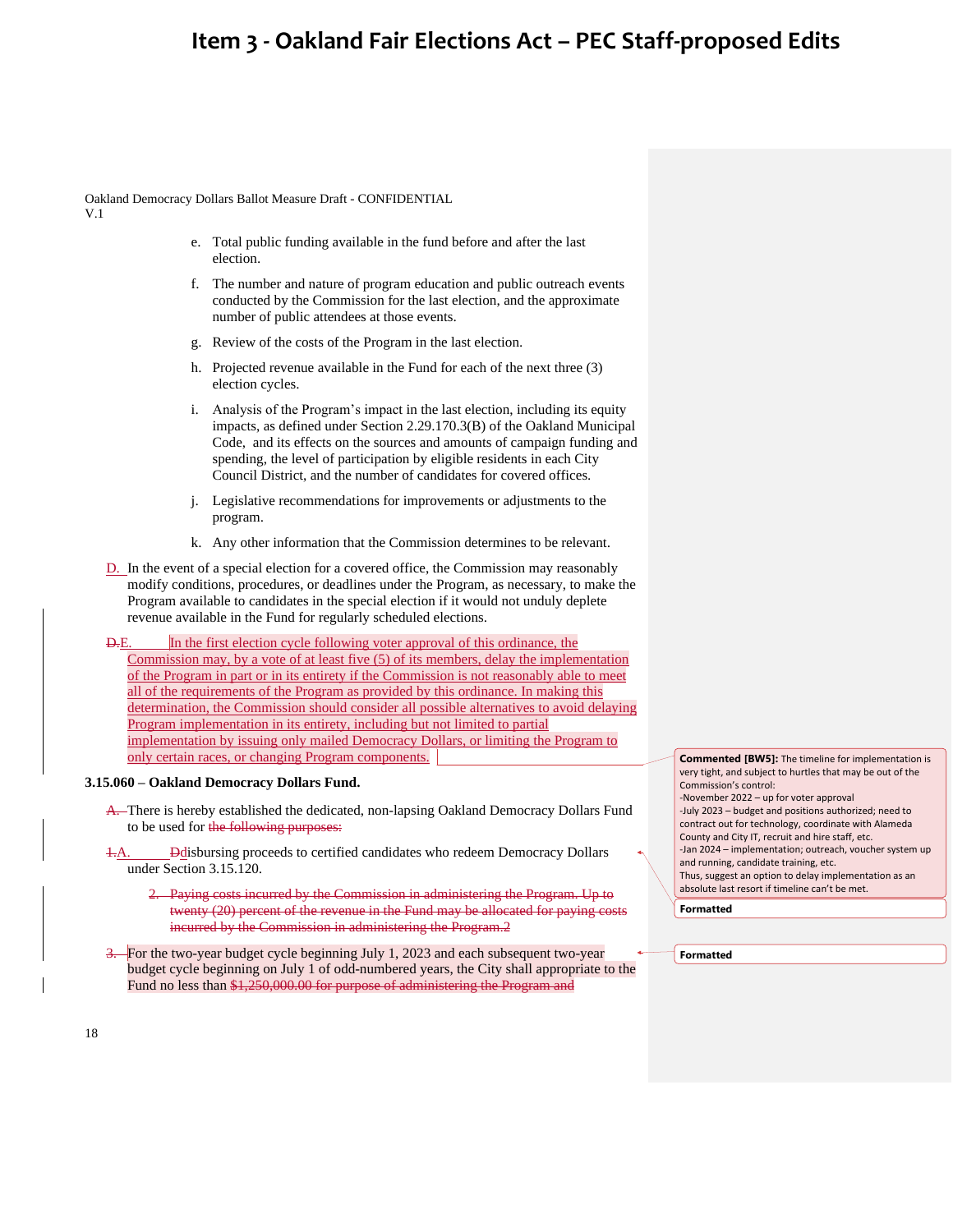Oakland Democracy Dollars Ballot Measure Draft - CONFIDENTIAL

V.1

\$4,000,000.00 for the purpose of funding the Democracy Dollars Fund. The City shall consider additional appropriations to the Fund as requested by the Commission to ensure sufficient moneyfunds in the Fund. or in the Commission's determination of budget needs under Section 603(b)(4) of the Charter. Subsequent to After July 1, 2023, for every two-year budget cycle beginning on July 1 of odd-numbered years, the required minimum appropriations under this subsection shall be increased by the increase in the consumer price index over the preceding two years. For the 2023 fiscal year, the City shall appropriate an additional amount of no less than \$700,000.00 for the purpose of startup costs associated with initiating the Program.

- B. Additional monies may be deposited into the Fund from these sources:
	- 1. Special Tax.
	- 2. Democracy Dollar proceeds returned by candidates under Section 3.15.170.
	- 3. Any portion of a contribution in excess of the limit in Sections 3.12.050(B) or Section 3.12.060(B) of the Oakland Municipal Code remitted by applicant candidates pursuant to Section 3.15.080(D).
	- 4. Voluntary donations made to the Fund.
	- 5. The Fund shall be established as an interest-bearing account. Any unspent revenue remaining in the Fund after an election shall remain in the Fund and accrue for making future disbursements under Subsection A. Funds remaining in the Democracy Dollars Fund shall not exceed double the amount of the budgeted Fund at any one time. Any excess beyond twice the amount of the \$4,000,000, as adjusted over time for inflation, shall be returned to the General Fund. In addition, after all money has been distributed to candidates in an election cycle, the Commission may use up to twenty (20) percent of the remaining Democracy Dollars Fund for outreach efforts intended to increase candidate and resident participation in the Democracy Dollar Program in future election cycles.

### $\overline{\mathsf{C}}$

### **3.15.070 – Administration of the Fund.**

- A. The Commission shall administer the Fund only for the purposes specified under Section 3.15.060(A).
- B. No later than six (6) months after each election, the Commission shall review use of the Fund in the last election and develop projections of revenue to and disbursements from the Fund for each of the next  $\frac{d\text{Area}}{dx}$  election cycles.
- C. Prior to January 1 of the year in which an election occurs, the Commission shall project and publish the amount of moneyrevenue available in the Fund for the next election. In making its projection, the Commission shall reasonably ensure that revenue in the Fund will be sufficient to disburse the Democracy Dollar proceeds up to the maximum amounts under Section 3.15.130(A) to the number of candidates likely to be certified in the Program in the next election.

**Commented [BW6]:** Moving PEC admin/staffing portions to City Charter.

**Commented [BW7]:** Moving admin/staffing budget language to City Charter.

**Commented [BW8]:** Moving admin/implementation funding to the City Charter.

**Commented [BW9]:** Adding a cap here so the Fund doesn't get too large – at least not beyond double the statutory-authorized amount. Lastly, giving some flexibility for the PEC to use part of the remaining DD Funds that were left on the table in the prior elections for future outreach efforts intended to increase participation in the next election cycle (which will ideally shrink the leftover pot of Funds, as well as remaining funds that could be used by the Commission, with each election cycle).

**Formatted:** Indent: Left: 0.5", No bullets or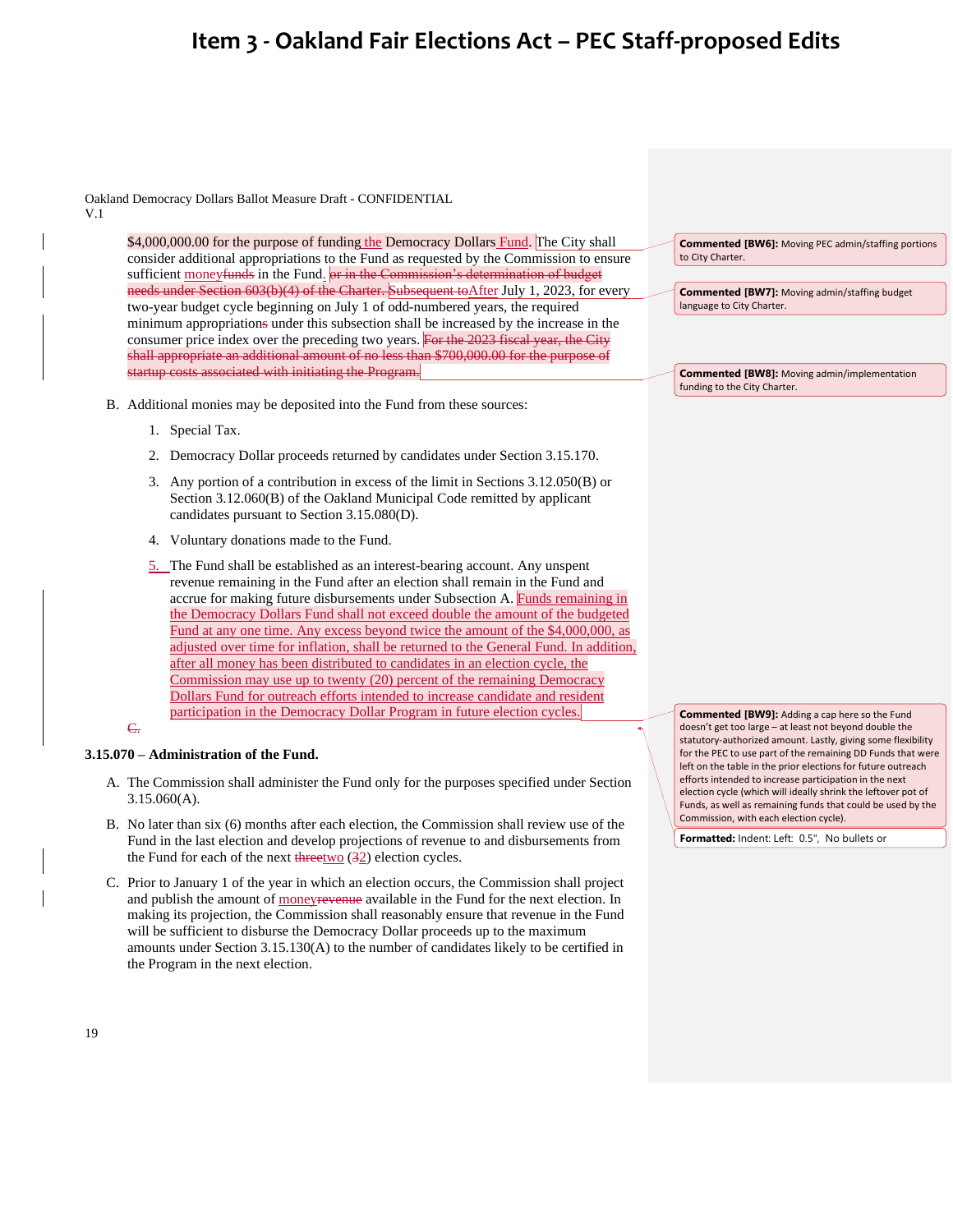Oakland Democracy Dollars Ballot Measure Draft - CONFIDENTIAL V.1

- D. If at any time the Commission determines that revenue available in the Fund is not or may not be sufficient to disburse the Democracy Dollar proceeds up to the maximum amounts under Section 3.15.130(A) to all certified candidates in the next election, the Commission shall promptly request an appropriation from City Council to account for the deficit in the Fund.
- E. If the Commission does not receive an appropriation requested under Subsection D within a reasonable time, the Commission shall do each of the following:
	- 1. Provide notice to the public and to all applicant or certified candidates that the Fund does not have sufficient revenue to disburse the Democracy Dollar proceeds up to the maximum amounts under Section 3.15.130(A).
	- 2. Establish a modified deadline for eligible residents to assign the Democracy Dollars.
	- 3. After the modified deadline under Subsection  $(E)(2)$ , disburse the Democracy Dollar proceeds to certified candidates on a pro rata or other equitable basis.
- F. The Commission shall contract coordinate with the appropriate agencies, including the Alameda County Registrar of Voters and the Oakland City Clerk, for all information required for the proper administration of the Program.
	- 1. The Commission shall develop the means by which the information needed to administer the program is stored and received.

#### **3.15.080 – Requirements for Certification in the Program.**

- A. To become certified in the Program, a candidate for a covered office must file with the Commission a notice of intent to apply for certification in the Program, signed by the candidate and the candidate's -treasurer, during the qualifying period. On the notice of intent, the candidate must attest to all of the following:
	- 1. The candidate will comply with all conditions of the Program, including contribution and expenditure limits, and with other State or local law, as applicable, during the election cycle.
	- 2. The candidate and the candidate's treasurer will attend at least one training for the Program conducted by Commission staffthe Director.
	- 3. The candidate will personally participate, if a candidate for Mayor, in at least five (5) public debates or forums, or, if a candidate for any office other than Mayor, in at least three (3) public debates or forums. Only public debates or forums to which all other applicants or certified candidates for the covered office sought by the candidate are invited to participate shall be counted for the purposes of this section. Within five (5) days of the candidate's participation in each public debate or forum required under this Section, the candidate must notify the Commission, in writing, of their participation in the debate or forum.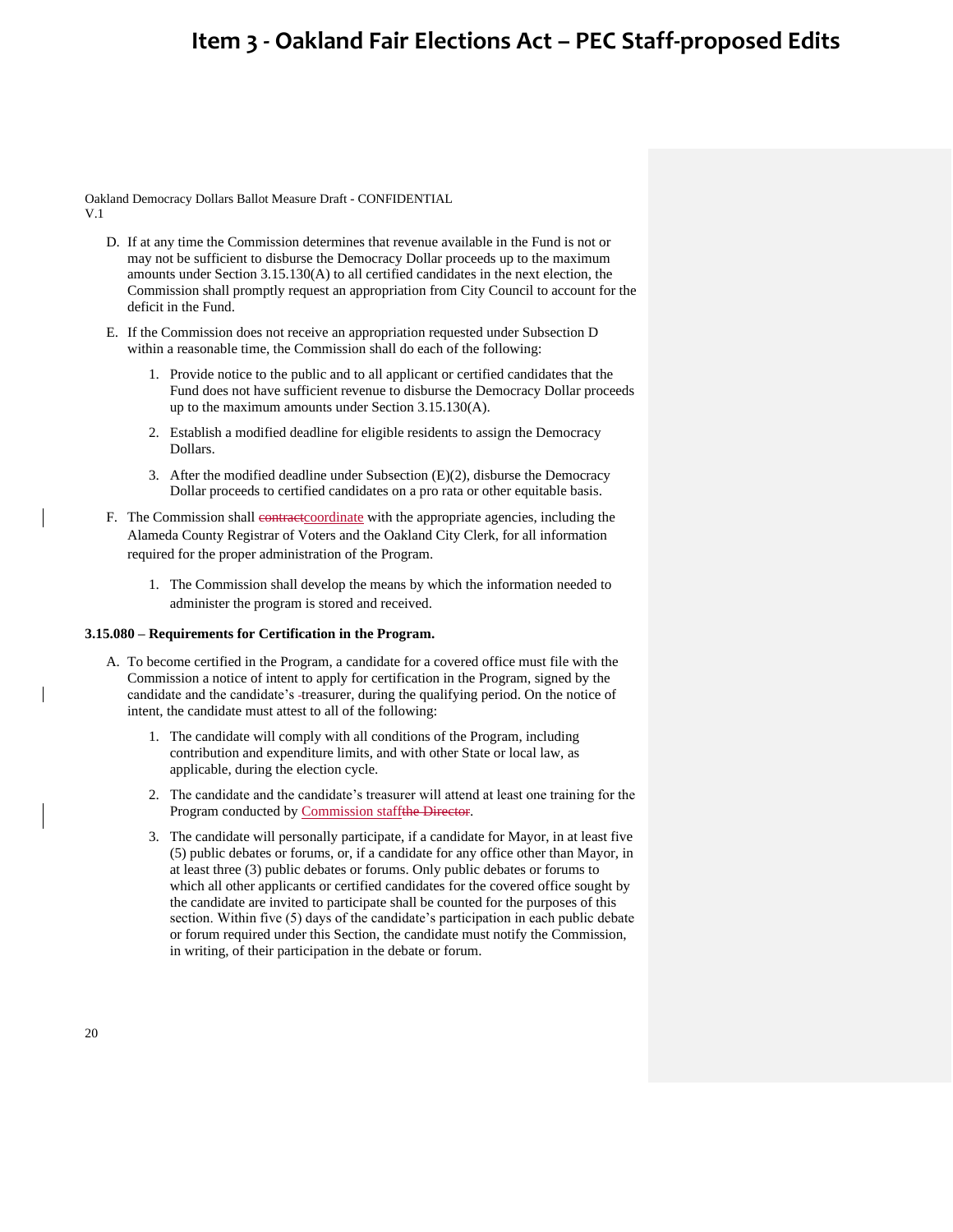Oakland Democracy Dollars Ballot Measure Draft - CONFIDENTIAL

- V.1
- 4. If certified in the Program, the candidate will submit to a mandatory post-election audits by the Commission.
- B. During the qualifying period, an applicant candidate may submit a written application for certification in the Program to the Commission attesting that the candidate satisfies all of the following conditions:
	- 1. The candidate has filed with the Commission a notice of intent to apply for certification in the Program under Subsection A.
	- 2. The candidate meets the requirements for holding the covered office set forth in the City Charter.
	- 3. The candidate has qualified or will become qualified to appear on the ballot in the election.
	- 4. The candidate has filed and will continue to file, completely and accurately, all campaign statements and reports required by State or local law.
	- 5. The candidate owes no outstanding fine or penalty for a violation of State or local election law.
	- 6. The candidate has complied with and will continue to comply with all conditions of the Program for the election cycle.
	- 7. Within the qualifying period, the candidate has received the minimum number of qualifying contributions required for the covered office, as follows:
		- a. For Mayor, at least four hundred (400), including ten (10) qualifying contributions from each City Council district.
		- b. For City Attorney, City Auditor, or at-large City Councilmember, at least one hundred fifty (150), including five (5) qualifying contributions from each City Council district.
		- c. For District Councilmember, at least one hundred twenty-five (125), including five (5) qualifying contributions from each City Council district.
		- d. For School Board Director, at least seventy-five (75), including five (5) qualifying contributions from each school district.
- C. As part of an application for certification in the Program, an applicant candidate shall include documentation, as prescribed by the Commission, establishing the validity of each qualifying contribution required under Subsection (B)(7).
- D. An applicant candidate who has accepted a contribution in excess of the limit under Section 3.12.050(B) or 3.12.060(B) of the Oakland Municipal Code may not be certified in the Program unless, prior to or within thirty (30) days of filing an application for certification under Subsection B or within ten (10) days of being notified by the Commission, the candidate remits the portion of the contribution that is in excess of the limit under Sections 3.12.050(B) or 3.12.060(B) of the Oakland Municipal Code to the Commission for deposit in the Fund.

**Commented [BW10]:** Some of our auditing activities may occur during the election season so we can catch and fix issues early on and before all public funds are expended.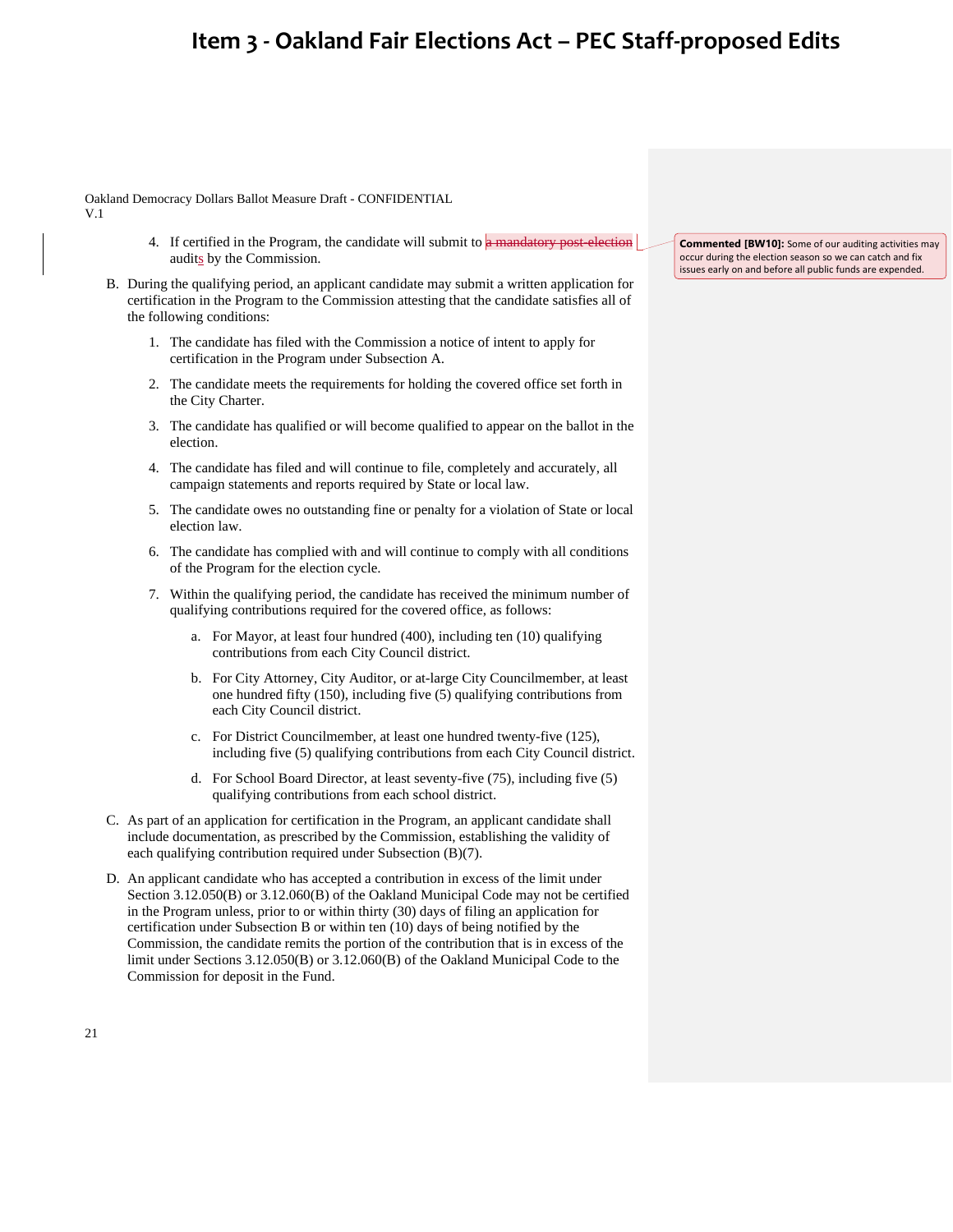Oakland Democracy Dollars Ballot Measure Draft - CONFIDENTIAL V.1

- E. No later than tenfourteen  $(140)$  days after an applicant candidate submits an application for certification in the Program, the Executive Director shall determine whether the candidate has met the requirements of Subsection B and do the following:
	- 1. If the requirements are met, certify the candidate in the Program and provide written notice to the candidate of the certification.
	- 2. If the requirements are not met, provide written notice to the candidate of the denial of certification and provide an opportunity for the candidate to:
		- a. Cure any deficiencies in the application.
		- b. Appeal a denial of certification by the Executive Director to the Commission within fourteen (14) days of the Executive Director's decision to deny.
- F. The Executive Director may revoke a candidate's certification in the Program if the candidate:
	- 1. Fails to qualify to appear on the ballot for the covered office election.
	- 2. Withdraws from the election.
- G. A Certified Candidate whose certification in the program is revoked under subsection F may appeal his revocation to the Commission.
	- 1. The Commission shall develop a procedure for a candidate who submits a petition under Subsection F or any other candidate for the same covered office to appeal to the Commission a determination made by the Executive Director under Subsection F. Upon making a final decision on an appeal made under this Subsection, the Commission shall promptly notify the candidate who submitted the petition and all other candidates for the same covered office of its final decision.
- H. The Commission may revoke a candidate's certification in the Program if the candidate:
	- Commits a violation of the requirements for certification under Subsection <  $\mathbf{B}$
	- $\frac{2.1}{2}$ . Fails to meet, misrepresents, or no longer meets the requirements in S-subsection B.
	- 3.2. Commits any other administrative, civil, and criminal violation of this Act or state or local law, as determined by the Commission or in an administrative criminal, or civil proceeding of another body.
- I. The Executive Director shall provide a written determination to a candidate whose certification in the Program is revoked under Subsection F or H that includes both of the following:
	- 1. The specific reason under Subsection F or H for revoking the candidate's certification.

Formatted: Indent: Left: 1", No bullets or numbering **Commented [BW11]:** Delete this one since number 2 below covers this and more.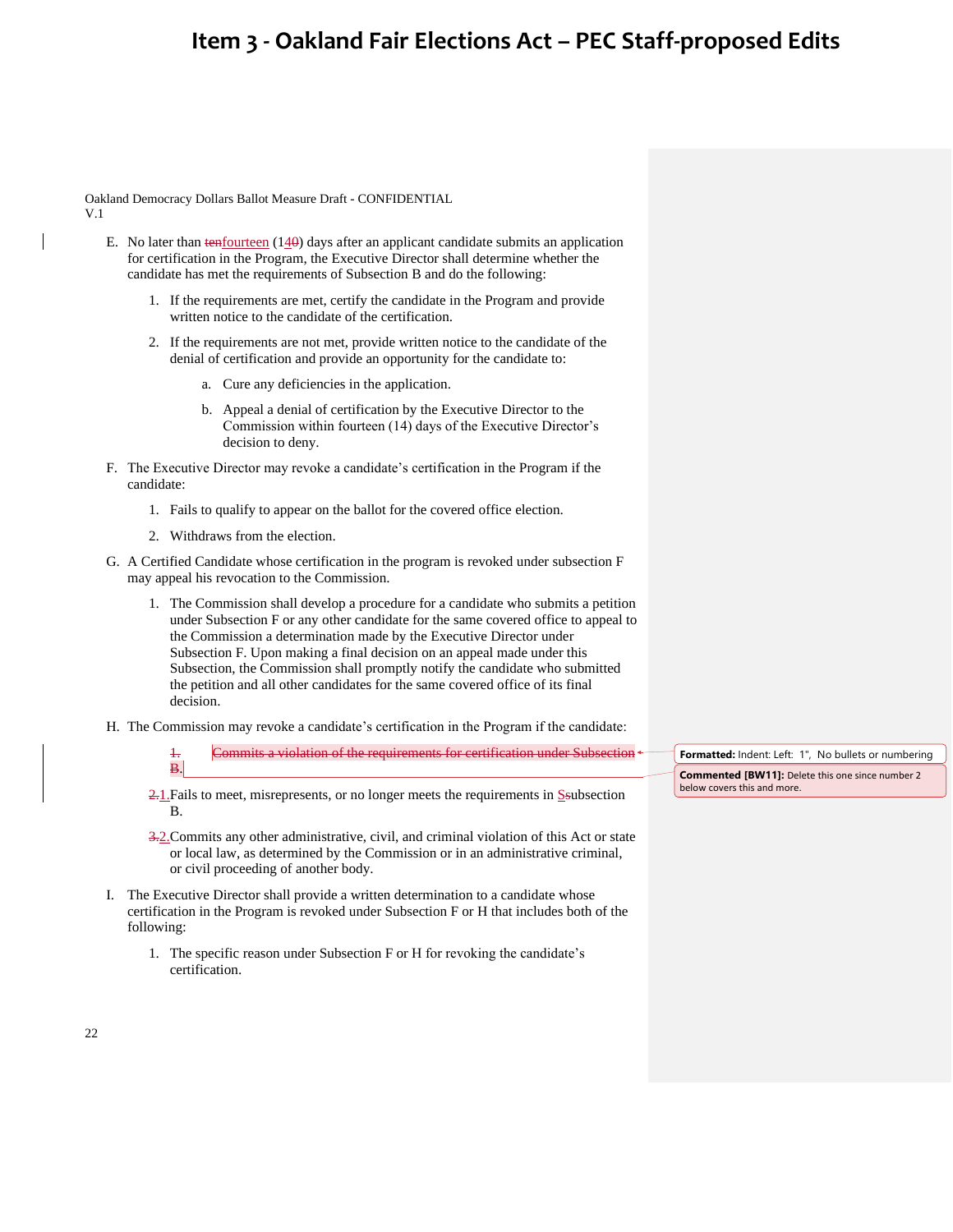Oakland Democracy Dollars Ballot Measure Draft - CONFIDENTIAL

- V.1
- 2. The specific facts found by the Commission that form the basis for revoking the candidate's certification.
- J. A candidate whose certification in the Program is revoked under Subsection F or H shall return to the Commission, for deposit in the Fund, any remaining Democracy Dollar proceeds in the candidate's campaign account in accordance with Section 3.15.170. If the candidate's certification is revoked pursuant to Subsection  $H(2)$  or  $(3)$ , the candidate shall be personally liable for any Democracy Dollar proceeds expended by the candidate.
- K. A candidate whose certification is revoked under Subsection F or H may appeal the final decision of the Commission to the Alameda County Superior Court.

#### **3.15.090 – Distribution of Democracy Dollars.**

- A. Each Democracy Dollar shall represent twenty-five dollars (\$25.00) of revenue from the Fund, subject to adjustment by the Commission pursuant to Section 3.15.050(B) rounded to the nearest five (5) dollars.
- B. Except as provided in Subsection C, the Commission shall mail to each eligible resident who is registered to vote, at the eligible resident's address listed in voter registration records, four (4) Democracy Dollars on a date no later than April 1 of the year in which an election occurs. Thereafter, the Commission shall mail to any eligible resident who becomes registered to vote after the initial mailing the same number of Democracy Dollars periodically until at least October 1. The Commission may then mail to any eligible resident who becomes registered to vote after the initial mailing the same number of Democracy Dollars periodically until at least ten (10) days afterthe election day. of the year in which an election occurs.
- C. The Commission shall electronically distribute the Democracy Dollars under Subsection B to an eligible resident if the eligible resident does all of the following:
	- 1. Submits a request, on a means developed by the Commission, that indicates that the eligible resident wants to receive the Democracy Dollars electronically.
	- 2. Provides the Commission a valid email address.
	- 3. Attests, under the penalty of perjury, that the email provided to the Commission:
		- i. Is valid;
		- ii. Has not been used to request Democracy Dollars more than once; and
		- iii. Belongs to the eligible resident making the request; or
		- iv. Belongs to an authorized agent of an eligible resident making the request, as defined by the Commission.
- D. Prior to the last day for assigning a Democracy Dollar under Section 3.15.110(B)(4), an eligible resident who does not receive Democracy Dollars in a mailing under Subsection B, or electronic mailing under Subsection C, may submit a request, via a means developed by the Commission, to receive Democracy Dollars from the Commission. After the Commission verifies that the person submitting the request is an eligible

**Commented [BW12]:** Should include all of subsection H.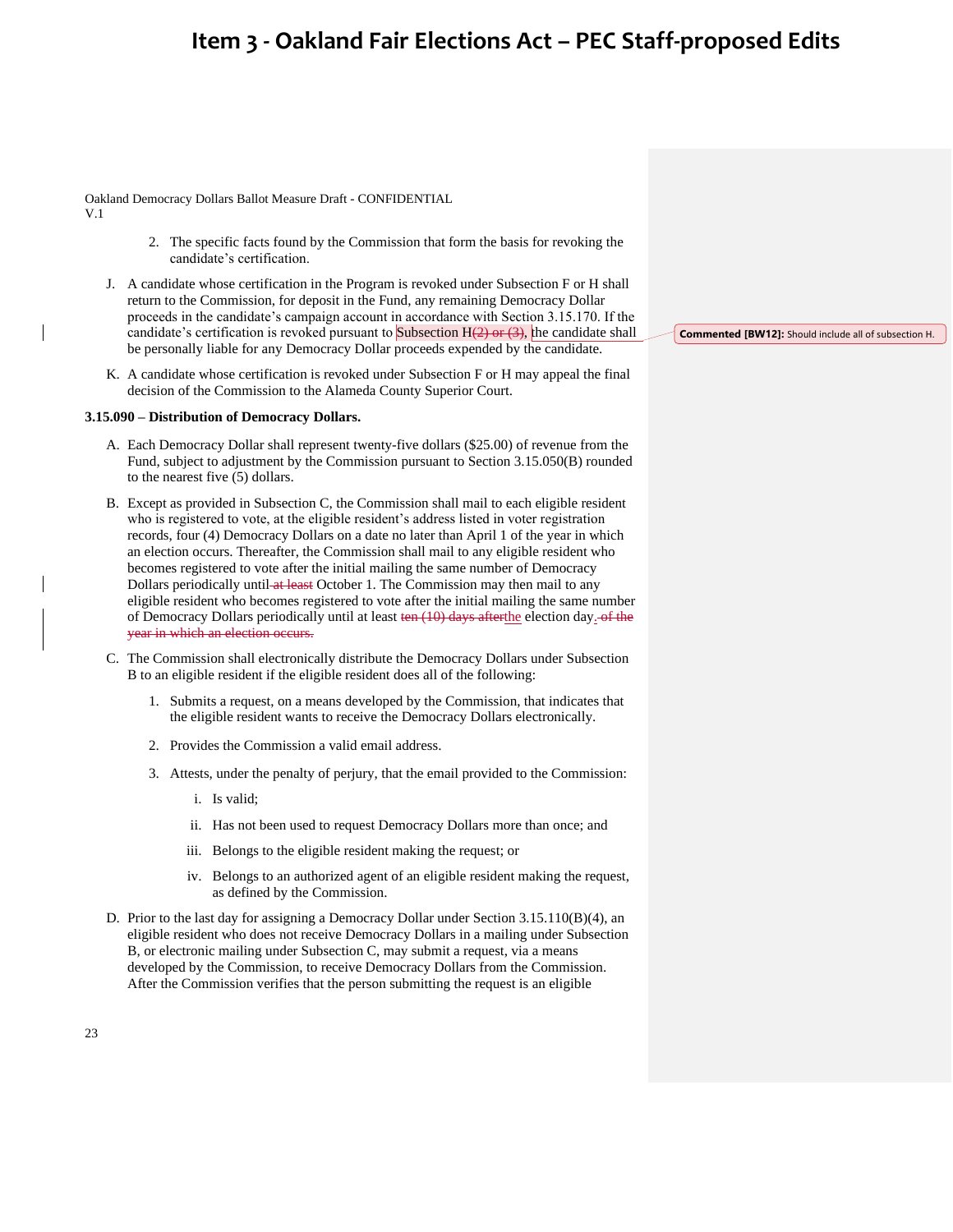Oakland Democracy Dollars Ballot Measure Draft - CONFIDENTIAL

V.1

resident and that the provision of Democracy Dollars to the eligible resident is otherwise permitted under this Act, the Commission shall provide the eligible resident the same number of Democracy Dollars mailed to eligible residents under Subsection B.

- E. An eligible resident may apply to the Commission to replace a Democracy Dollar if the eligible resident submits to the Commission a statement, via a means developed by the Commission, that the Democracy Dollar was lost or stolen.
- F. The Commission shall develop a procedure to determine whether to issue a replacement Democracy Dollar to an eligible resident who submits a statement under Subsection E.
- G. The Commission shall cancel a Democracy Dollar if the Commission determines that it is lost or stolen.

### **3.15.110 – Assignment of Democracy Dollars.**

- A. In order to assign a Democracy Dollar to an applicant or certified candidate, an eligible resident shall do all of the following:
	- 1. Write the name of the candidate on the Democracy Dollar.
	- 2. Sign and date the Democracy Dollar.
	- 3. Submit the Democracy Dollar by doing any of the following:
		- i. Mailing the Democracy Dollar to the Commission. A Democracy Dollar shall be considered properly assigned if it is postmarked no later than 30 days after the day of the election.
		- ii. Personally delivering the Democracy Dollar to a candidate or a representative of the candidate who is registered with the Commission for the purpose of receiving a Democracy Dollar on behalf of the candidate.
		- iii. Personally delivering the Democracy Dollar to the Commission.
		- iv. Assigning the Democracy Dollar on a secure online portal created by the Commission for the purpose of assigning a Democracy Dollar, when such a portal becomes available pursuant to Section  $3.15.050(C)(5)(f)$ .
	- 4. As used in subsection (ii), the Commission shall determine the means by which candidates or representatives of candidates shall register with the Commission for the purpose of receiving a Democracy Dollar on behalf of the candidate.
	- 5. Only the following individuals may be registered as a "representative of the candidate" under this section:
		- i. Unpaid volunteers for the candidate's campaign; and
		- ii. Members of the candidate's campaign staff that are regularly employed by the campaign.
- B. An eligible resident may not do any of the following: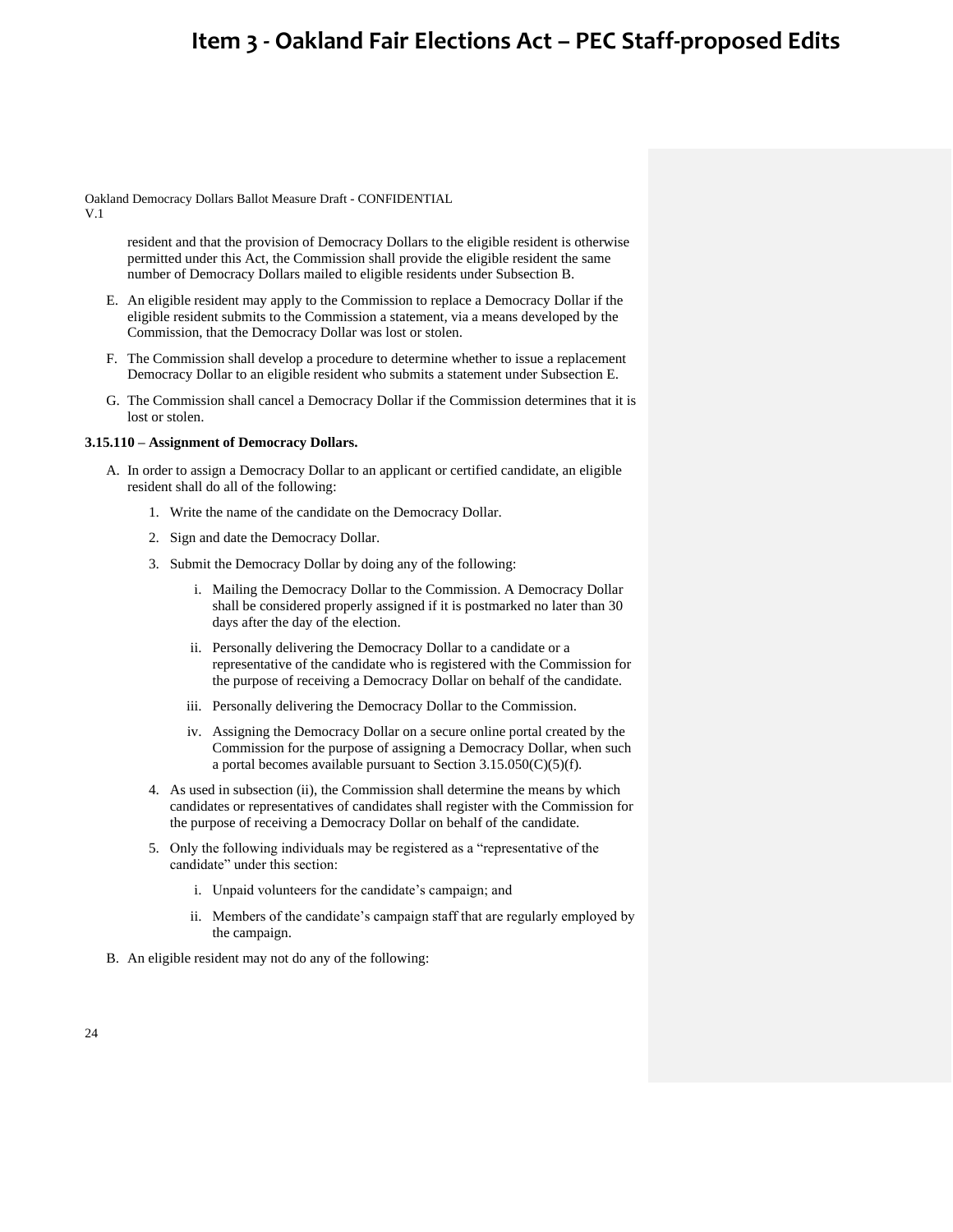Oakland Democracy Dollars Ballot Measure Draft - CONFIDENTIAL

V.1

- 1. Change the assignment of a Democracy Dollar after the eligible resident assigns the Democracy Dollar to a candidate.
- 2. Assign a Democracy Dollar by proxy, power of attorney, or agent.
- 3. Assign a Democracy Dollar in a manner other than as provided under Subsection A.
- 4. Assign a Democracy Dollar later than thirty (30) days after the day of the election.
- C. A Democracy Dollar is expired and may not be assigned if the person to whom the Democracy Dollar was distributed no longer qualifies as an eligible resident.

### **3.15.120 – Redemption and Disbursement of Democracy Dollar Proceeds.**

- A. A certified candidate may redeem the Democracy Dollar assigned to the candidate pursuant to Section 3.15.110(A) by mailing or delivering the Democracy Dollars to the Commission up to thirty (30) days after the day of an election.
- B. For each Democracy Dollar assigned to an applicant or certified candidate pursuant to Section 3.15.110(A), the Commission shall disburse Democracy Dollar proceeds from the Fund to the candidate if the Commission verifies all of the following:
	- 1. The candidate to whom the Democracy Dollar is assigned is a certified candidate at the time the Commission disburses the Democracy Dollar proceeds.
	- 2. The Democracy Dollar was properly assigned by an eligible resident.
	- 3. Disbursement of Democracy Dollar proceeds would not cause the candidate to exceed the maximum amount of Democracy Dollar proceeds available under Section 3.15.130(A)
- C. Subject to Subsections D and E, the Commission shall determine and publish, in its timeline under Section  $3.15.050(C)(4)(c)$ , all dates on which the Commission will disburse Democracy Dollar proceeds to certified candidates in the year of an election.
- D. Except as provided in Subsection E, the Commission shall disburse Democracy Dollar proceeds to certified candidates no less frequently than twice per month.
- E. In the month immediately prior to the month in which an election occurs and until the election occurs, the Commission shall disburse Democracy Dollar proceeds to certified candidates at least once per week.

### **3.15.130 – Maximum Amounts of Democracy Dollar Proceeds.**

- A. In a contested election, the Commission shall not disburse to a certified candidate more than the maximum amount of Democracy Dollar proceeds available for the covered office, subject to adjustment under Section 3.15.200, as follows:
	- 1. For Mayor: four hundred thousand dollars (\$400,000).
	- 2. For City Auditor: one hundred fifty thousand dollars (\$150,000).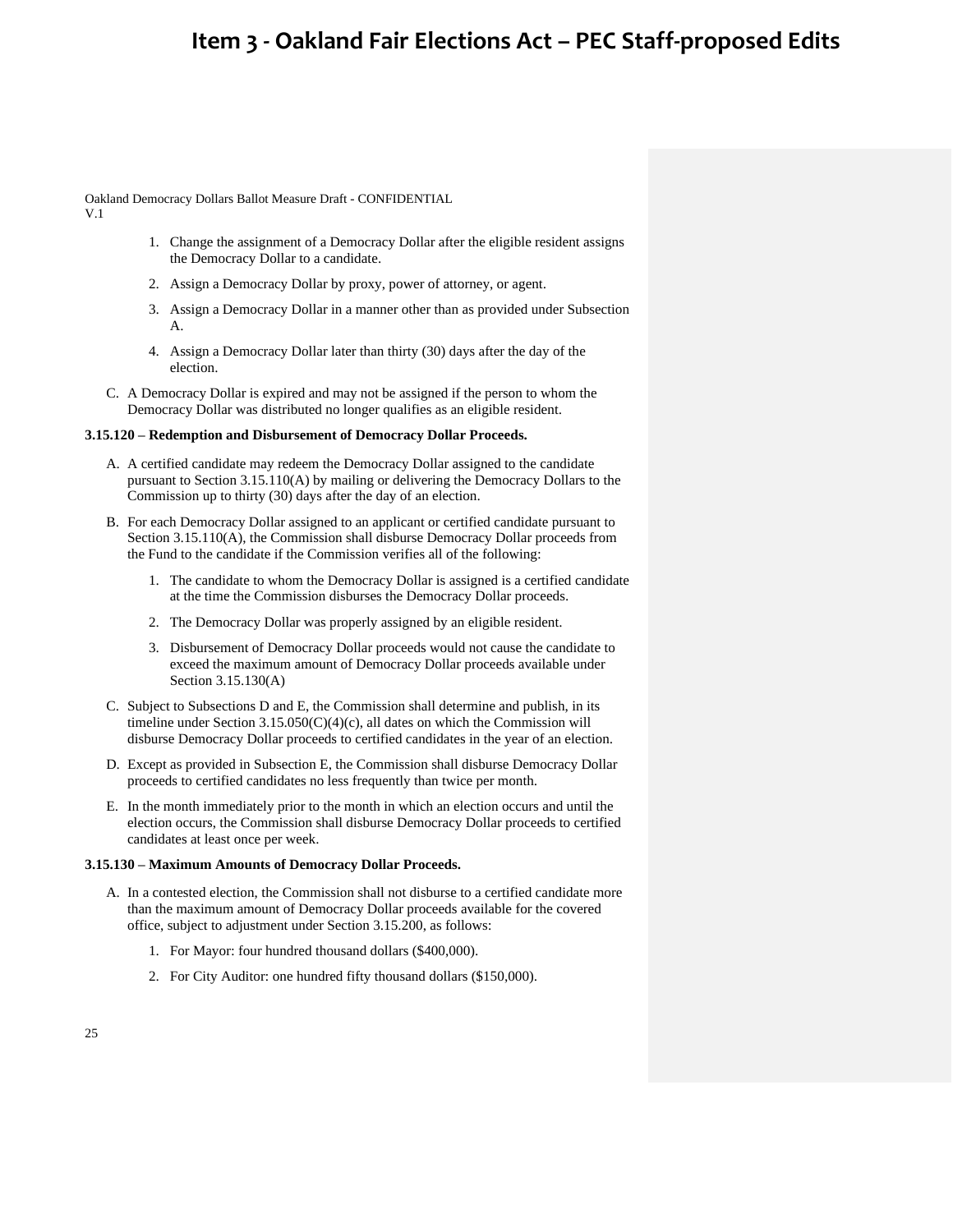Oakland Democracy Dollars Ballot Measure Draft - CONFIDENTIAL

V.1

- 3. For City Attorney: one hundred fifty thousand dollars (\$150,000).
- 4. For City Councilmember-at-large: one hundred fifty thousand dollars (\$150,000).
- 5. For District City Councilmember: one hundred thousand dollars (\$100,000).
- 6. For School Board Director: fifty thousand dollars (\$50,000).
- B. Notwithstanding Subsection A, the Commission may not disburse more than ten thousand dollars (\$10,000) in Democracy Dollar proceeds to any certified candidate in an uncontested election, subject to adjustment under Section 3.15.200.
- C. If an uncontested election becomes a contested election, the Commission shall disburse proceeds, on the next published date of disbursement, for all Democracy Dollars properly assigned to a certified candidate to date, up to the amounts specified in Subsection A.

#### **3.15.140 – Expenditure Limits.**

- A. In an election cycle, an applicant or certified candidate may not make qualified campaign expenditures, as defined in Oakland Municipal Code section 3.12.040, in excess of the expenditure limit for the covered office, subject to adjustment under Section 3.15.200, as follows:
	- 1. For Mayor: four hundred seventy thousand dollars (\$470,000).
	- 2. For City Auditor: two hundred thousand dollars (\$200,000).
	- 3. For City Attorney: two hundred thousand dollars (\$200,000).
	- 4. For City Councilmember-at-large: two hundred thousand dollars (\$200,000).
	- 5. For District City Councilmember: one hundred fifty thousand dollars (\$150,000).
	- 6. For School Board Director: seventy-five thousand dollars (\$75,000).
- B. An applicant or certified candidate may petition the Executive Director, on a means developed by the Commission, to release the candidate from the applicable expenditure limit under Subsection A.
- C. The Executive Director shall release a candidate who has submitted a petition under Subsection B from the applicable expenditure limit if the candidate evidence demonstrates, and the Director verifies, that the sum of any of the following amounts exceeds the applicable expenditure limit by any amount:
	- 1. The value of all contributions received by another candidate for the same covered office, plus all Democracy Dollar proceeds disbursed to that candidate to date under Section 3.15.120, plus the value of Democracy Dollars assigned to that candidate but not yet disbursed;
	- 2. The value of independent expenditures opposing the candidate who submitted the petition; and
	- 3. The value of independent expenditures supporting another candidate for the same covered office.

**Commented [BW13]:** There should be two tracks that can lead to a release:

1. A candidate contacts the Commission with information required in (C), or

2. Commission staff or ED sees that IE's have been made (without any candidate submitting a petition)

My edits here make either of the above work by taking out the requirement that a candidate be the one to demonstrate and instead just says that the evidence (either submitted by the candidate or found by Commission staff)

demonstrates what is needed.

26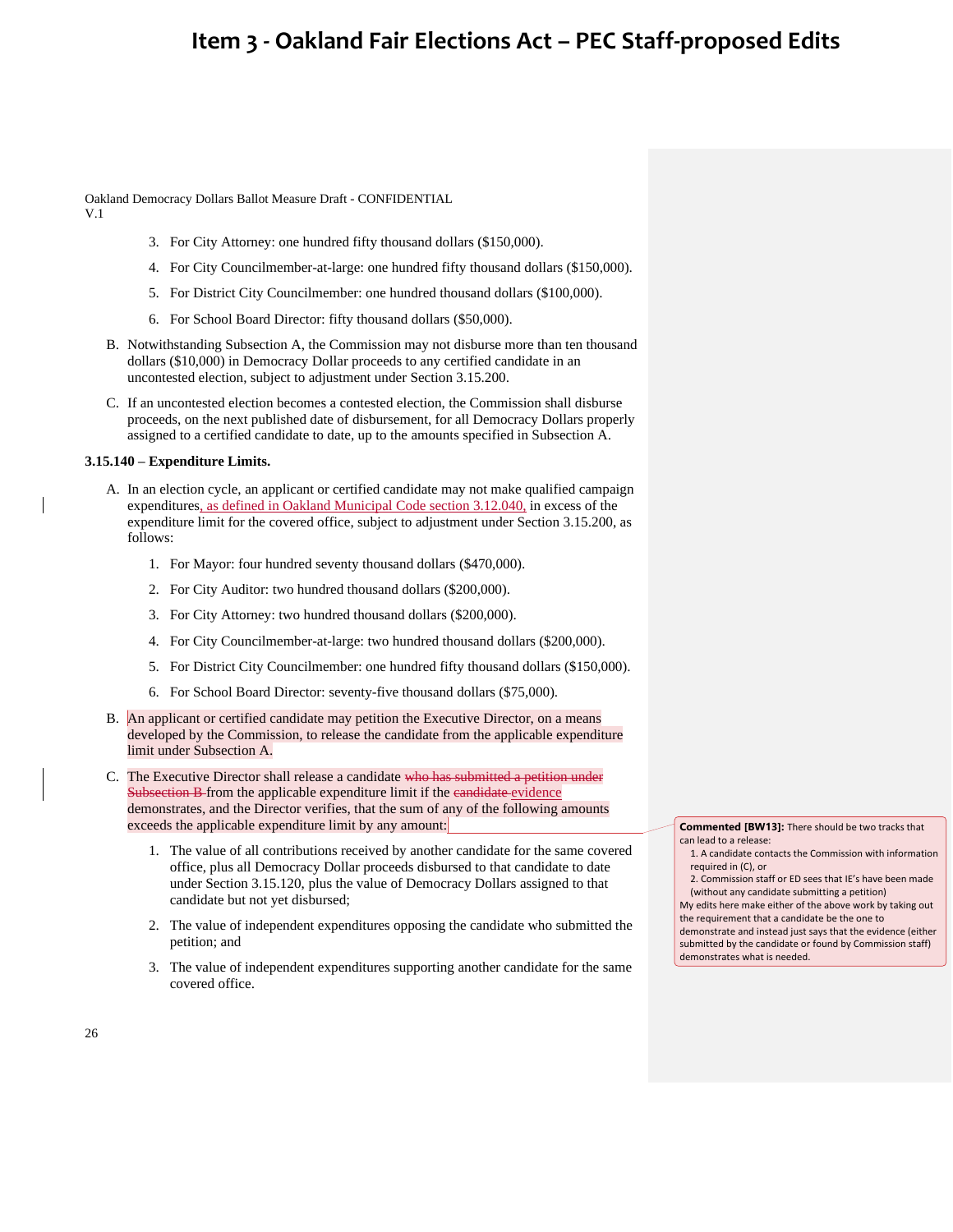Oakland Democracy Dollars Ballot Measure Draft - CONFIDENTIAL V.1

- D. If the Executive Director determines that release from the applicable expenditure limit is required for an applicant or certified candidate under Subsection C, the Commission shall continue to disburse Democracy Dollar proceeds to the candidate, pursuant to Section 3.15.120, up to an amount that:
	- 1. Does not exceed the maximum amount of Democracy Dollar proceeds available to the candidate under 3.15.130; and
	- 2. Does not cause the sum of the total Democracy Dollar proceeds disbursed to the candidate plus the value of all monetary or in-kind contributions received by the candidate to exceed the applicable expenditure limit under Subsection A.
- E. Within  $\frac{1}{2}$  business days of the date on which a candidate submits a petition under Subsection B, the Executive Director may do both of the following:
	- 1. Review the petition and determine whether the candidate's release from the applicable expenditure limit is required under Subsection C.
	- 2. Notify the candidate who submitted the petition and all other candidates for the same covered office of the Executive Director's determination regarding the petition.
- F. The Executive Director may review statements filed pursuant to State and local law, including Government Code Section 84204, to determine whether an independent expenditure opposes or supports one or more candidates for a covered office.
- G. A candidate who submits a petition under Subsection B or any other candidate for the same covered office may appeal to the Commission a determination made by the Executive Director under Subsection E. Upon making a final decision on an appeal made under this Subsection, the Commission shall promptly notify the candidate who submitted the petition and all other candidates for the same covered office of its final decision.

### **3.15.150 – Limits on Contributions and Use of Personal Funds.**

- A. An applicant or certified candidate may not solicit or receive a contribution that exceeds the limits in Sections 3.12.050(B) and 3.12.060(B) of the Oakland Municipal Code, as applicable.
- B. An applicant or certified candidate may not knowingly solicit contributions for a local committee or any other person or entity that has made or will make independent expenditures to support or oppose a candidate for City office.
- C. An applicant or certified candidate may not make expenditures from or use the candidate's personal funds or property or the funds or property jointly held with the candidate's spouse, domestic partner, or unemancipated children in connection with the candidate's election, except as a contribution to the candidate's campaign committee in an amount that does not exceed, in the aggregate during an election cycle, ten thousand dollars (\$10,000), indexed to inflation, and subject to adjustment under Section 3.15.200.

### **3.15.160 – Use of Campaign Funds.**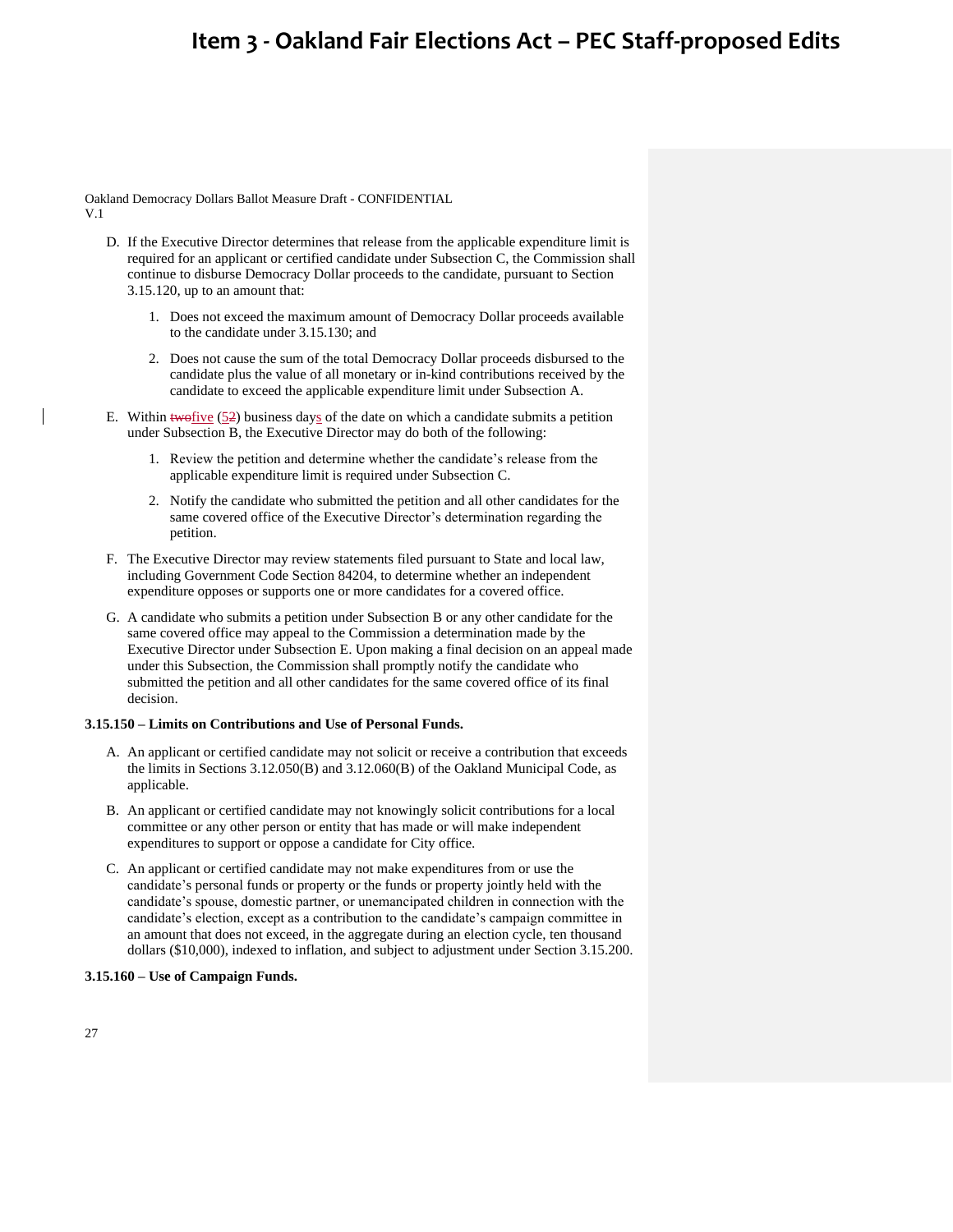Oakland Democracy Dollars Ballot Measure Draft - CONFIDENTIAL V.1

- A. An applicant or certified candidate may only use campaign funds, including Democracy Dollar proceeds or contributions, for making qualified campaign expenditures, as defined by applicable state law.
- B. In addition to any other restrictions in State or local law, an applicant or certified candidate may not use campaign funds, including Democracy Dollar proceeds or contributions, for any of the following:
	- 1. Personal use, as defined by rule of the Commission.
	- 2. A payment in violation of any law.
	- 3. A payment of any fine or penalty assessed under State or local law.
	- 4. A payment in connection with any administrative or judicial proceeding.
	- 5. Compensation to the candidate or a family member of the candidate, or a payment to a business in which the candidate or an immediate family member of the candidate has a 10% or greater ownership interest.
	- 6. A contribution or loan to another candidate or committee.
	- 7. An independent expenditure.
	- 8. A cash payment for any purpose.
	- 9. A gift, except for campaign items of de minimis value such as signs, buttons, or brochures.
	- 10. A payment for goods or services in excess of fair market value.
	- 11. An inaugural or office holder expense.
	- 12. A payment to any person to collect Democracy Dollars on behalf of the candidate, except for compensation paid to a regularly employed member of the candidate's campaign staff.
	- 13. Any other use prohibited by the Commission.

### **3.15.170 – Return of Surplus Funds.**

After paying campaign debts and obligations, incurred before election day, a certified candidate shall return to the Commission, for deposit into the Fund, any remaining campaign funds of the candidate up to the amount of Democracy Dollar proceeds received by the candidate no later than three (3) months after any of the following:

- A. The Executive Director or Commission revokes the candidate's certification in the program under Section 3.15.080(F) or (H).
- B. The candidate withdraws from the election or dies.
- C. The date of the election.

#### **3.15.180 – Unlawful Sale, Transfer, or Use of Democracy Dollars.**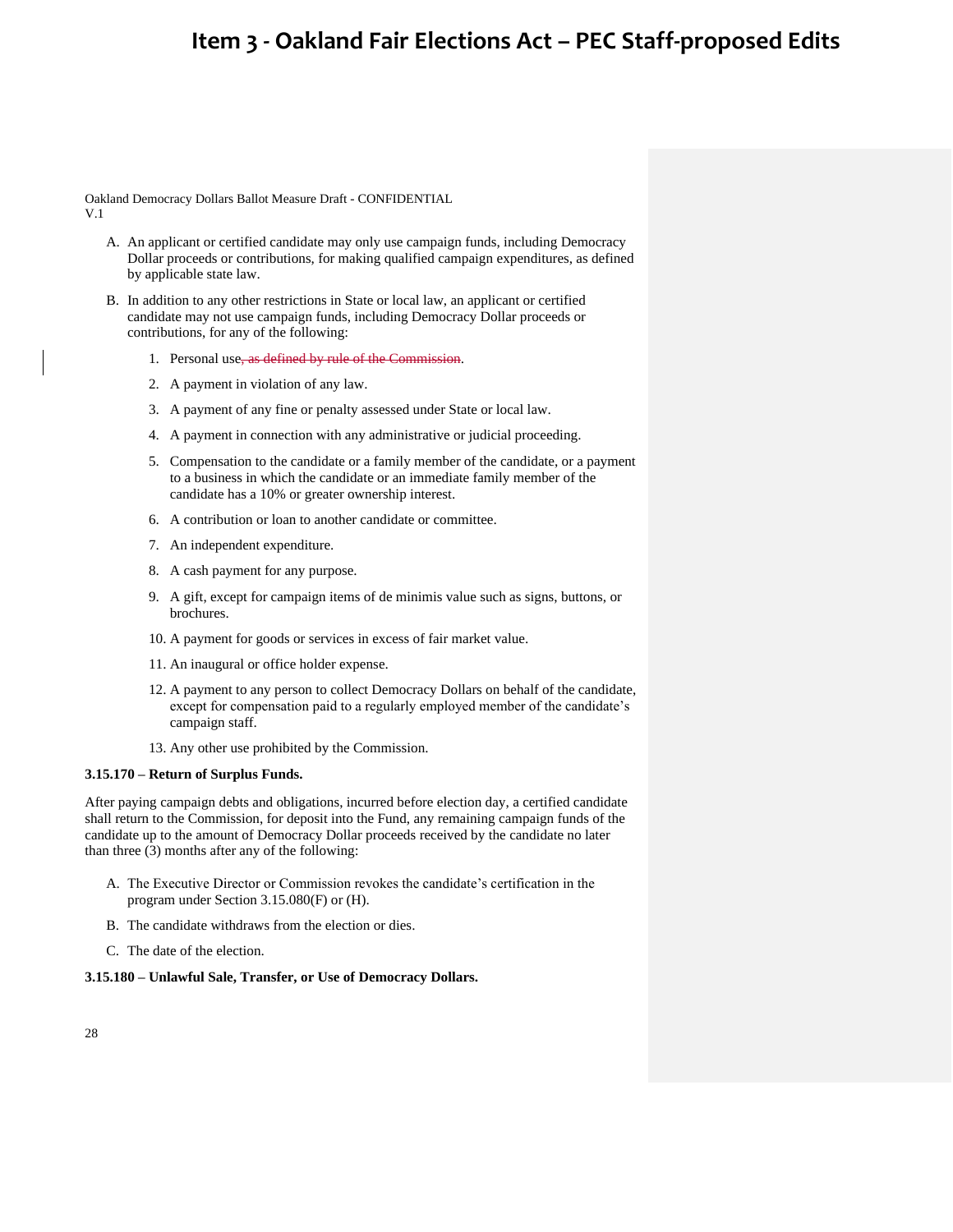Oakland Democracy Dollars Ballot Measure Draft - CONFIDENTIAL V.1

A person may not do or attempt to do any of the following:

- A. Purchase, sell, or transfer a Democracy Dollar for consideration.
- B. Obtain or control a Democracy Dollar with the intent to deprive an eligible resident of its lawful use.
- C. Transfer a Democracy Dollar obtained or controlled as provided under Subsection B.
- D. Alter or assign a Democracy Dollar distributed to another person.
- E. Collect or receive a Democracy Dollar assigned by another person, except as permitted by Section 3.15.110(A).
- F. Create and distribute a forged or inauthentic Democracy Dollar with the intent to hold out the Democracy Dollar as authentic.
- G. Any other activity proscribed by rule of the Commission.

### **3.15.190 - Enforcement.**

- A. Any person who violates this Act is subject to civil and administrative penalties under this section.
	- No civil or administrative action alleging a violation of this Act may be commenced more than five (5) years after the date of the violation.
	- 2. Commencement of an administrative action is the date the Commission sends written notification to the respondent of the allegation pursuant to the Commission's Complaint Procedures.
	- A.3. The date of the violation means the earliest date when the complainant or the Commission has, or reasonably should have, knowledge of the violation and its cause, and a suspicion of wrongdoing. Suspicion shall be determined from an objective standpoint of what is reasonable for the complainant or Commission to know or suspect under the facts of the situation.
- B. Any person who violates this Act, causes another person to violate this Act, or aids and abets another person in violating this Act shall be liable, for each violation of this Act, in a civil action brought by the Commission or the City Attorney for the maximum penalty amount allowed under the Commission's penalty guidelines an amount up to five thousand dollars (\$5,000) per violation, or up to three (3) times the amount at issue in the violation, including but not limited to the amount the person unlawfully transferred, received, contributed, expended, gave, used, misrepresented, or failed to return or report properly, whichever is greater.
	- 1. In assessing a civil penalty under this Section, a court may take into account the seriousness of the violation and the degree of culpability of the defendant.
	- 2. If two (2) or more persons are responsible for a violation of this Act, they shall be jointly and severally liable.

**Formatted**

**Commented [BW14]:** Adding Statute of Limitations language from the Oakland Campaign Reform Act.

**Commented [BW15]:** This is language taken from our Government Ethics Act section on civil actions, with minor modifications for the types of activities that may occur under this Act.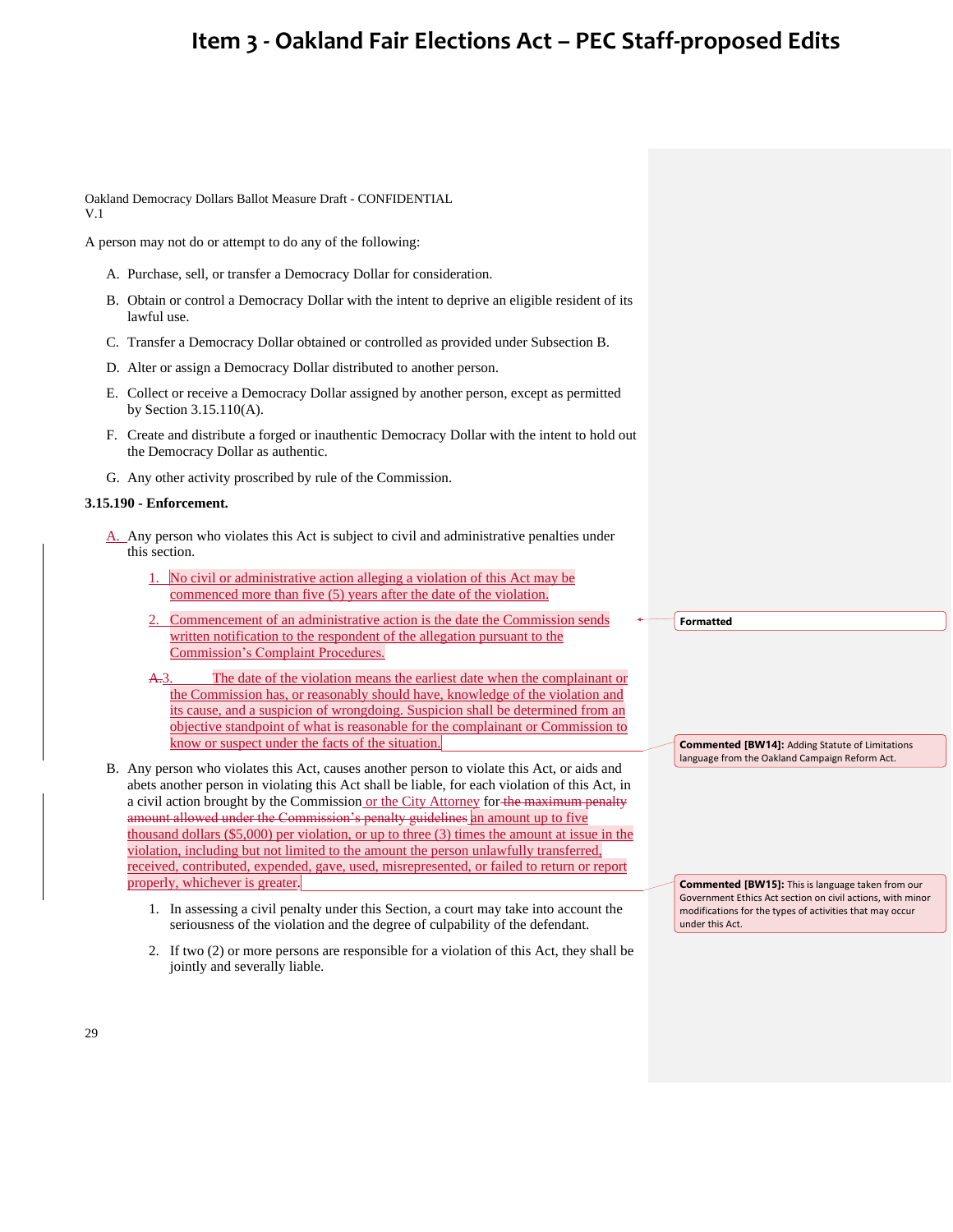Oakland Democracy Dollars Ballot Measure Draft - CONFIDENTIAL V.1

- 3. A decision by the Commission to initiate a civil enforcement action under this Act requires an affirmative vote of at least five (5) of its members.
- C. Any person who violates this Act, causes another person to violate this Act, or aids and abets another person in violating this Act shall be liable, for each violation of this Act, in an administrative proceeding before the Commission held pursuant to the Commission's complaint procedures. The Commission may impose administrative penalties in an amount up to the maximum penalty amount allowed under the Commission's penalty guidelines five thousand dollars (\$5,000) per violation, or up to three (3) times the amount at issue in the violation, including but not limited to the amount the person unlawfully transferred, received, contributed, expended, gave, used, misrepresented, or failed to return or report properly, whichever is greater. In addition to administrative penalties, the Commission may issue warnings or require other remedial measures.
	- 1. For knowing and willful violations of this Act, the Commission shall impose administrative penalties in an amount of at least one thousand dollars (\$1,000) per violation.
	- 2. If two (2) or more persons are responsible for any violation, they shall be jointly and severally liable.
- D. The Commission may sue for injunctive relief to enjoin violations or to compel compliance under this Act.
- D.E. Any person who receives a financial benefit as a result of a violation of this Act by any person shall be liable for disgorging to the City's General Fund up to the amount of the financial benefit received, including Democracy Dollars, as a result of the violation.
- E.F. The Commission shall develop guidelines for imposing penalties and exercising enforcement discretion under this Act. In addition to civil and administrative penalties, the Commission may issue warnings, require forfeiture of funds, including Democracy Dollars, or impose other remedial measures to enforce and oversee compliance with this Act.

### **3.15.200 – Adjustments for Inflation.**

- A. Beginning in January of 2025 and in January of every odd-numbered year thereafter, the Commission shall increase all of the following:
	- 1. The maximum amount of Democracy Dollar proceeds under Section 3.15.130(A)- (B) by the percent increase, if any, in the Consumer Price Index, rounding to the nearest one thousand dollar (\$1,000) value.
	- 2. The expenditure limits under Section 3.15.140(A) by the percent increase, if any, in the Consumer Price Index, rounding to the nearest one thousand dollar (\$1,000) value.
	- 3. The limits on use of personal funds under 3.15.150(C) by the percent increase, if any, in the Consumer Price Index, rounding to the nearest five hundred (\$500) value.

**Commented [BW16]:** Same as above, with the addition of warnings and other remedial measures, which also comes from the Gov Ethics Act for administrative actions.

**Commented [BW17]:** This is the same forfeiture provision from our Oakland Campaign Reform Act that allows us to collect illegally obtained funds from a person who did not commit the actual violation but who reaped a financial benefit from the other person's illegal conduct.

**Commented [BW18]:** This forfeiture part should be in its own section, above, and separate from "remedial measures."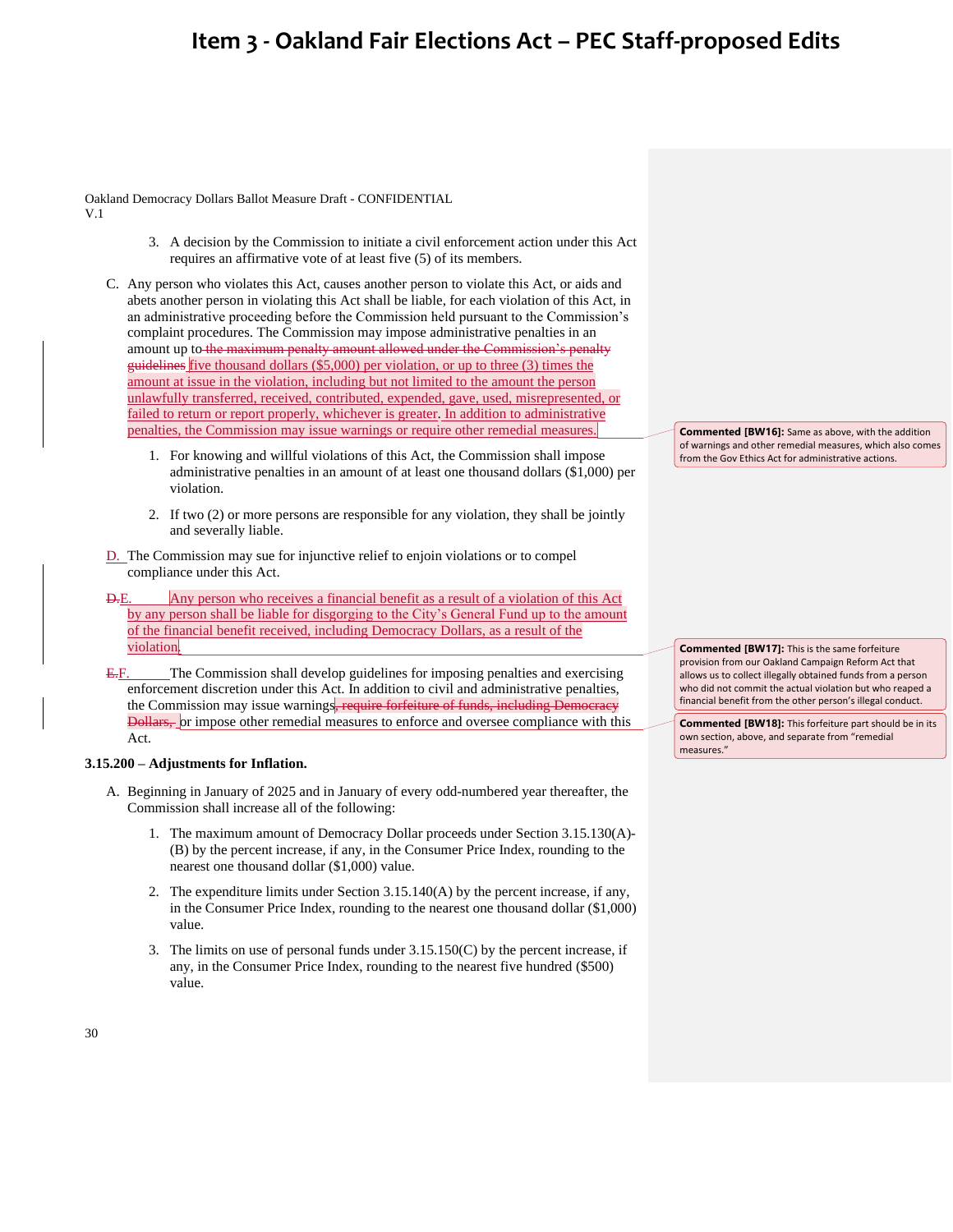Oakland Democracy Dollars Ballot Measure Draft - CONFIDENTIAL V.1

- B. For the purpose of this section, the Commission shall use the Consumer Price Index for all Urban Consumers in the San Francisco-Oakland-San Jose, CA metropolitan statistical area, as published by the United States Department of Labor, Bureau of Statistics, or if such an index is discontinued, then the most similar successor index.
- C. The Commission shall publish the adjusted amounts under Subsection A no later than the 1st of February of the year in which the adjustment occurs.

### **3.15.210 – Initial Applicability.**

This Act shall first apply to elections in 2024 and in election cycles thereafter.

### **3.15.220 – Severability.**

If a provision of this Act or its application to any person or circumstances is held invalid, the invalidity shall not affect any other provisions or applications of this Act that can be given effect without the invalid provision or application.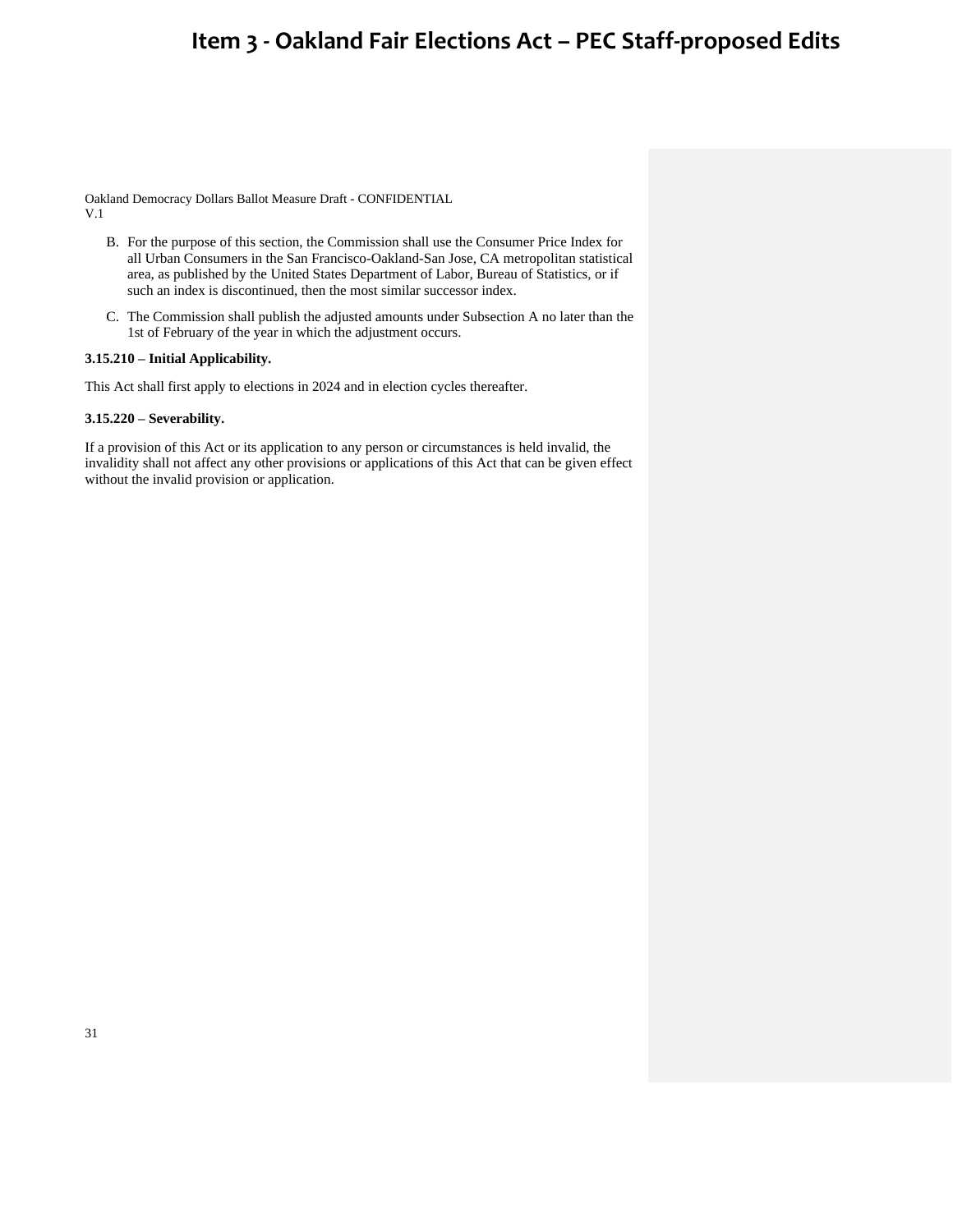Oakland Democracy Dollars Ballot Measure Draft - CONFIDENTIAL V.1

**SEC. 2. AMENDS CHAPTER 3.12 TITLED "THE CITY OF OAKLAND CAMPAIGN REFORM ACT" AS FOLLOWS, WHERE LANGUAGE THAT HAS BEEN STRUCK THROUGH IS REMOVED AND LANGUAGE WITH AN UNDERLINE HAS BEEN ADDED:**

#### **Article I. - Findings and Purpose.**

### **3.12.010 - Title.**

This Chapter shall be known as the City of Oakland Campaign Reform Act, hereinafter "the Act."

### **3.12.020 - Findings and Declarations.**

The Oakland City Council finds and declares each of the following:

- A. Monetary contributions to political campaigns are a legitimate form of participation in our political process, but the financial strength of certain individuals or organizations should not enable them to exercise a disproportionate or controlling influence on the election of candidates.
- B. The rapidly increasing costs of political campaigns have forced many candidates to raise larger and larger percentages of money from interest groups with a specific financial stake in matters under consideration by the City government. This has caused the public perception that votes are being improperly influenced by monetary contributions. This perception is undermining the credibility and integrity of the governmental process.
- C. Candidates are raising less money in small contributions and more money in large individual and organizational contributions. This has created the public impression that the small contributor has an insignificant role to play in political campaigns.
- D. High campaign costs are forcing elected City Officials to spend more time on fundraising and less time on the public's business. The constant pressure to raise contributions is distracting elected City Officials from urgent governmental matters.
- E. Elected City Officials are responding to high campaign costs by raising larger amounts of money. This fundraising distracts them from important public matters, encourages contributions, which may have a corrupting influence, and gives incumbents an overwhelming and patently unfair fundraising advantage over potential challengers.
- F. Based on existing circumstances in Oakland, including those enumerated in the Oakland Fair Elections Act, the contribution limits established by this Act will not prevent candidates from raising the resources necessary to run an effective campaign.
- G. Disclosure of donors who have financial interests with the City of Oakland and also of City Officials who solicit contributions safeguards against potential conflicts of interest.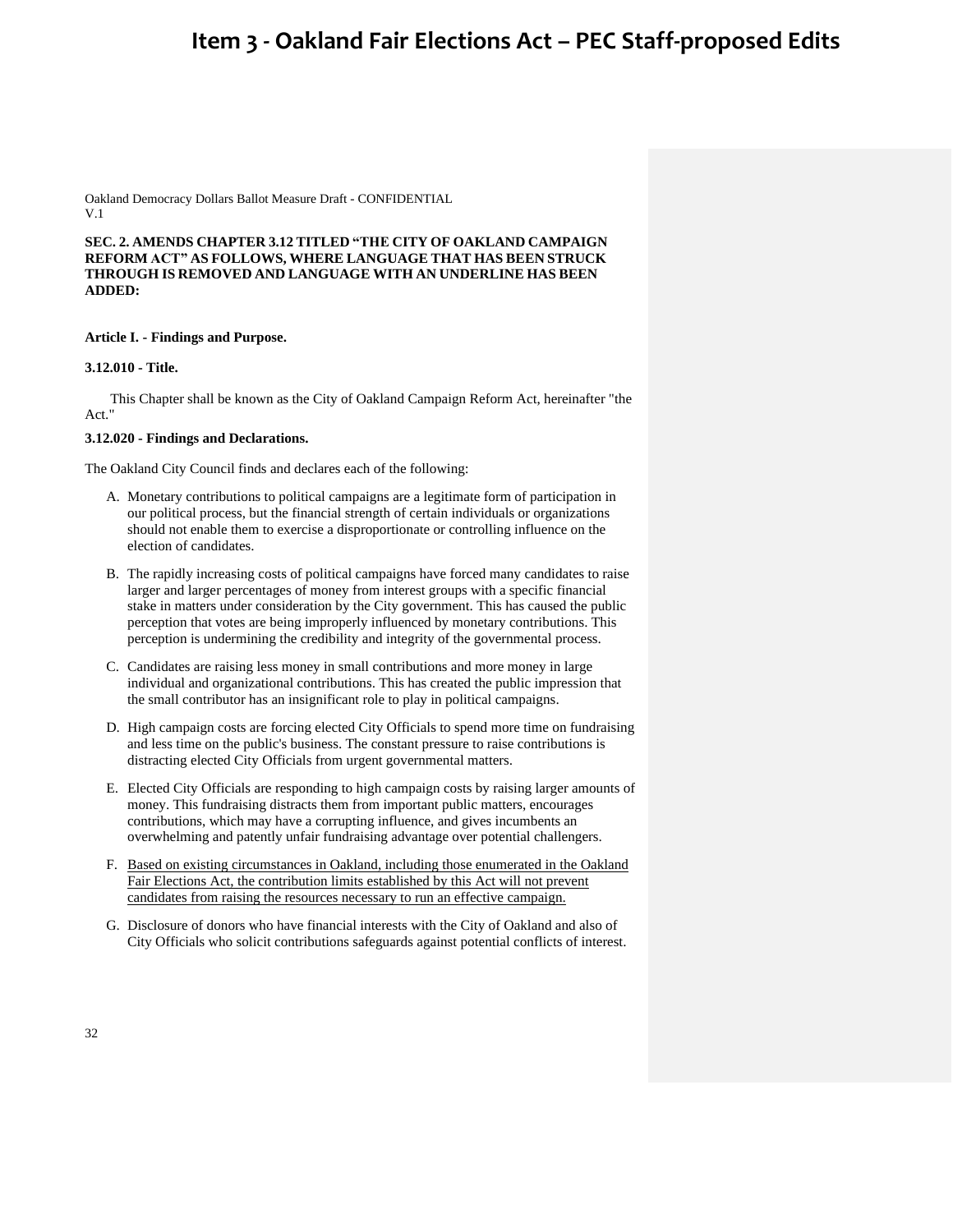Oakland Democracy Dollars Ballot Measure Draft - CONFIDENTIAL V.1

- H. For transparency, and to protect our democracy, including from the risk of secretive big money, it is important that the public have a right to know who is paying for, and who is sending, advocacy and campaign communications.
- I. The enhanced transparency requirements established by the Oakland Fair Elections Act and this Act will ensure the right of Oakland residents to know who is spending big money to influence their vote by requiring disclosure for big independent spenders and by requiring ads run by political committees to identify additional top donors. This additional transparency will enable voters to better evaluate the sources and credibility of the electoral advertising they are receiving.
- J. The integrity of the governmental process, the competitiveness of campaigns and public confidence in local officials are all diminishing.
- K. This Act shall be liberally construed and vigorously enforced to ensure its purposes are fulfilled.

### **3.12.030 - Purpose of this Act.**

The purpose of this Act is to accomplish the following:

- A. To ensure that all individuals and interest groups in our City have a fair and equal opportunity to participate in elective and governmental processes.
- B. To reduce the influence of large contributors with a specific financial stake in matters under consideration by the City, and to counter the perception that decisions are influenced more by the size of contributions than by the best interests of the people of Oakland.
- C. To limit overall expenditures in campaigns, thereby reducing the pressure on candidates to raise large campaign war chests for defensive purposes, beyond the amount necessary to communicate reasonably with voters.
- D. To reduce the advantage of incumbents and thus encourage competition for elective office.
- E. To allow candidates and elected City Officials to spend a smaller proportion of their time on fundraising and a greater proportion of their time dealing with issues of importance to their constituents and the community.
- F. To ensure that serious candidates are able to raise enough money to communicate their views and positions adequately to the public, thereby promoting public discussion of the important issues involved in political campaigns.
- G. To curb corruption and the appearance of corruption by providing reasonable limits on contributions to candidates and political committees and requiring disclosure of the sources of money spent to influence elections in Oakland.
- H. To ensure that residents of Oakland have more information about the sources of funds that are used to influence their vote by enhancing the public disclosure of independent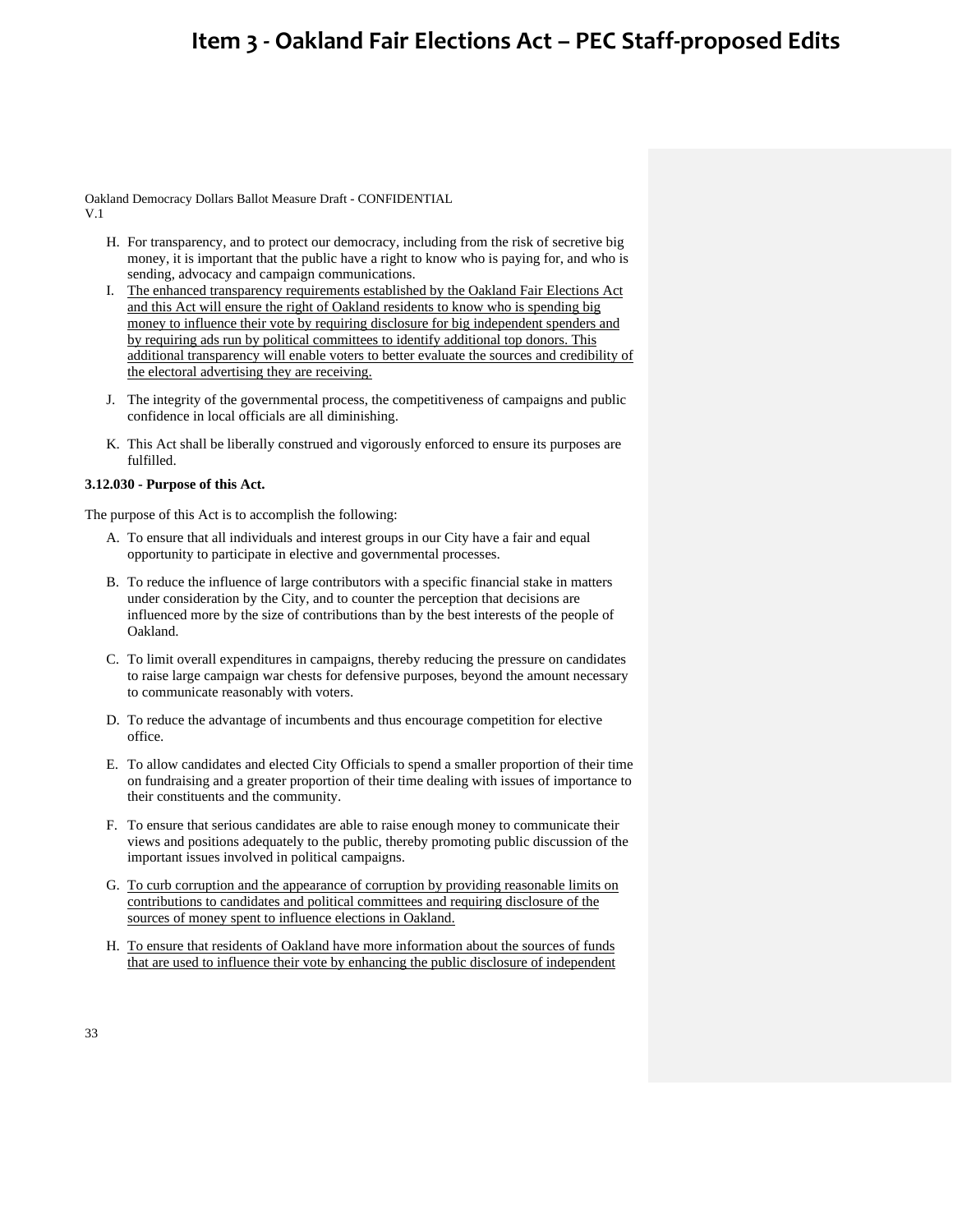Oakland Democracy Dollars Ballot Measure Draft - CONFIDENTIAL V.1

> spending and requiring additional information in on-ad disclaimers by political committees.

I. To help restore public trust in governmental and electoral institutions.

### **Article II. - Definitions**

### **3.12.040 - Interpretation of this Act.**

Unless the term is specifically defined in this Act or the contrary is stated or clearly appears from the context, the definitions set forth in the California Political Reform Act (California Government Code Sections 81000 through 91014), as amended, and Fair Political Practices Commission Regulations (Title, Section 18110, *et seq.*, of the California Code of Regulations), as amended, shall govern the interpretation of this Act.

- A. "Broad-based political committee" means a committee of persons which has been in existence for more than six (6) months, receives contributions from one hundred (100) or more persons, and acting in concert makes contributions to five (5) or more candidates.
- B. "Candidate" means any candidate, as defined by the California Political Reform Act, for City Office.
- C. "City" means the City of Oakland.
- D. "City Office" includes, but is not limited to, City of Oakland Mayor (Mayor), City of Oakland City Attorney (City Attorney), City of Oakland City Auditor (City Auditor), City of Oakland City Councilmembers (Councilmembers), and Oakland School Board Directors (School Board Directors).
- E. "City Official" means any person holding a City Office, any member of a City board or commission, and any City employee.
- F. "Election" means any election for City Office.
- G. "Election cycle" means a four-year period preceding a term of office as defined by the Oakland City Charter, beginning on January 1st, and ending on December 31st of the fourth year thereafter.
- H. "Entity" means any person, other than an individual.
- I. "Local committee" means any committee, as defined in the California Political Reform Act, that is required by the California Political Reform Act to file campaign statements with the City.
- J. "Person" means an individual, proprietorship, firm, partnership, joint venture, syndicate, business, trust, company, corporation, association, committee, and any other organization or group of persons acting in concert.
- K. "Qualified campaign expenditure" for candidates means and includes all of the following: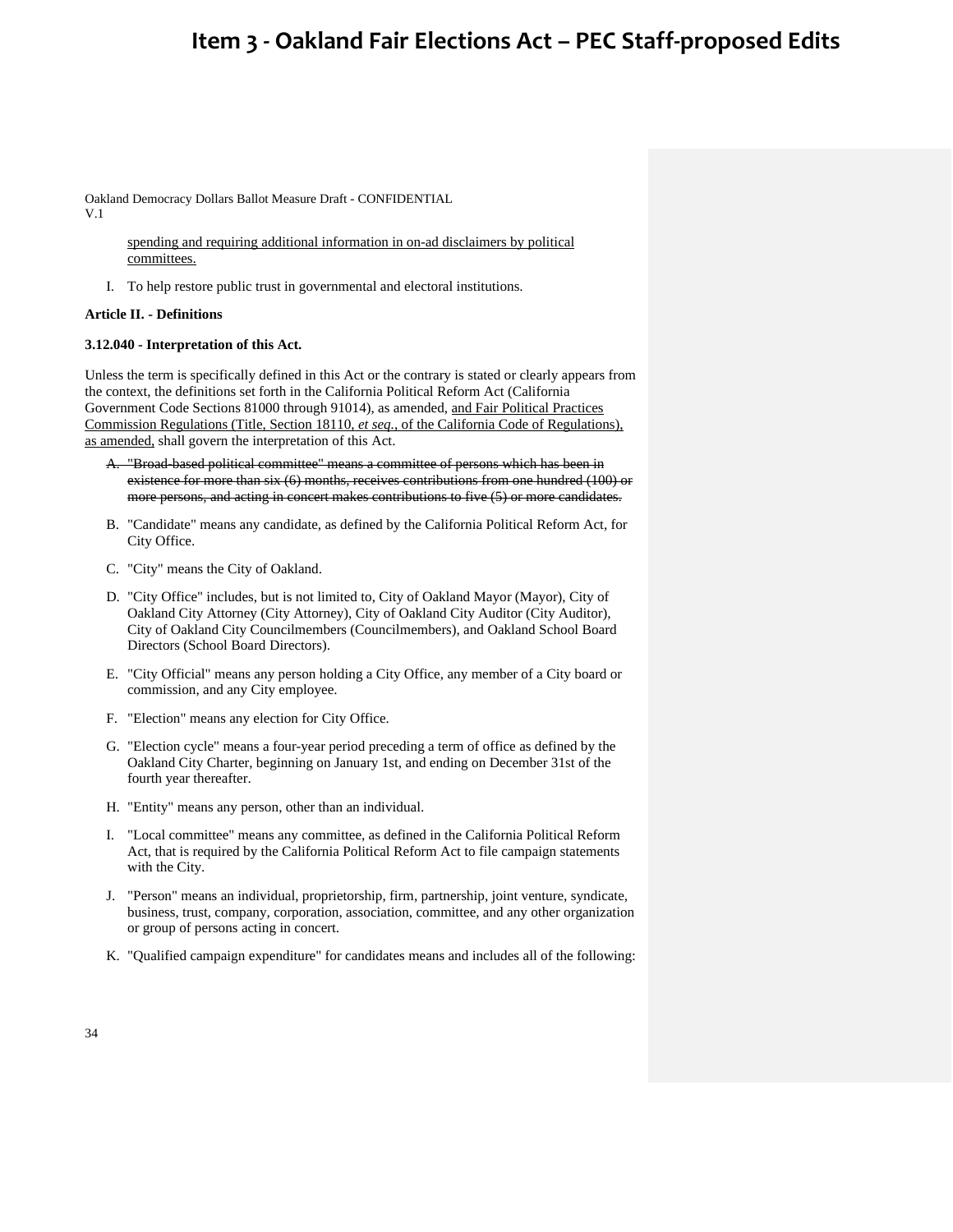Oakland Democracy Dollars Ballot Measure Draft - CONFIDENTIAL V.1

- 1. Any expenditure made by a candidate, elected City Official or committee controlled by the candidate or elected City Official, for the purpose of influencing or attempting to influence the actions of the voters for or against the election of any candidate.
- 2. A non monetary contribution provided at the request of or with the approval of the candidate, elected City Official or committee controlled by the candidate or elected City Official.
- 3. "Qualified campaign expenditure" does not include any payment if it is clear from the surrounding circumstances that it was not made in any part for political purposes.

#### **Article III. - Contribution Limitations**

#### **3.12.050 - Limitations on contributions from persons.**

- A. No person shall make to any candidate and the controlled committee of such a candidate, and no candidate and the candidate's controlled committee shall receive from any such person, a contribution or contributions totaling more than one hundred dollars (\$100.00) four hundred dollars (\$400.00), adjusted bi-annually pursuant to Subsection (F), for each election except as stated in Subsection (B) of this Section.
- B. For candidates who adopt the expenditure ceilings as defined in Article IV of this Act For candidates who qualify as applicant or certified candidates as defined in Section 3.15.040 of the Oakland Fair Elections Act, no person shall make to a candidate and the controlled committee of such candidate, and no such candidate and the controlled committee of such candidate shall receive contributions totaling more than five hundred dollars (\$500.00) three hundred and fifty dollars (\$350.00) four hundred dollars (\$400.00), adjusted biannually pursuant to Subsection (F), from any person for each election. A Democracy Dollar assigned by an eligible resident pursuant to Section 3.15.110 of the Oakland Fair Elections Act and any public funds disbursed to participating candidates pursuant to Section 3.15.120 of the Oakland Fair Elections Act shall not be considered a contribution under this Act.
- C. Any person who makes independent expenditures supporting or opposing a candidate shall not receive any contribution for the purpose of influencing elections for City Office in excess of the amounts stated in Subsection A.
- D. This Section is not intended to prohibit or regulate contributions to persons or broad based political committees small contributor committees for the purpose of influencing elections for offices other than City offices.
- E. Persons making independent expenditures supporting or opposing a candidate shall separately account for contributions received and contributions or expenditures made for the purpose of influencing such elections for City office. Where a person has separately accounted for such contributions and expenditures for such elections for City office, contributors to that person may contribute more than the amount set forth in Subsection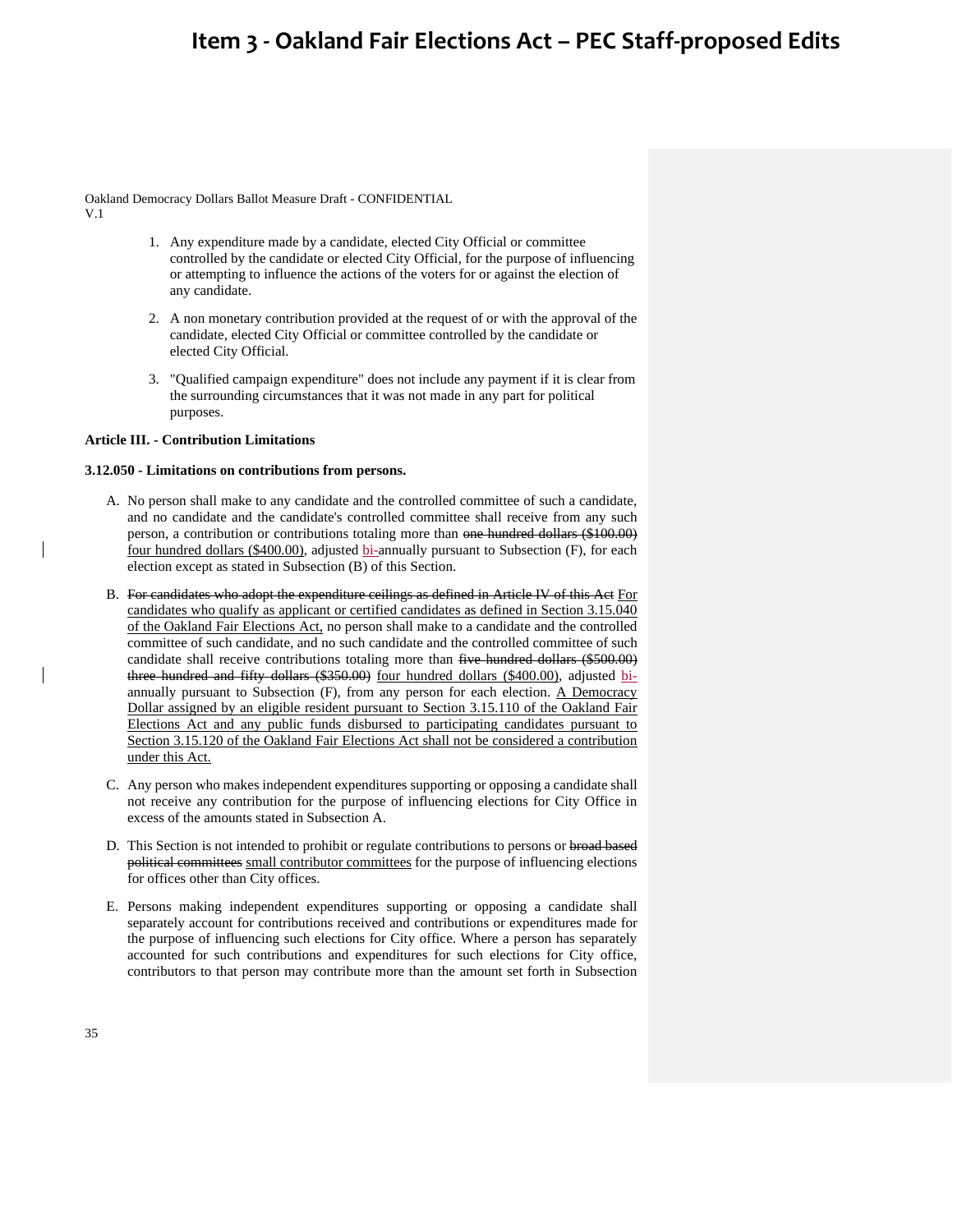Oakland Democracy Dollars Ballot Measure Draft - CONFIDENTIAL

V.1

(A) of this Section, so long as no portion of the contribution in excess of the set forth amounts is used to influence elections for City office.

F. Beginning January 1, 2017, the Public Ethics Commission shall once annually, on a calendar year basis, increase the contribution limitation amounts upon a finding that the cost of living in the immediate San Francisco Bay Area, as shown on the Consumer Price Index (CPI) for all items in the San Francisco Bay Area as published by the U.S. Department of Labor, Bureau of Statistics, has increased. The increase of the contribution limitation amounts shall not exceed the CPI increase, using 1999 as the index year. The adjustment shall be rounded to the nearest one hundred (100). The Public Ethics Commission shall publish the contribution limitation amounts no later than February 1st of each year. Beginning in January of 2025 and in January of every odd-numbered year thereafter, the Commission shall increase the contribution limitation amounts by the percent increase, if any, in the Consumer Price Index for the preceding two years, rounding to the nearest fifty dollar (\$50) value. The Commission shall use the Consumer Price Index for all Urban Consumers in the San Francisco-Oakland-San Jose, CA metropolitan statistical area, as published by the United States Department of Labor, Bureau of Statistics, or if such an index is discontinued, then the most similar successor index. The Commission shall publish the adjusted contribution limits no later than the 1st of February of the year in which the adjustment occurs.

### **3.12.060 - Limitations on contributions from small contributor committees broad-based political committees.**

- A. No broad-based political committee small contributor committees shall make to any candidate and the controlled committee of such a candidate, nor shall a candidate and the candidate's controlled committee receive from a small contributor committee broad-based political committee, a contribution or contributions totaling more than two hundred fifty dollars (\$250.00) eight hundred dollars (\$800.00), adjusted bi-annually pursuant to Subsection (F), for each election except as stated in Subsection (B) of this Section.
- B. For candidates who adopt the expenditure ceilings as defined in Article IV of this Act For candidates who qualify as applicant or certified candidates as defined in Section 3.15.040 of the Oakland Fair Elections Act, no broad-based political committee small contributor committees shall make to any candidate and the controlled committee of such candidate, nor shall a candidate and the candidate's controlled committee receive from a broad-based political committee small contributor committees, a contribution or contributions totaling more than one thousand dollars (\$1,000.00) seven hundred dollars (\$700.00) eight hundred dollars (\$800.00), adjusted bi-annually pursuant to Subsection (F), for each election.  $\underline{A}$ Democracy Dollar assigned by an eligible resident pursuant to Section 3.15.110 of the Oakland Fair Elections Act and any public funds disbursed to participating candidates pursuant to Section 3.15.120 of the Oakland Fair Elections Act shall not be considered a contribution under this Act.
- C. Any broad-based political committee small contributor committees that makes independent expenditures supporting or opposing a candidate shall not receive any contribution for the purpose of influencing elections for City office in excess of the amounts stated in Subsection A. of this Section.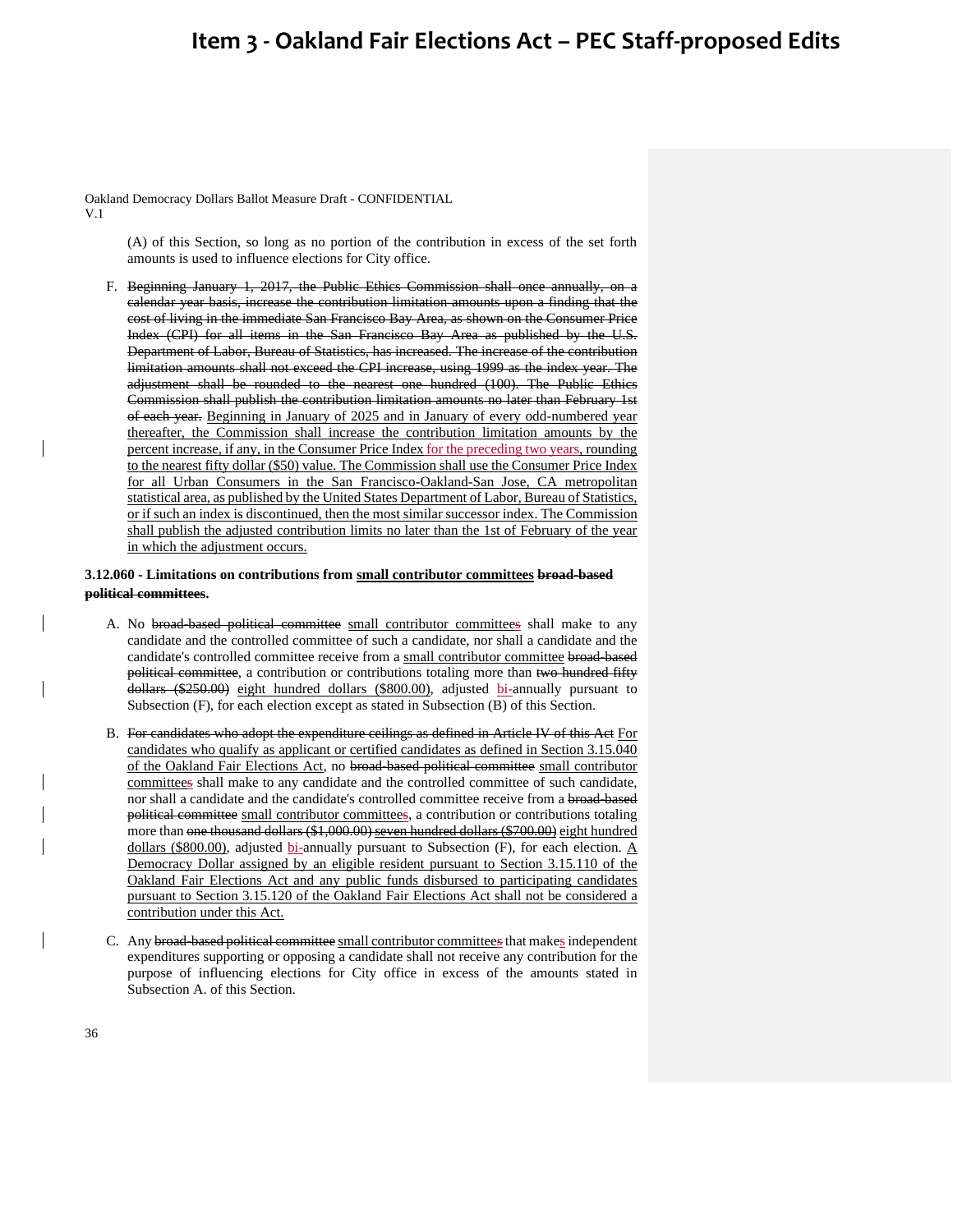Oakland Democracy Dollars Ballot Measure Draft - CONFIDENTIAL V.1

- D. This Section is not intended to prohibit or regulate contributions to persons or broad-based political committee small contributor committees for the purpose of influencing elections for offices other than City offices.
- E. A broad-based political committee small contributor committees making independent expenditures supporting or opposing a candidate shall separately account for contributions received and contributions or expenditures made for the purpose of influencing such elections for City office. Where a broad-based political committee small contributor committees has separately accounted for such contributions and expenditures for such elections for City office, contributors to that broad-based political committee small contributor committees may contribute more than the amounts set forth in Subsection A. of this Section, so long as no portion of the contribution in excess of the set forth amounts is used to influence elections for City office.
- F. Beginning January 1, 2017, the Public Ethics Commission shall once annually, on a calendar year basis, increase the contribution limitation amounts upon a finding that the cost of living in the immediate San Francisco Bay Area, as shown on the Consumer Price Index (CPI) for all items in the San Francisco Bay Area as published by the U.S. Department of Labor, Bureau of Statistics, has increased. The increase of the contribution limitation amounts shall not exceed the CPI increase, using 1999 as the index year. The adjustment shall be rounded to the nearest one hundred (100). The Public Ethics Commission shall publish the contribution limitation amounts no later than February 1st of each year. Beginning in January of 2025 and in January of every odd-numbered year thereafter, the Public Ethics Commission shall increase the contribution limitation amounts by the percent increase, if any, in the Consumer Price Index for the preceding two years, rounding to the nearest fifty dollar (\$50) value. The Commission shall use the Consumer Price Index for all Urban Consumers in the San Francisco-Oakland-San Jose, CA metropolitan statistical area, as published by the United States Department of Labor, Bureau of Statistics, or if such an index is discontinued, then the most similar successor index. The Commission shall publish the adjusted contribution limits no later than February 1 of the year in which the adjustment occurs.

#### **3.12.065 - Contributions made under legal name.**

No contributions shall be made, directly or indirectly, by any person in a name other than the name by which such person is identified for legal purposes.

### **3.12.070 - Return of Contributions.**

A contribution shall not be considered received if it is not negotiated, deposited, or utilized, and in addition it is returned to the donor no later than five (5) business days after the closing date of the campaign statement on which the contribution would otherwise be reported. In the case of a late contribution as defined in Government Code Section 82036, it shall not be deemed received if it is returned to the contributor within forty-eight (48) hours of receipt.

#### **3.12.080 - Aggregation of Contributions.**

For purposes of the contribution limitations enumerated in this Act, the following shall apply: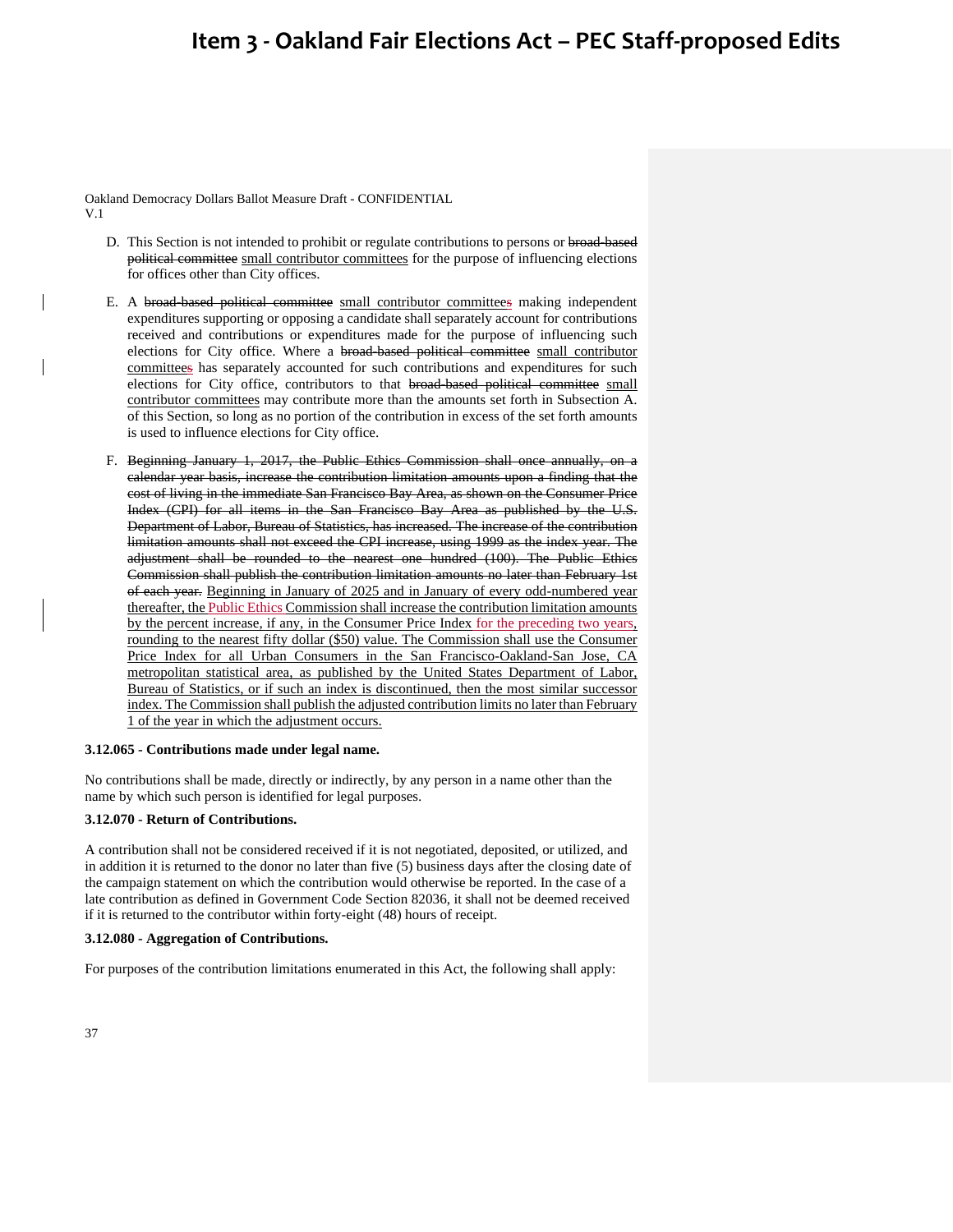Oakland Democracy Dollars Ballot Measure Draft - CONFIDENTIAL V.1

- A. Two (2) or more entities' contributions shall be aggregated when any of the following circumstances apply:
	- 1. The entities share the majority of members of their boards of directors.
	- 2. The entities share three (3) or more, or a majority of, officers.
	- 3. The entities are owned or controlled by the same majority shareholder or shareholders.
	- 4. The entities are in a parent-subsidiary relationship.
	- 5. One entity finances, maintains, or controls the other entity's contributions or expenditures.
	- 6. Contributions made by entities that are majority-owned by any person shall be aggregated with the contributions of the majority owner and all other entities majority-owned by that person, unless those entities act independently in their decision to make contributions.
	- 7. The contributions of an entity whose contributions are directed and controlled by any person shall be aggregated with contributions made by that person and any other entity whose contributions are directed and controlled by that same person.
	- 8. If two (2) or more entities make contributions that are directed and controlled by a majority of the same persons, the contributions of those entities shall be aggregated.
- B. No committee and no broad-based political committee small contributor committees which supports or opposes a candidate shall have as officers individuals who serve as officers on any other committee which supports or opposes the same candidate. No such committee or broad-based political committee small contributor committees shall act in concert with, or solicit or make contributions on behalf of, any other committee or broadbased political committee small contributor committees. This subdivision shall not apply to treasurers of committees if these treasurers do not participate in or control in any way a decision on which a candidate or candidates receive contributions.

### **3.12.090 - Loans.**

- A. A loan shall be considered a contribution from the maker and the guarantor of the loan and shall be subject to the contribution limitations of this Act.
- B. Every loan to a candidate or the candidate's controlled committee shall be by written agreement and shall be filed with the candidate's or committee campaign statement on which the loan is first reported.
- C. The proceeds of a loan made to a candidate by a commercial lending institution in the regular course of business on the same terms available to members of the public and which is secured or guaranteed shall not be subject to the contribution limitations of this Act.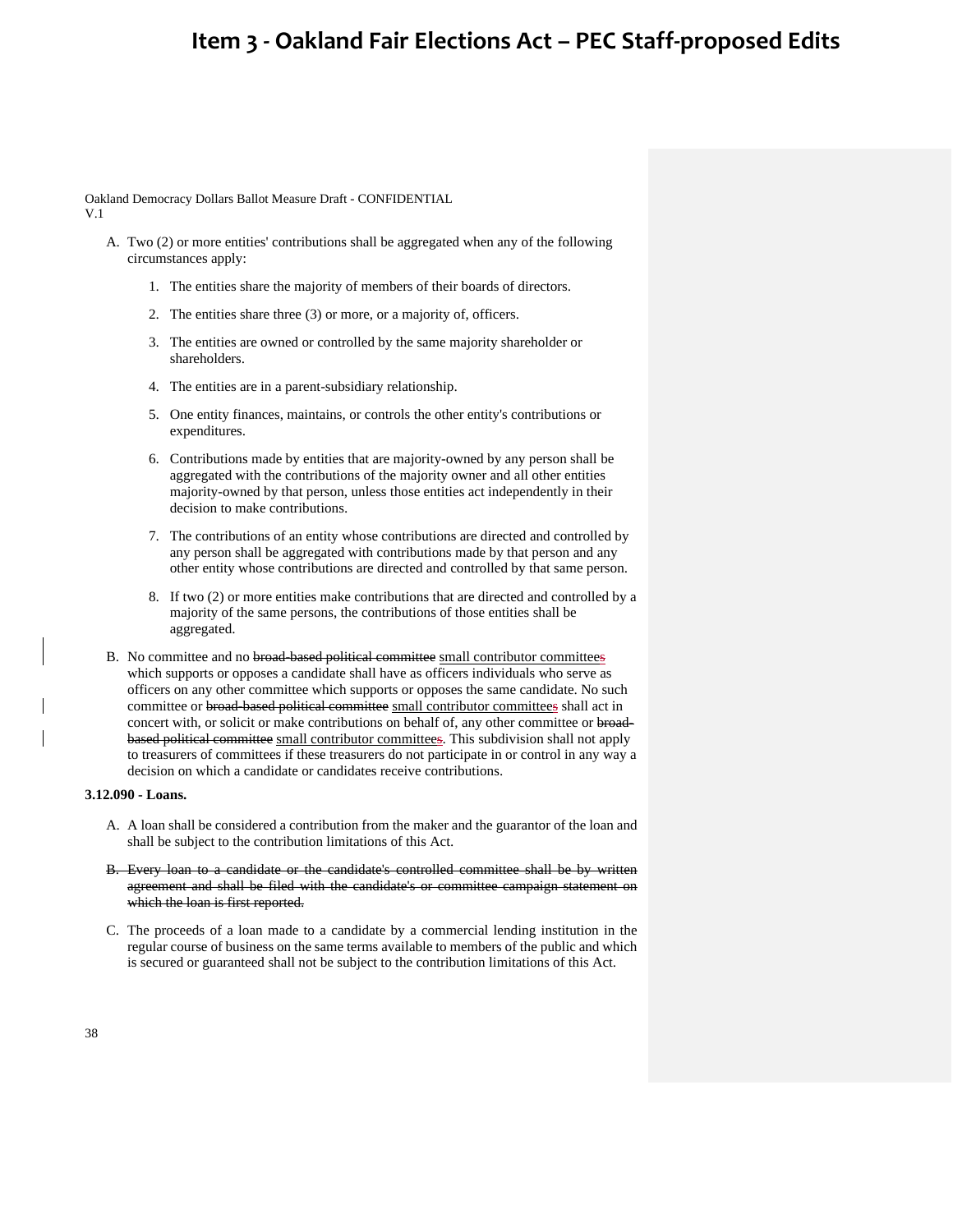Oakland Democracy Dollars Ballot Measure Draft - CONFIDENTIAL V.1

D. Other than loans pursuant to Subsection (C) of this Section, extensions of credit in excess of one thousand five hundred dollars (\$1,500.00) for a period of more than ninety (90) days are subject to the contribution limitations of this Act, unless the candidate can demonstrate good faith evidence of an intent to repay through a set payment schedule which is being adhered to through repayment of the extension of credit on a regular basis.

#### **3.12.100 - Family contributions.**

- A. Contributions by two (2) individuals married to each other shall be treated as separate contributions and shall not be aggregated.
- B. Contributions by children under eighteen (18) years of age shall be treated as contributions by their parents and attributed proportionately to each parent (one-half  $\left(\frac{1}{2}\right)$ ) to each parent or the total amount to a single custodial parent).

### **3.12.110 - One campaign committee and one checking account per candidate.**

A candidate shall have no more than one campaign committee and one checking account for the City office being sought, out of which all expenditures for that office shall be made. This Section should not prohibit the establishment of savings accounts, but no qualified campaign expenditures shall be made out of these accounts.

### **3.12.115 - Ballot measure committees controlled by candidates or elected City Officials.**

A candidate or elected City Official who controls a ballot measure committee may not directly or indirectly use or influence the use of ballot measure committee funds to support the candidate's or elected City Officials' election or to support or oppose other candidates, and may not transfer such funds to another committee supporting the candidate's or elected City Officials' election, or supporting or opposing other candidates. The foregoing notwithstanding, the prohibitions of this Section shall not apply to a committee created to oppose or support the qualification of a recall measure and/or the recall election of the controlling candidate or controlling elected City Official.

### **3.12.116 - Disclosure of principal officers of all non-candidate controlled committees, including ballot measure and independent expenditure committees.**

All non-candidate controlled recipient committees, including ballot measure committees and general purpose committees, required to file campaign statements in the City of Oakland, must disclose the principal officers of the committee. Such disclosure must include the full name, street address, and telephone number of at least one (1) principal officer, as well as all principal officers up to a total of three (3). This disclosure shall be made on the statement of organization (FPPC Form 410) by the filing deadlines required by the California Political Reform Act statute and regulations, or, if no Form 410 is required for that committee, the next required campaign statement. Such information shall be filed with the Public Ethics Commission and made available to the public.

### **3.12.117 - Reporting by City Officials who solicit campaign contributions from persons contracting or proposing to contract with the City.**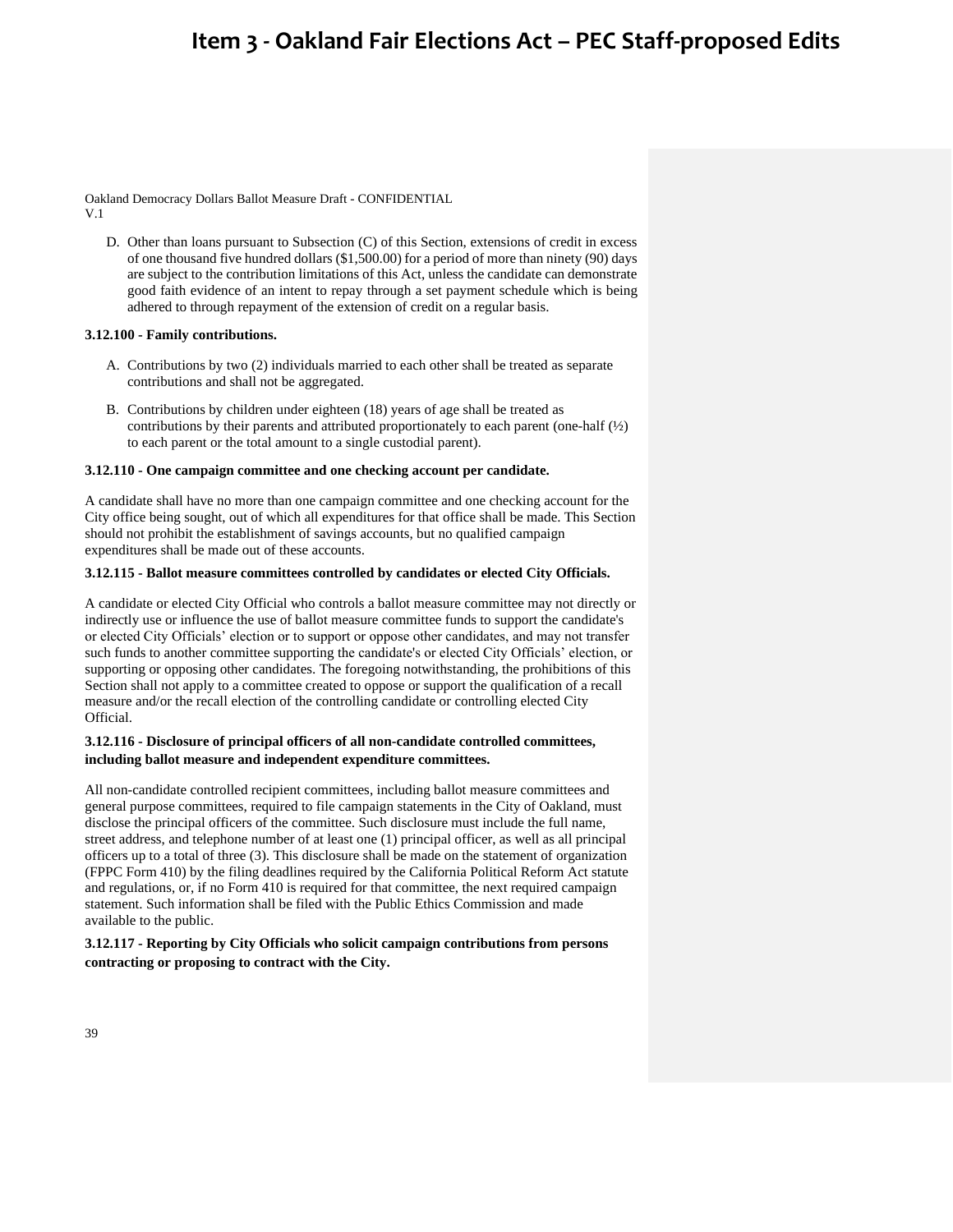Oakland Democracy Dollars Ballot Measure Draft - CONFIDENTIAL V.1

- A. Any public servant, as defined by Section 2.25.030(D), who is required to file a statement of economic interests (Form 700) and who successfully solicits a contribution of five thousand dollars (\$5,000.00) or more per calendar year to any committee from any person who contracts or proposes to contract with the official's department during the contractor prohibition time period specified in Section 3.12.140, must disclose such solicitation within thirty (30) days of the solicitation to the Public Ethics Commission using a process provided by the Public Ethics Commission.
	- 1. Mayor, Members of the Council, and their Senior Staff Members. For purposes of this section, the "department" of the Mayor, member of the Council, or Senior Staff Member to either the Mayor or member of Council shall be the City, and the disclosure requirement shall apply when the solicitation is made to a person contracting or proposing to contract with the City.
- B. For purposes of this section, a "senior staff member" to either the Mayor or a member of the Council means an individual employed in any of the following positions: Chief of Staff, Deputy Chief of Staff, Communications or other Director, Legislative or Policy Aide, or any other position in the Mayor's or Council Member's office who is required to file a Form 700.

### **3.12.120 - Money received by elected City Officials and candidates treated as contributions, income or gifts.**

Any funds received by any elected City Official, candidate, or committee controlled by an elected City Official or candidate shall be considered either a campaign contribution, income or a gift. All campaign contributions received by such persons shall be subject to the provisions of this Act unless such campaign contributions are used exclusively for elections held outside the jurisdiction. All income and gifts shall be subject to the disqualification provisions of the California Political Reform Act.

### **3.12.130 - Contributor identification and restriction on use of cash.**

- A. No contribution of one hundred dollars (\$100.00) or more shall be deposited into a campaign checking account of a candidate or local committee unless the name, address, occupation, and employer of the contributor is on file in the records of the recipient of the contribution.
- B. No person shall make, and no candidate or local committee shall receive, a contribution of one hundred dollars (\$100.00) or more in cash.
- C. No candidate or local committee shall make an expenditure of one hundred dollars (\$100.00) or more in cash.
- D. No person shall make a contribution of one hundred dollars (\$100.00) or more other than an in-kind contribution unless in the form of a written instrument containing the name of the donor and the name of the payee and drawn from the account of the donor or the intermediary, as defined in Government Code Section 84302.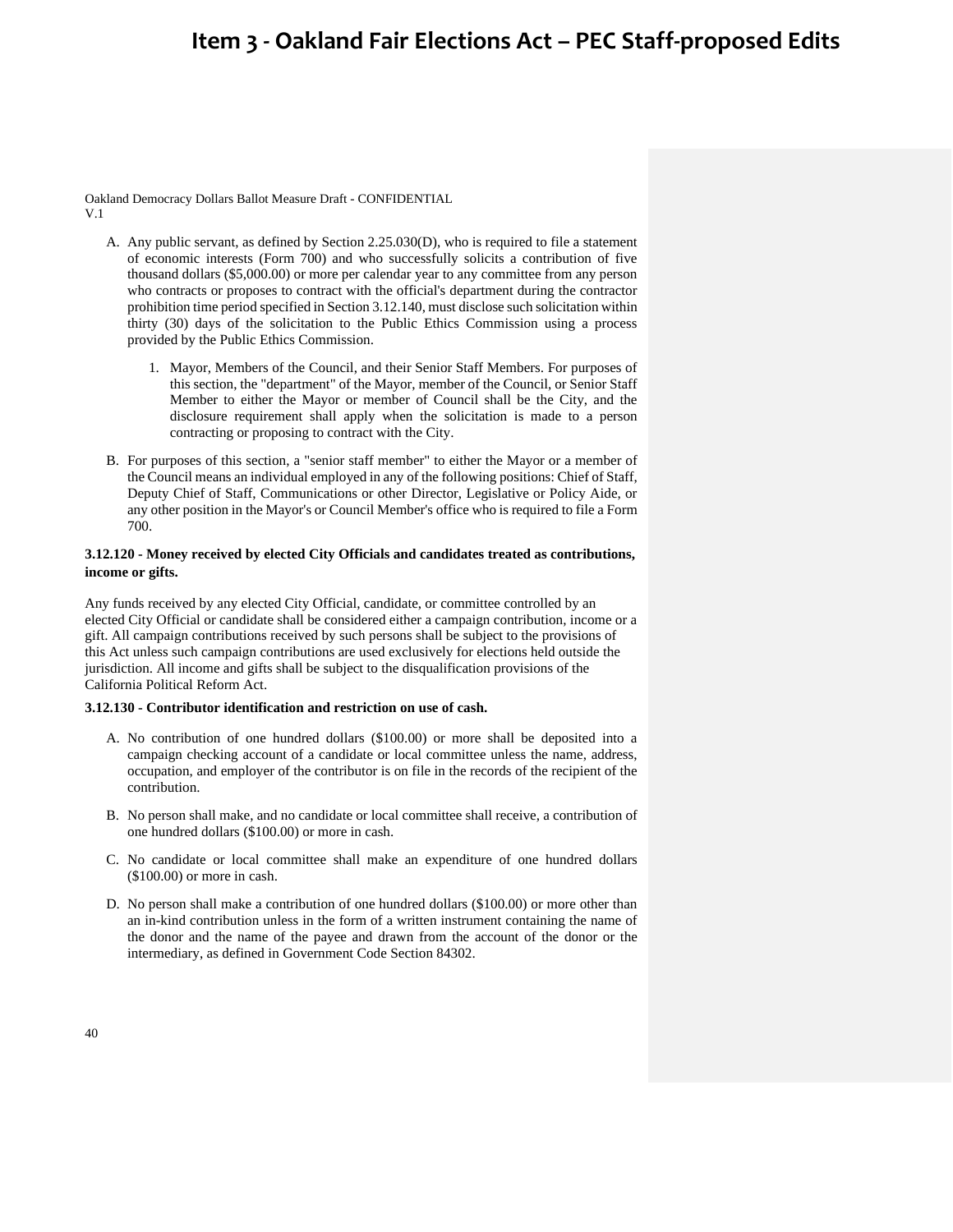Oakland Democracy Dollars Ballot Measure Draft - CONFIDENTIAL V.1

### **3.12.140 - Contractors doing business with the City or the Oakland Unified School District prohibited from making contributions.**

- A. No person who contracts or proposes to contract with or who amends or proposes to amend such a contract with the City for the rendition of services, for the furnishing of any material, supplies, commodities or equipment to the City, for selling or leasing any land or building to the City, or for purchasing or leasing any land or building from the City, whenever the value of such transaction would require approval by the City Council shall make any contribution to the Mayor, a candidate for Mayor, a City Councilmember, a candidate for City Council, the City Attorney, a candidate for City Attorney, the City Auditor, a candidate for City Auditor, or committee controlled by such elected City Official or candidate at any time between commencement of negotiations and one hundred eighty (180) days after the completion or the termination of negotiations for such contract.
- B. No person who contracts or proposes to contract with or who amends or proposes to amend such a contract with the Oakland School District, for the rendition of services, for the furnishing of any material, supplies, commodities or equipment to the School District. for selling or leasing any land or building to the School District, or for purchasing or leasing any land or building from the School District, whenever the value of such transaction would require approval by the School Board, shall make any contribution to a School Board member, candidate for School Board Directors or committee controlled by such elected City Official or candidate at any time between commencement of negotiations and one hundred eighty (180) days after the completion or termination of negotiations for such contract.
- C. If a person is an entity, the restrictions of Subsections A. and B. also apply to all of the entity's principals, including, but not limited to, the following:
	- 1. The entity's board chair, president, chief executive officer, chief operating officer, chief financial officer, and any individual who serves in the functional equivalent of one or more of those positions;
	- 2. Any individual who owns an ownership interest in the entity of twenty (20) percent or more; and
	- 3. An individual employee, independent contractor, or agent of the entity, that represents or is authorized to represent the entity before the City in regards to the contract or proposal contract.
- D. "Services" means and includes labor, professional services, consulting services, or a combination of services and materials, supplies, commodities and equipment which shall include public works projects.
- E. For contributions to elected City Officials other than School Board Directors, transactions that require approval by the City Council include but are not limited to:
	- 1. Contracts for the procurement of services that are professional or consulting services exceeding fifteen thousand dollars (\$15,000.00).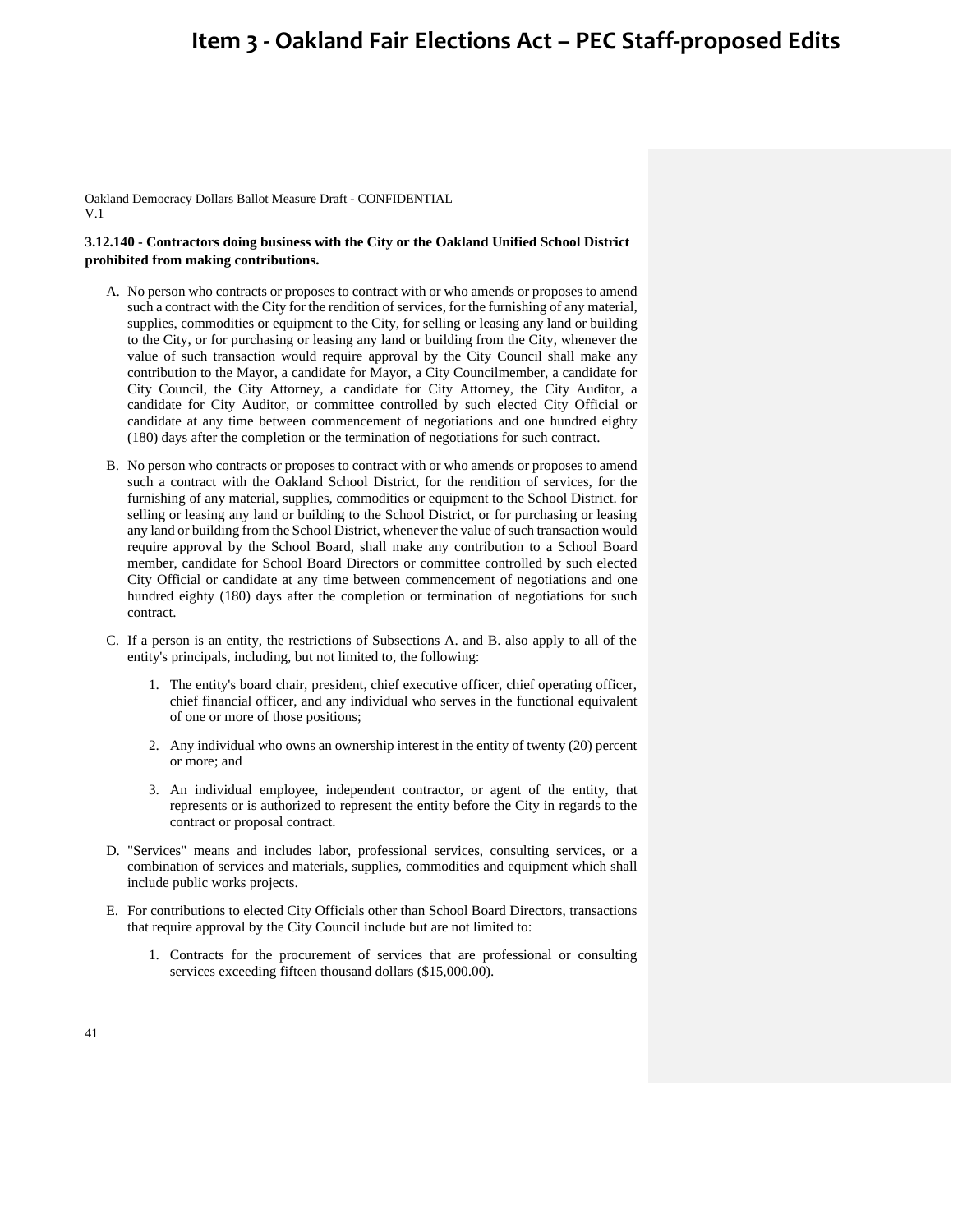Oakland Democracy Dollars Ballot Measure Draft - CONFIDENTIAL

V.1

- 2. Contracts for the procurement of services exceeding fifty thousand dollars (\$50,000.00), other than contracts for professional or consulting services.
- 3. Contracts for the furnishing of any materials, supplies, commodities or equipment exceeding fifty thousand dollars (\$50,000.00).
- 4. Contracts for the sale or lease of any building or land to or from the City.
- 5. Amendments to contracts described in Subsections E.1., 2., 3., and 4. of this **Section**
- F. For contributions to School Board Directors, transactions that require approval by the School Board include but are not limited to:
	- 1. Professional services and consulting contracts exceeding twenty-five thousand dollars (\$25,000.00), including personal service agreements.
	- 2. Contracts requiring School Board approval under Public Contract Code Section 20111.
	- 3. Construction contracts exceeding twenty-five thousand dollars (\$25,000.00) whether or not they are subject to the provisions of the Public Contract Code.
	- 4. Contracts for the sale or lease of any building or land to or from the School District.
	- 5. Amendments to contracts described in Subsections F.1., 2., 3., and 4. of this Section.
- G. "Commencement of negotiations" for City contracts occurs when a contractor or contractor's agent formally submits a bid, proposal, qualifications or contract amendment to any City Official or when a City Official formally proposes submission of a bid, proposal, qualifications or contract amendment from a contractor or contractor's agent.
- H. Reserved.
- I. "Commencement of negotiations" for Oakland School District contracts occurs when a contractor or contractor's agent formally submits a bid, proposal, qualifications or contract amendment to any elected or appointed School District officer or employee or when any elected or appointed School District officer or employee formally proposes submission of a bid, proposal, qualifications or contract amendment from a contractor or contractor's agent.
- J. "Commencement of negotiations" does not include unsolicited receipt of proposal or contract information or documents related to them, requests to be placed on mailing lists or routine inquiries for information about a particular contract, request for proposal or any information or documents relating to them or attendance at an informational meeting.
- K. "Completion of negotiations" occurs when the City or the School District executes the contract or amendment.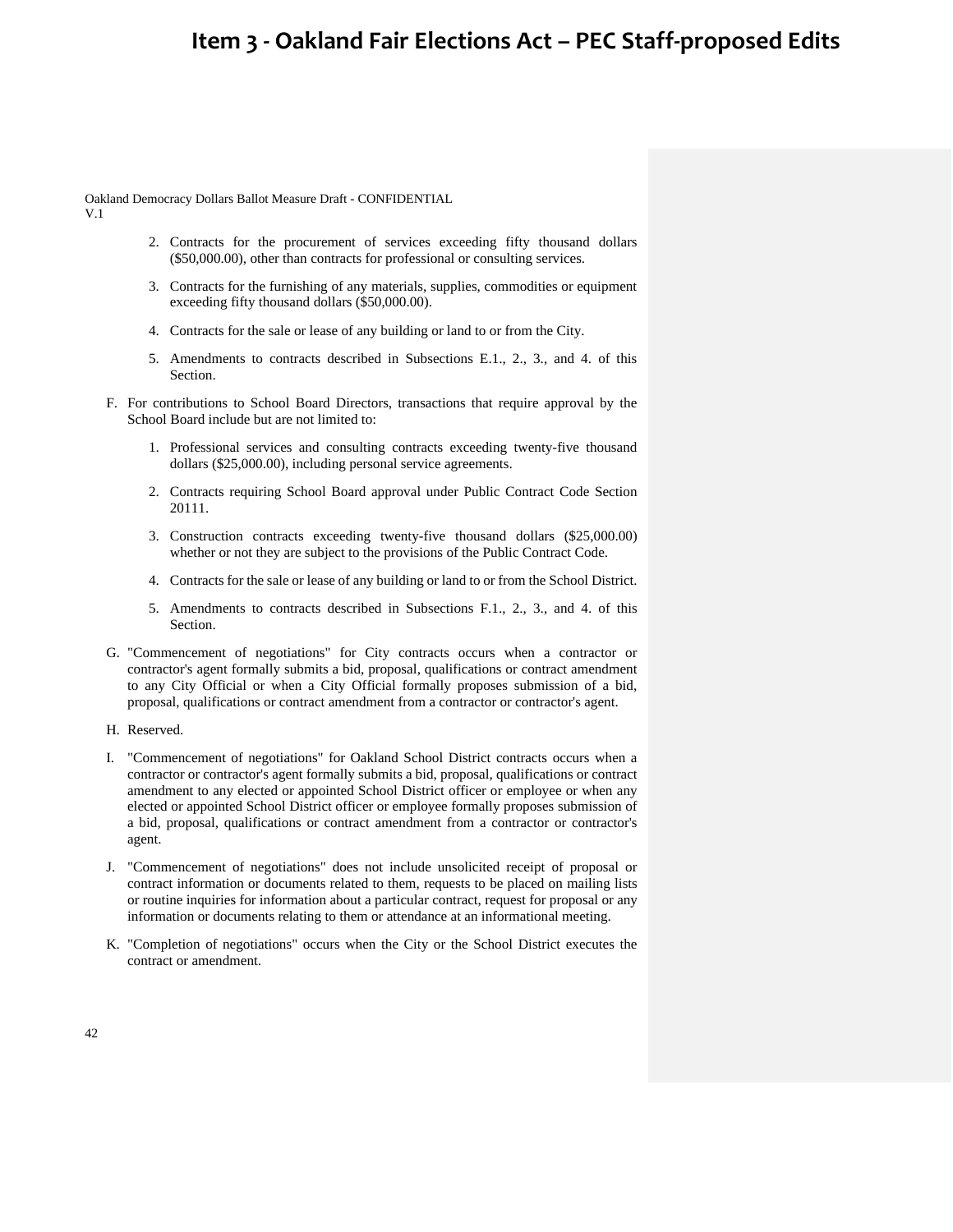Oakland Democracy Dollars Ballot Measure Draft - CONFIDENTIAL V.1

- L. "Termination of negotiations" occurs when the contract or amendment is not awarded to the contractor or when the contractor files a written withdrawal from the negotiations, which is accepted by a City Official or an appointed or elected School District officer or employee.
- M. The Oakland City Administrator shall be responsible for implementing procedures for City contracts to ensure contractor compliance with this Act. A proposed or current contractor must sign and date the following statement at the time the contractor formally submits a bid, proposal, qualifications or contract amendment:

The Oakland Campaign Reform Act limits campaign contributions and prohibits contributions from contractors doing business with the City of Oakland or the Oakland Unified School District during specified time periods. Violators are subject to civil and criminal penalties.

I have read Oakland Municipal Code Chapter 3.12, including section 3.12.140, the contractor provisions of the Oakland Campaign Reform Act, and certify that I/we have not knowingly, nor will I/we make contributions prohibited by the Act.

Business Name \_\_\_\_\_

Date  $\_\_$ 

Signature

The signed and dated statement must be received and filed by submitted to the Public Ethics CommissionCity Clerk, in a manner proscribed by the Commission, at the same time the proposal is submitted. Contracts may not be awarded to any contractors who have not signed this certification. The City Clerk shall keep an updated list of current contractors available for inspection.

N. The Oakland Superintendent of Schools shall be responsible for implementing procedures for Oakland School District contracts to ensure contractor compliance with the Oakland Campaign Reform Act. A proposed or current contractor must sign and date the following statement at the time the contractor formally submits a bid, proposal, qualifications or contract amendment:

The Oakland Campaign Reform Act limits campaign contributions and prohibits contributions from contractors doing business with the City of Oakland or the Oakland Unified School District during specified time periods. Violators are subject to civil and criminal penalties.

I have read Oakland Municipal Code Chapter 3.12, including section 3.12.140, the contractor provisions of the Oakland Campaign Reform Act, and certify that I/we have not knowingly, nor will I/we make contributions prohibited by the Act.

Business Name \_\_\_\_\_

Date

**Commented [BW19]:** Require copy submitted to PEC.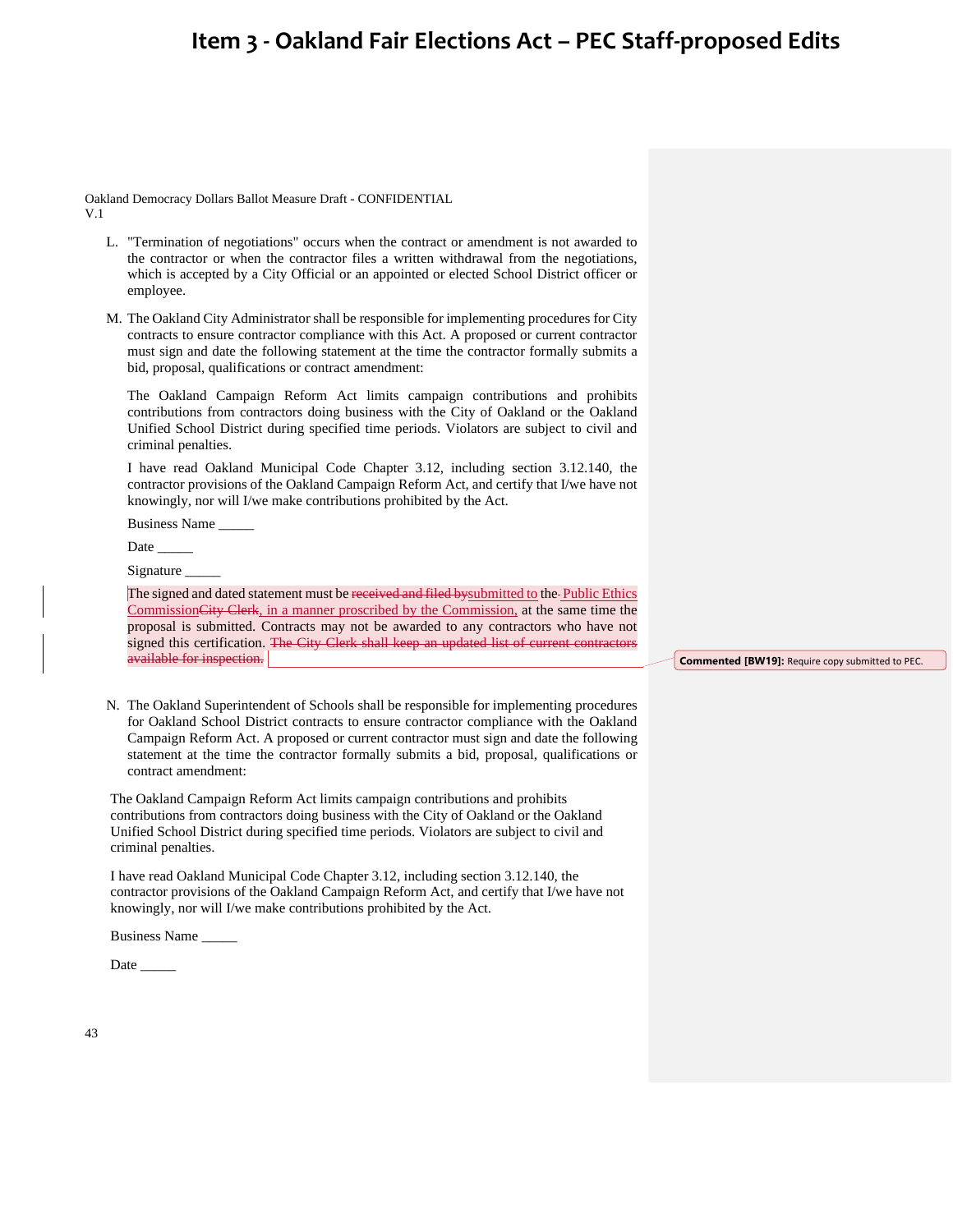Oakland Democracy Dollars Ballot Measure Draft - CONFIDENTIAL V.1

Signature \_\_\_\_\_

The signed and dated statement must be received and filed with the School District at the same time the proposal is submitted. Contracts may not be awarded to any contractors who have not signed this certification. The School District shall keep an updated list of current contractors available for inspection.

- O. A person who contracts with the City or the School District for the rendition of services, for the furnishing of any material, supplies, commodities or equipment to the City or the School District, or for selling any land or building to the City or the School District or for purchasing any land or building from the City or the School District, or for leasing any land to or from the School District, whenever the value of such transaction would require approval by the City Council or the School Board, and who violates Subsection A. of this Section, shall be subject to the enforcement provisions of Article IX of this Act.
- P. Candidates and their controlled committees shall include a notice on all campaign fundraising materials equivalent to eight-point roman boldface type, which shall be in a color or print which contrasts with the background so as to be easily legible, and in a printed or drawn box and set apart from any other printed matter. The notice shall consist of the following statement:

The Oakland Campaign Reform Act limits campaign contributions by all persons (OMC §§ 3.12.050 and 3.12.060) and prohibits contributions during specified time periods from contractors doing business with the City of Oakland or the Oakland Unified School District (OMC § 3.12.140).

#### **3.12.150 - Officeholder fund.**

- A. Every elected City Official shall be permitted to establish one officeholder expense fund. All contributions deposited into the officeholder expense fund shall be deemed to be held in trust for expenses associated with holding the office currently held by the elected City Official. Contributions to the officeholder fund must be made by a separate check or other separate written instrument. Single contributions may not be divided between the officeholder fund and any other candidate committee. For District Councilmembers, City Auditor and School Board Directors total contributions to an officeholder fund shall not exceed twenty-five thousand dollars (\$25,000.00) per year in office. For Councilmember-At-Large and City Attorney, total contributions to an officeholder fund shall not exceed thirty thousand dollars (\$30,000.00) per year in office. For the office of the Mayor, total contributions to an officeholder fund shall not exceed fifty thousand dollars (\$50,000.00) per year in office.
- B. Expenditures from an officeholder fund may be made for any political, governmental or other lawful purpose, but may not be used for any of the purposes prohibited in Subsection C.1. through 5. of this Section. Such allowable expenditures shall include, but are not limited to the following categories:
	- 1. Expenditures for fundraising (including solicitations by mail) for the officeholder expense fund;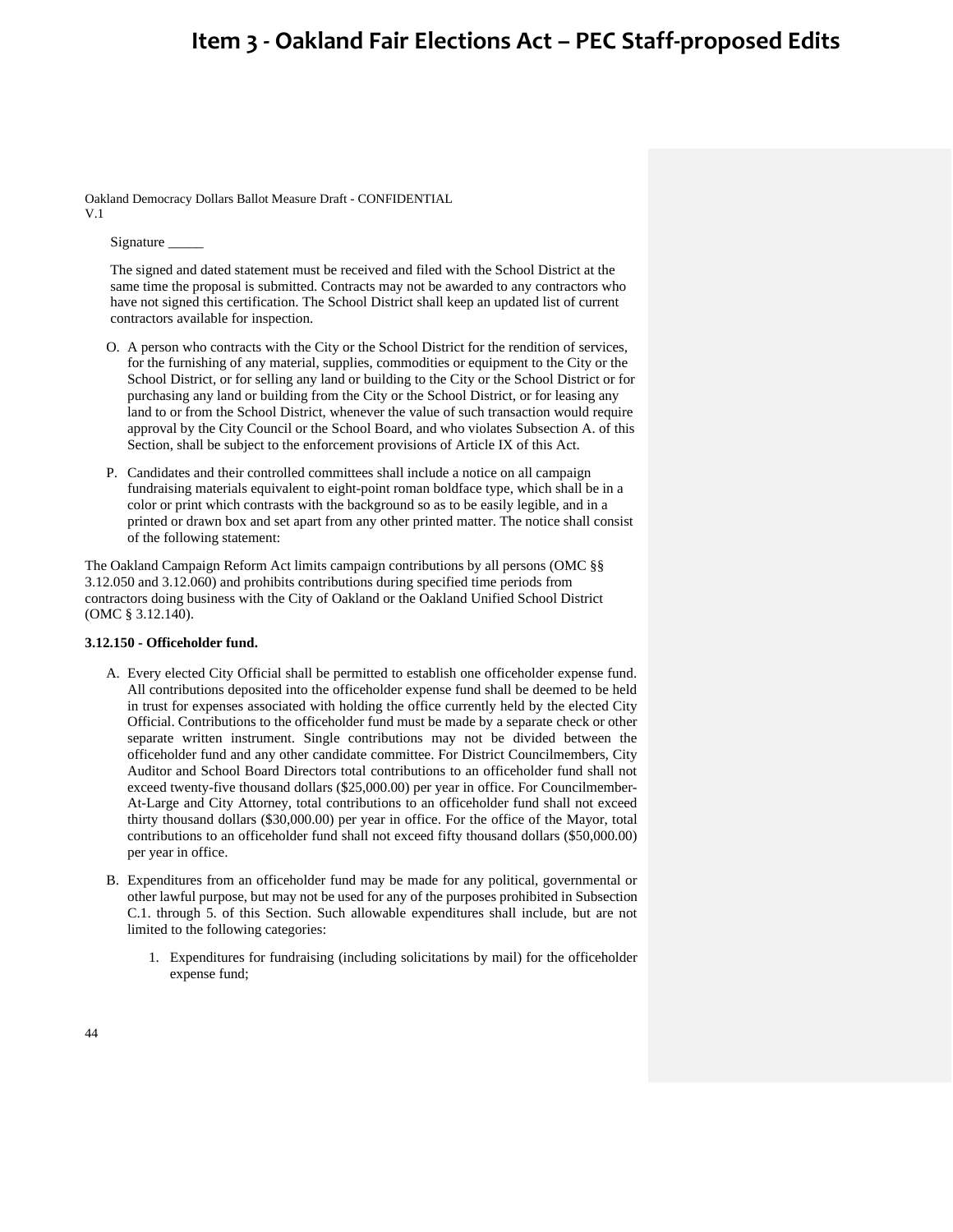Oakland Democracy Dollars Ballot Measure Draft - CONFIDENTIAL

V.1

- 2. Expenditures for office equipment, furnishings and office supplies;
- 3. Expenditures for office rent;
- 4. Expenditures for salaries of part-time or full-time staff employed by the elected City Official for officeholder activities;
- 5. Expenditures for consulting, research, polling, photographic or similar services except for campaign expenditures for any city, county, regional, state or federal elective office;
- 6. Expenditures for conferences, meetings, receptions, and events attended in the performance of government duties by (1) the elected City Official; (2) a member of the elected City Officials' staff; or (3) such other person designated by the elected City Official who is authorized to perform such government duties;
- 7. Expenditures for travel, including lodging, meals and other related disbursements, incurred in the performance of governmental duties by (1) the elected City Official, (2) a member of the elected City Officials' staff, (3) such other person designated by the elected City Official who is authorized to perform such government duties, or a member of such person's household accompanying the person on such travel;
- 8. Expenditures for meals and entertainment directly preceding, during or following a governmental or legislative activity;
- 9. Expenditures for donations to tax-exempt educational institutions or tax exempt charitable, civic or service organizations, including the purchase of tickets to charitable or civic events, where no substantial part of the proceeds will have a material financial effect on the elected officer, any member of his or her immediate family, or his or her committee treasurer;
- 10. Expenditures for memberships to civic, service or professional organizations, if such membership bears a reasonable relationship to a governmental, legislative or political purpose;
- 11. Expenditures for an educational course or educational seminar if the course or seminar maintains or improves skills which are employed by the elected City Official or a member of the elected City Officials Staff in the performance of his or her governmental responsibilities;
- 12. Expenditures for advertisements in programs, books, testimonials, souvenir books, or other publications if the advertisement does not support or oppose the nominations or election of a candidate for city, county, regional, state or federal elective office;
- 13. Expenditures for mailing to persons within the City which provide information related to City-sponsored events, school district-sponsored events, an official's governmental duties or an official's position on a particular matter pending before the Council, Mayor, or School Board;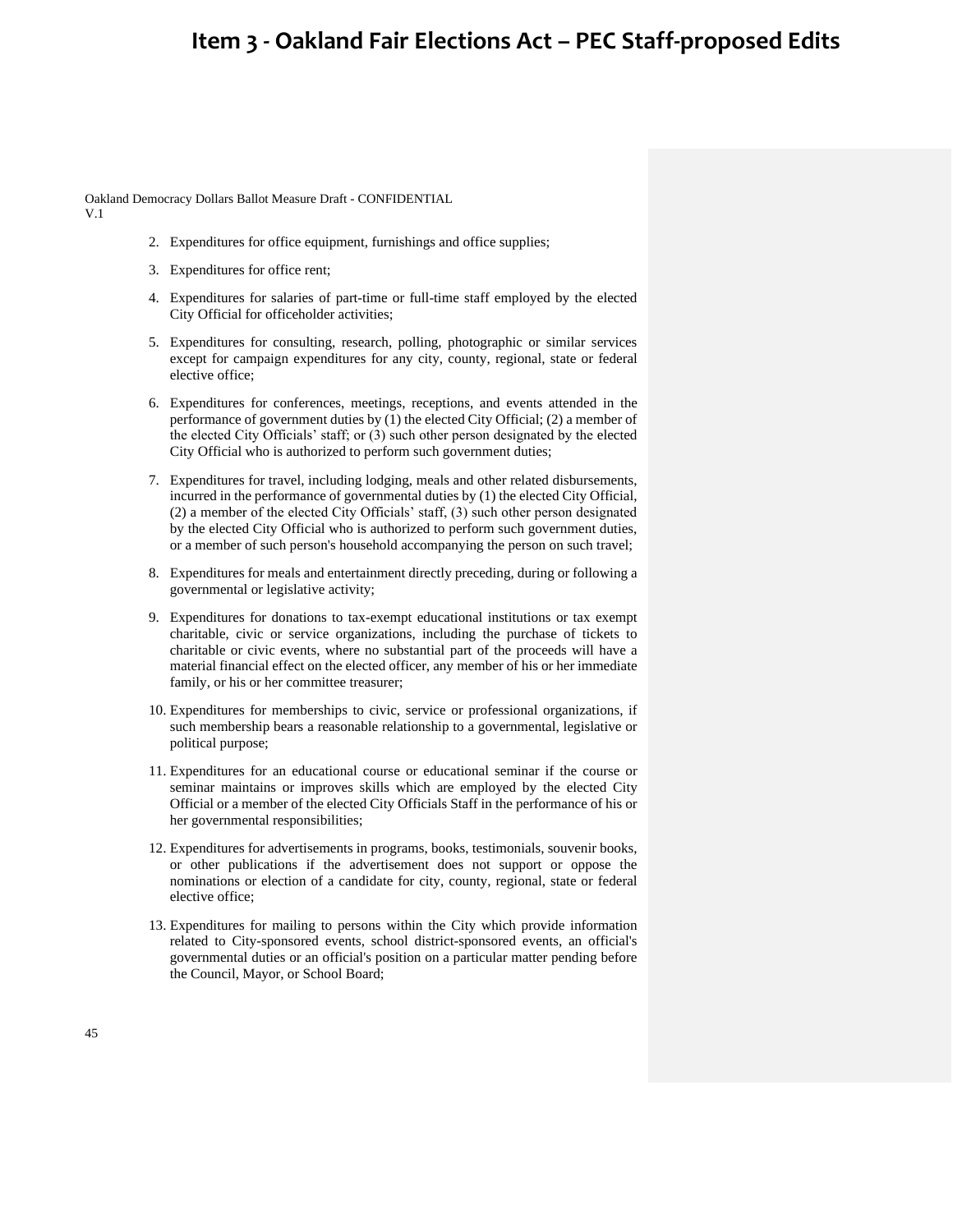Oakland Democracy Dollars Ballot Measure Draft - CONFIDENTIAL

V.1

- 14. Expenditures for expressions of congratulations, appreciation or condolences sent to constituents, employees, governmental officials, or other persons with whom the elected City Official communicates in his or her official capacity;
- 15. Expenditures for payment of tax liabilities incurred as a result of authorized officeholder expense fund transactions;
- 16. Expenditures for accounting, professional and administrative services provided to the officeholder fund;
- 17. Expenditures for ballot measures.
- C. Officeholder expense funds shall not be used for the following:
	- 1. Expenditures in connection with a future election for any city, county, regional, state or federal elective office;
	- 2. Expenditures for campaign consulting, research, polling, photographic or similar services for election to city, county, regional, state or federal elective office;
	- 3. Membership in any athletic, social, fraternal, veteran or religious organization;
	- 4. Supplemental compensation for employees for performance of an act which would be required or expected of the person in the regular course or hours of his or her duties as a City Official;
	- 5. Any expenditure that would violate the provisions of the California State Political Reform Act, including Government Code Sections 89506 and 89512 through 89519.
- D. No funds may be transferred from the officeholder fund of an elected City Official to any other candidate committee.
- E. Annual contributions received by or made to the officeholder fund shall be subject to the contribution limitations of Article III of this Act.
- F. Expenditures made from the officeholder fund shall not be subject to the voluntary expenditure ceilings of Article IV of this Act.

### **3.12.160 - Allowance for donation of office space.**

- A. Donation of office space for use by elected City Officials in furtherance of their duties and responsibilities by a person or broad based political committee small contributor committee shall not be considered a campaign contribution subject to the provisions of this Act, provided that:
	- 1. The donation is made to the City and accepted pursuant to Oakland City Charter Section 1203 for use by the Mayor, Councilmembers, City Attorney or City Auditor or in the case of School Board Directors, the donation is made to the Oakland Unified School District; and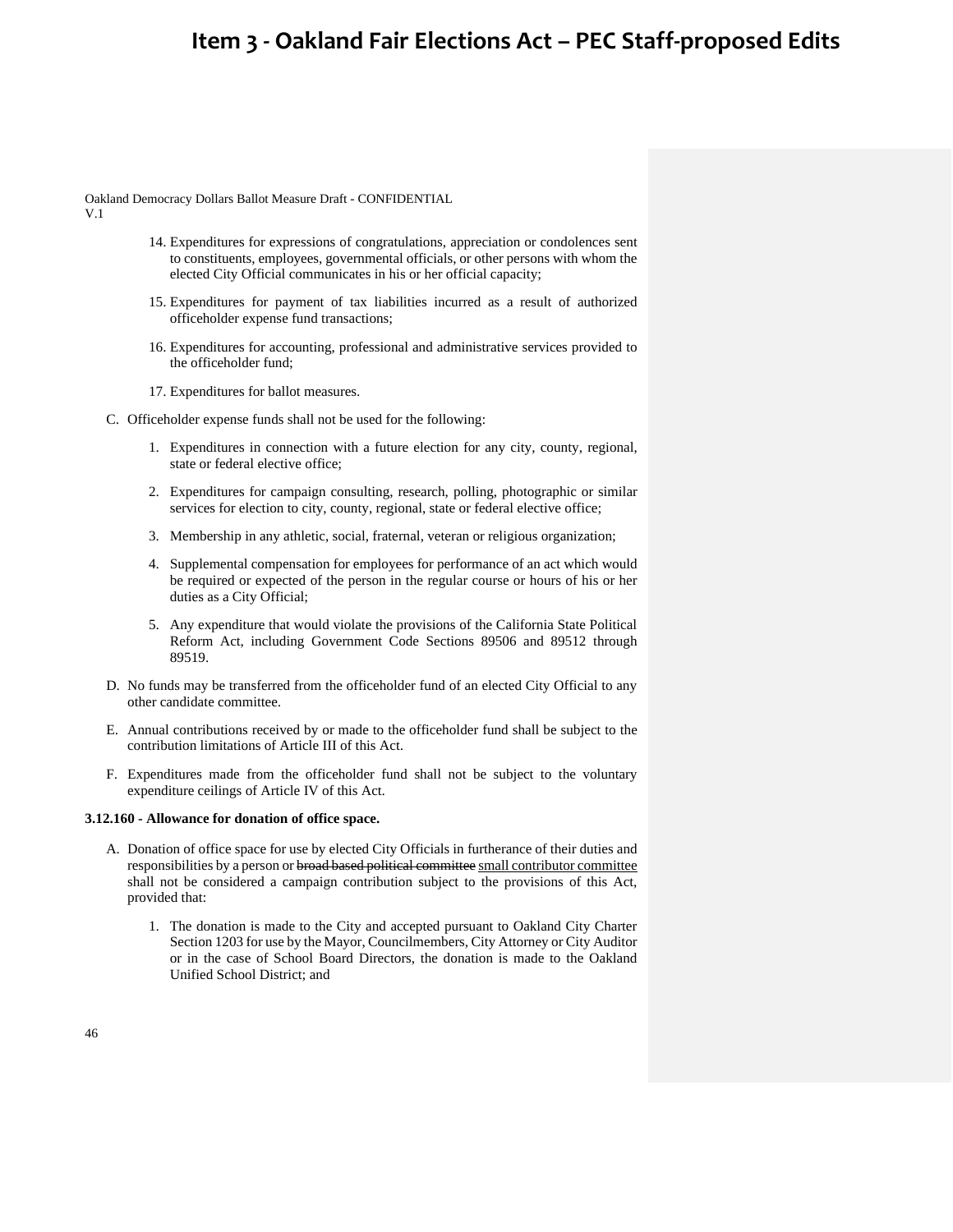Oakland Democracy Dollars Ballot Measure Draft - CONFIDENTIAL V.1

- 2. The name, address, employer, and occupation of the donor, and the current market value of the donated office space, are provided to the CommissionCity Clerk.
- B. Use of office space donated pursuant to this Section by an elected City Official shall not be considered a "qualified campaign expenditure" pursuant to Section 3.12.040 of this Act.

### **3.12.170 - Legal expense funds.**

- A. An elected City Official or candidate may receive contributions for a separate legal expense fund, for deposit into a separate account, to be used solely to defray attorney's fees and other legal costs incurred in the candidate's or elected City Officials' legal defense to any civil, criminal, or administrative action or actions arising directly out of the conduct of the campaign or election process, or the performance of the candidate's or elected City Officials' governmental activities and duties. Contributions to the legal expense fund must be earmarked by the contributor for contribution to the fund at the time the contribution is made. The legal expense fund may be in the form of a certificate of a deposit, interest bearing savings account, money market account, or similar account, which shall be established only for the legal expense fund. All funds contributed to an elected City Official or candidate for legal expense fund must be deposited into the elected City Official's appropriate campaign bank account prior to being deposited into the legal expense fund. The legal expense fund may be in the form of a certificate of deposit, interest-bearing savings account, money market account, or similar account, which shall be established only for the legal expense fund.
- B. Contributions received by or made to the legal expense fund shall not be subject to the contribution limitations of Article III of this Act.
- C. Expenditures made from the legal expense fund shall not be subject to the voluntary expenditure ceilings of Article IV of this Act.

### **3.12.180 - Volunteer services exemption.**

Volunteer personal services, and payments made by an individual for his or her own travel expenses if such payments are made voluntarily without any understanding or agreement that they shall be directly or indirectly repaid to him or her, are not contributions or expenditures subject to this Act.

#### **Article IV. - Expenditure Ceilings**

#### **3.12.190 - Expenditure ceilings.**

All candidates who adopt campaign expenditure ceilings as defined below are permitted the higher contribution limit as defined in Subsections 3.12.050.B. and 3.12.060.B. of this Act. Before receiving any contributions at the higher contribution limit, candidates who adopt voluntary expenditure ceilings must first file a statement with the Public Ethics Commission on a form approved for such purpose indicating acceptance of the expenditure ceiling. Said statement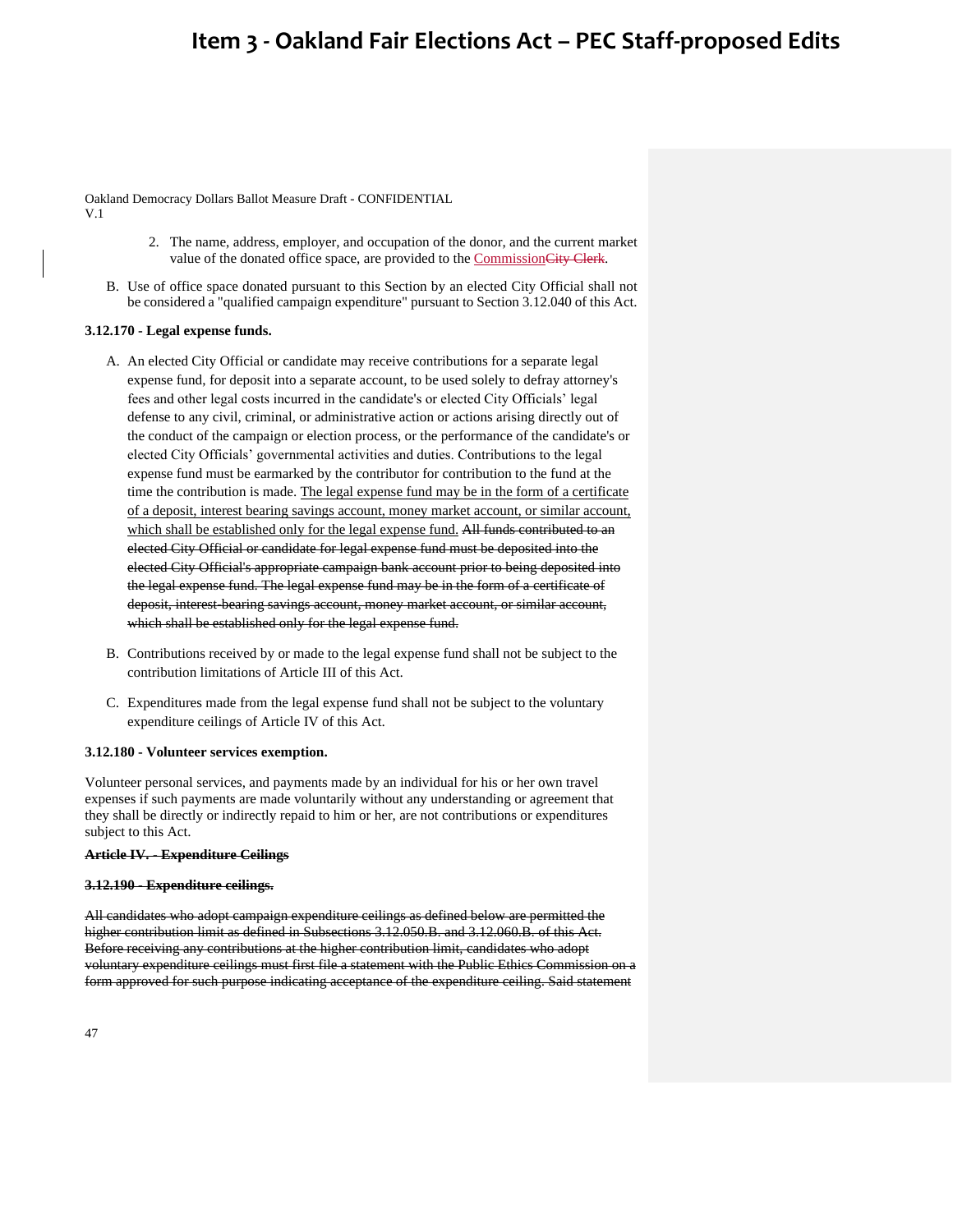Oakland Democracy Dollars Ballot Measure Draft - CONFIDENTIAL V.1

shall be filed no later than the time for filing for candidacy with the City Clerk. This statement will be made public.

#### **3.12.200 - Amount of expenditure ceilings.**

A candidate for office of Mayor who voluntarily agrees to expenditure ceilings shall not make qualified expenditures exceeding seventy cents (\$0.70) per resident for each election in which the candidate is seeking elective office. A candidate for other Citywide offices who voluntarily agrees to expenditure ceilings shall not make qualified expenditures exceeding fifty cents (\$0.50) per resident for each election in which the candidate is seeking office. A candidate for District City Councilmember who voluntarily agrees to expenditure ceilings shall not make qualified expenditures exceeding one dollar and fifty cents (\$1.50) per resident in the electoral district for each election in which the candidate is seeking elective office. A candidate for School Board Director who voluntarily agrees to expenditure ceilings shall not make qualified campaign expenditures exceeding one dollar (\$1.00) per resident for each election in the electoral district for each election for which the candidate is seeking office. Residency of each electoral district shall be determined by the latest decennial census population figures available for that district.

Beginning on January 1, 2017, the Public Ethics Commission shall once annually on a calendar year basis increase the expenditure ceiling amounts upon a finding that the cost of living in the immediate San Francisco Bay Area, as shown on the Consumer Price Index (CPI) for all items in the San Francisco Bay Area as published by the U.S. Department of Labor, Bureau of Statistics, has increased. The increase of the expenditure ceiling amounts shall not exceed the CPI increase, using 1998 as the index year. The increase shall be rounded to the nearest thousand. The City Clerk shall publish the expenditure ceiling amounts no later than February 1st of each year.

#### **3.12.210 - Reserved.**

#### **3.12.220 - Expenditure ceilings lifted.**

If a candidate declines to accept expenditure ceilings and receives contributions or makes qualified campaign expenditures equal to fifty (50) percent or more of the expenditure ceiling, or if any person makes one or more independent expenditures totaling more than fifteen thousand dollars (\$15,000.00) on a District City Council or School Board election or seventy thousand dollars (\$70,000.00) in a City Attorney, Auditor, Councilmember-at-Large or Mayoral election, the applicable expenditure ceiling shall no longer be binding on any candidate running for the same office, and any candidate running for the same office who accepted expenditure ceilings shall be permitted to continue receiving contributions at the amounts set for such candidates in Subsections 3.12.050.B. and 3.12.060.B. of this Act. The independent expenditure committee amounts of fifteen thousand dollars (\$15,000.00) and seventy thousand dollars (\$70,000.00) respectively, shall be increased in proportion to any increase of the voluntary expenditure ceiling amounts resulting from an increase in the CPI as provided by Section 3.12.200 of this Chapter.

#### **Article VI. - Independent Expenditures**

**3.12.230 - Independent expenditures for mass mailings, slate mailings or other campaign materials.**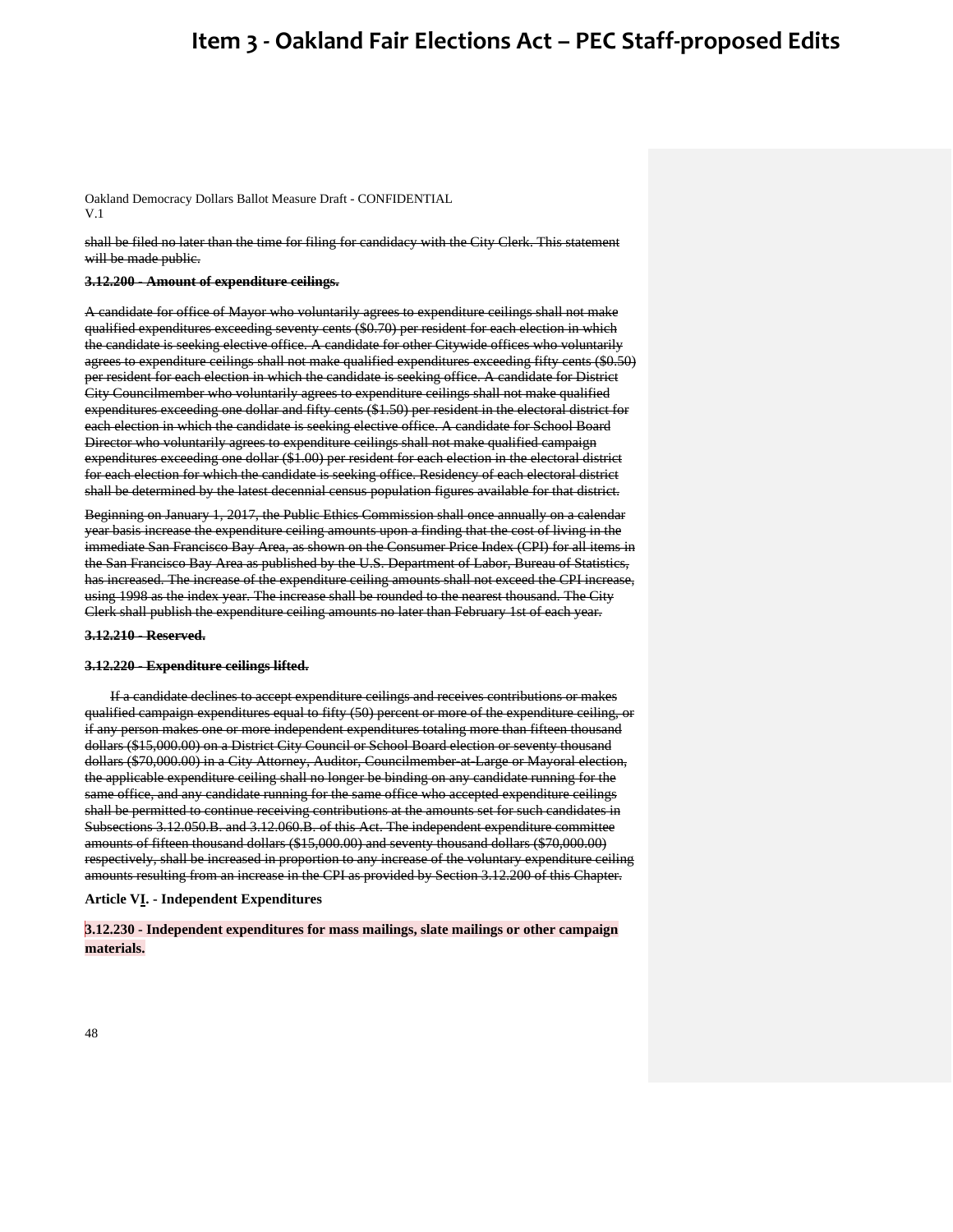Oakland Democracy Dollars Ballot Measure Draft - CONFIDENTIAL V.1

A. Any person who makes independent expenditures for a mass mailing, slate mailing or other campaign materials which support or oppose any candidate shall place the following statement on the mailing communication in typeface of no smaller than fourteen (14) points:

Notice to Voters

(Required by the City of Oakland)

This mailing is not authorized or approved by any City candidate or election official.

It is paid for

by (name) \_\_\_\_\_

\_\_\_\_\_\_\_(address, city, state)

Total cost of this mailing is: (amount)

B. A committee must disclose the names of persons from whom the committee received its  $t_{\text{two}}$  (2) three (3) highest cumulative contributions of five thousand dollars (\$5,000.00) or more in the same manner as required by the California Political Reform Act Section 84506 on all mass mailings and television advertisements mass mailings and advertisements that are independent expenditures supporting or opposing a candidate or measure being voted upon only in the City.

#### **3.12.235 – Disclosure of Independent Expenditure Communications.**

- A. A person shall notify the Commission of an independent expenditure communication when either of the following occurs:
	- 1. The person makes or incurs expenditures with an actual or fair market value of \$1,000 or more for one or more communications.
	- 2. Once a notification threshold is met, every subsequent \$100 in expenditures made or incurred regarding that measure or candidate shall also be disclosed as required by Subsections (B).
- B. The notification shall be submitted to the Commission within the following time frames:
	- 1. From the first date an individual may file a Declaration of Intention to Become a Candidate with the City Clerk through the date of the associated general election; during the 90 days prior to an election if no City candidates will be on the ballot; within 72 hours after making or incurring the expenditures; or within 24 hours when within one week from the date of the general election.
	- 2. At all other times, within five business days after making or incurring the expenditures provided, however, in no event later than the first date an individual may file a Declaration of Intention to Become a Candidate.
	- 3. The notification shall include the following:

**Commented [BW20]:** This section is outdated, particularly in relation to electronic communications and also social media. Consider editing this section to make similar to LA Muni Code sections 49.7.33, and 49.7.34.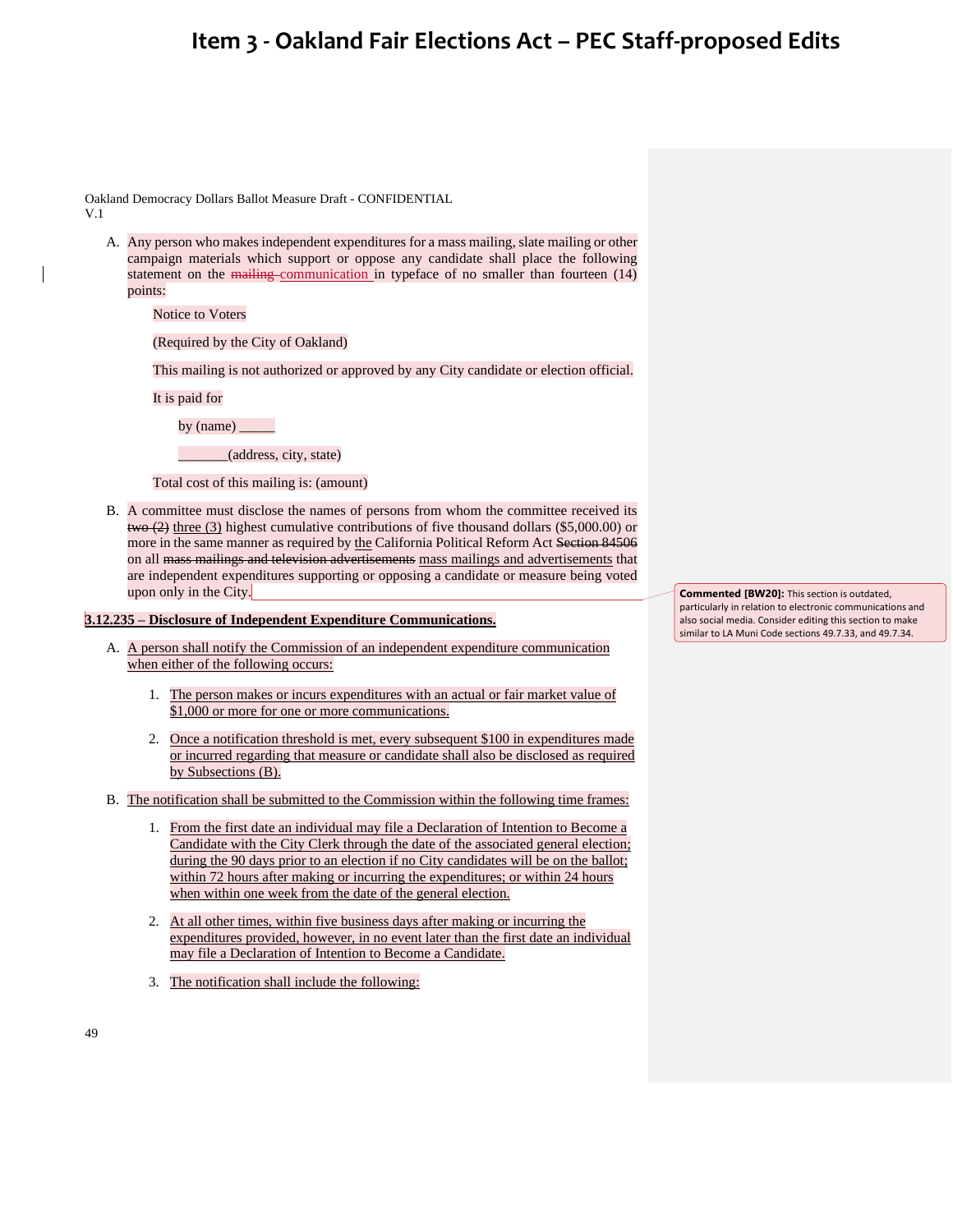Oakland Democracy Dollars Ballot Measure Draft - CONFIDENTIAL V.1

- a. A declaration under penalty of perjury signed by the person and, if applicable, the committee treasurer, specifying the following:
	- i. Each candidate or measure supported or opposed by the communication;
	- ii. The dates and amounts of the expenditure and the amount spent to support or oppose each candidate or measure;
	- iii. For disclosure under Subsection A.2., the number of distributions;
	- iv. Whether each candidate or measure was supported or opposed;
	- v. That the communication was not behested by any of the candidates who benefited from it;
	- vi. The dates the communication was distributed or displayed, if applicable;
	- vii. A description of the type of communication;
	- viii. The name and address of the person making, or incurring the expenditures or causing the communication to be distributed or displayed;
	- ix. The name and address of the payee, if applicable, and any vendor or subvendor that provided service for the communication;
	- x. For committees, contributions of \$100 or more received by the committee since the later of the day after the close of the filing period for the last campaign or independent expenditure statement filed by the committee or the first day of the current calendar year. This disclosure requirement does not apply to contributions that are earmarked for a non-City candidate or ballot measure; and
	- xi. Contributions of \$100 or more that the person made in the current calendar year to City candidates, City controlled committee, City ballot measure committees, City recall committees, committees primarily formed to support or oppose City candidates or measures, and City general purpose recipient committees.
- b. A copy of the communication.
	- i. If the communication is a telephone call or similar communication, a copy of the script and, if the communication is recorded, the recording shall be provided.
	- ii. If the communication is audio or video, a copy of the script and an audio or video file shall be provided.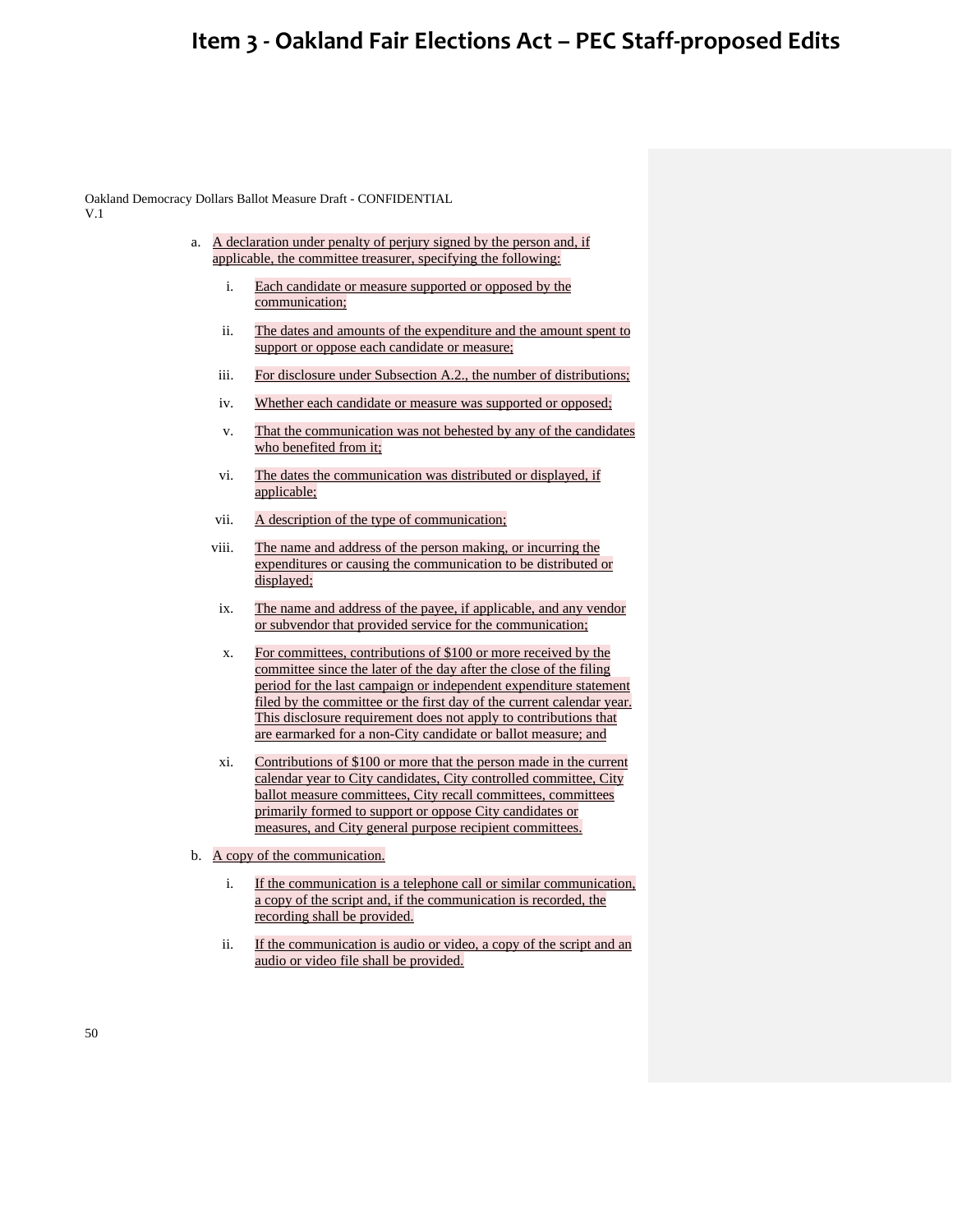Oakland Democracy Dollars Ballot Measure Draft - CONFIDENTIAL V.1

- c. The Commission shall post on its website, without alteration, all copies of independent expenditure communications filed with the Commission within 48 hours of receipt. The Commission may not judge, comment upon, or edit the contents of an independent expenditure communication.
- 4. This section shall not apply to a news story, commentary, or editorial by a newspaper, radio station, television station, or other recognized news medium, unless the disclaimer is required for a payment or promise of a payment under Section 3.12.230.

### **Article VII. - Electronic Filing and Recordkeeping Requirements**

### **3.12.240 - Electronic filing of campaign statements.**

- A. Electronic Filing of Campaign Statements. Any person required by State or local law to file a campaign statement or report with the local filing officer, shall file the statement or report in an electronic format with the Public Ethics Commission provided that the Public Ethics Commission has prescribed the format at least sixty (60) days before the statement or report is due to be filed.
- B. Continuous Filing of Electronic Statements. Once a committee is subject to the electronic filing requirements imposed by this Section, the committee shall remain subject to the electronic filing requirements, regardless of the amount of contributions received or expenditures made during each reporting period, until the committee terminates pursuant to this Act and the California Political Reform Act.
- C. Late Filing Fees. If any person files an original statement or report after the deadline imposed by State or local law, he or she shall, in addition to any other penalties or remedies established by this Act or State law, be liable in the amount of ten dollars (\$10.00) per day after the deadline until the statement or report is filed, to the Public Ethics Commission. No liability under this Subsection shall exceed the cumulative amount stated in the late statement or report, or one hundred dollars (\$100.00), whichever is greater. The Public Ethics Commission shall deposit any funds received under this Section into the City's **Democracy Dollar Fund pursuant to Section 3.15.060 of the** Oakland Fair Elections ActGeneral Fund.
- D. Adoption of General Law. Except as otherwise provided in, or inconsistent with, this Act or other provisions of local law, the provisions of the California Political Reform Act relating to local elections including any subsequent amendments are hereby incorporated as part of this article.

#### **3.12.245 - Recordkeeping requirements.**

Every person required by State or local law to file a campaign statement or report with the City shall prepare and retain detailed records (including bills, receipts, and other documents) needed to comply with the filing requirement. The records shall be retained for at least four (4) years following the date the campaign statement or report was filed with the Public Ethics Commission.

**Commented [BW21]:** This new disclosure section is taken from LA's Muni Code section 49.7.31, but the intent was to incorporate both LA sections 49.7.31 and 49.7.32 into our Act to cover all committees, not just IE's. Should add the missing section here.

**Commented [BW22]:** Changing to General Fund to avoid any perception concerns about the PEC's fairness in determining fine amounts.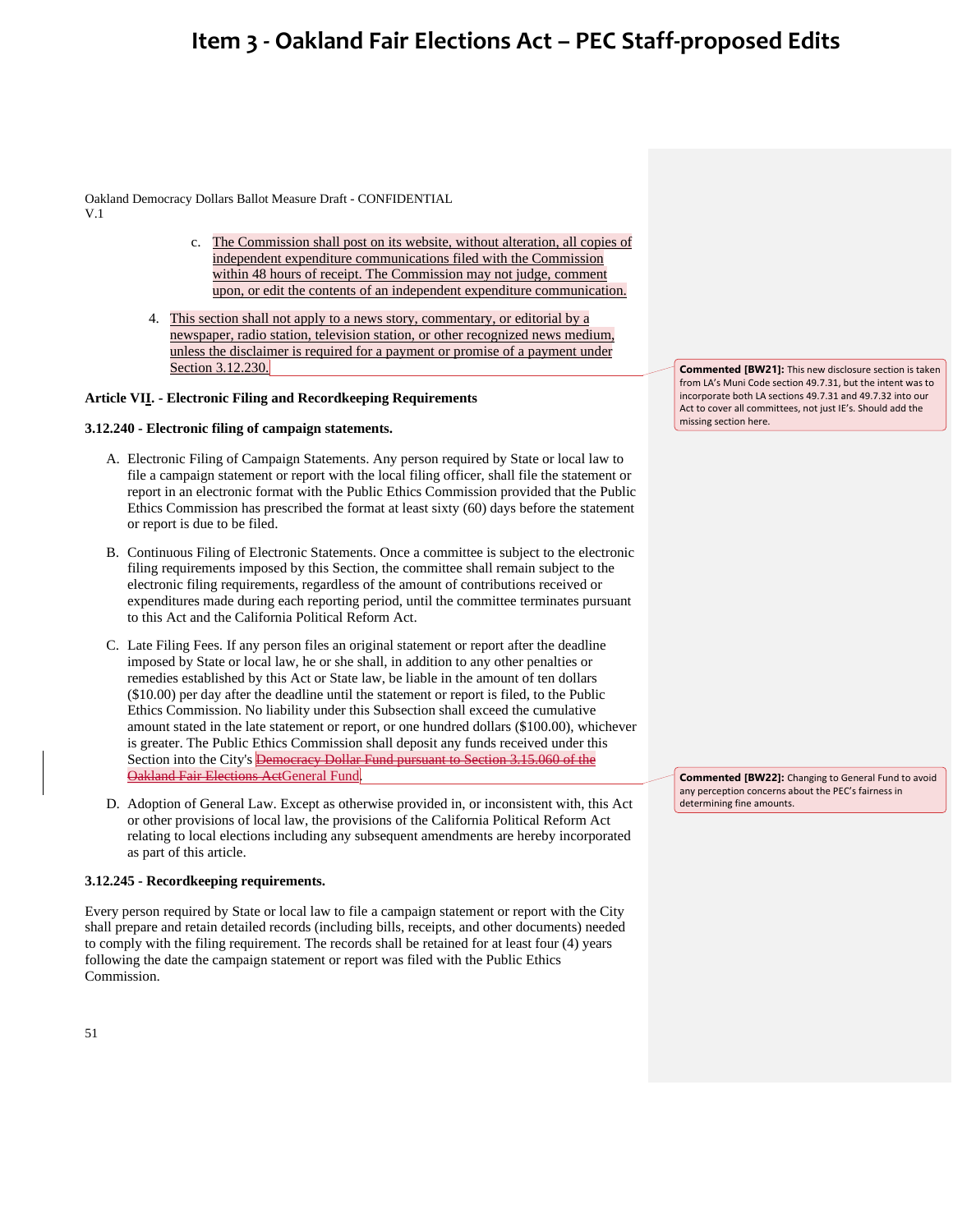Oakland Democracy Dollars Ballot Measure Draft - CONFIDENTIAL V.1

### **Article VIII. - Violations Related to Enforcement**

#### **3.12.250 - Violations Related to Enforcement.**

False Charges and Information. A person shall not knowingly furnish false, fraudulent, or misleading complaints, evidence, documents, or information to the Public Ethics Commission, or District Attorney, or knowingly misrepresent any material fact, or conceal any evidence, documents, or information relevant to an investigation by the Public Ethics Commission or District Attorney of an alleged violation of this Act.

### **Article VIII IX. - Agency Responsibility and Authority**

#### **3.12.260 - Public Ethics Commission Role and Responsibilities.**

The Public Ethics Commission shall:

- A. Oversee compliance with the Act.
- B. Serve as the local filing officer for campaign statements and reports pursuant to the California Political Reform Act.
- C. Adopt, amend, and rescind rules and regulations to carry out the purposes and provisions of this Act, subject to Section 2.24.070 of the Oakland Municipal Code.

### **3.12.265 - Duties of the City Clerk.**

The City Clerk shall provide the Public Ethics Commission with all election-related information necessary for the Public Ethics Commission to notify persons and committees of their campaign reporting obligations and availability of public funds, if applicable, and to determine campaign reporting requirements and filing deadlines, including:

- A. Providing a copy of any Candidate Intention Statement (California Form 501) received by the City Clerk's office;-
- B. Providing the list of candidates qualified for the ballot immediately upon qualification;
- C. Providing materials about campaign reporting requirements and public financing as requested by the Public Ethics Commission with the nomination packets given to candidates;-
- D. Providing materials about campaign reporting requirements designated by the Public Ethics Commission with information given to individuals seeking to place a measure on the ballot;-
- E. Notifying the Public Ethics Commission when petitions are issued to qualify a measure for an upcoming ballot;
- F. Notifying the Public Ethics Commission when a measure qualifies for an upcoming ballot immediately upon qualification; and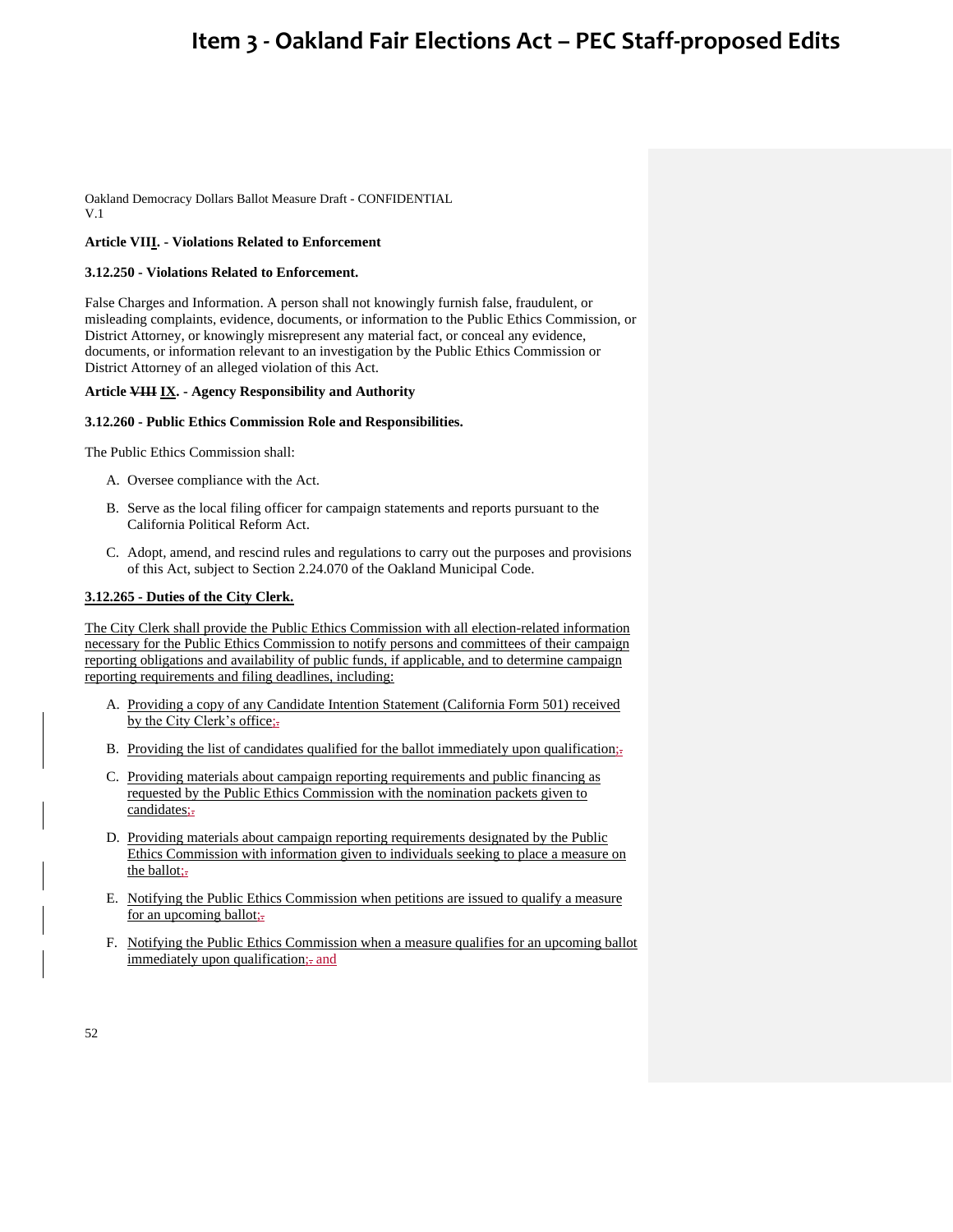Oakland Democracy Dollars Ballot Measure Draft - CONFIDENTIAL V.1

G. Notifying the Public Ethics Commission of the dates when a Special Election is scheduled.

#### **Article IX. - Enforcement**

### **3.12.270 - Penalties.**

Any person who violates this Act is subject to criminal, civil, administrative, and other penalties provided for in this Section. In the event criminal violations of this Act come to the attention of the Public Ethics Commission, it may forward the information to the appropriate law enforcement agency.

- A. Criminal Penalties. Any person who knowingly or willfully violates any provision of this Act is guilty of a misdemeanor. Any person who knowingly or willfully causes any other person to violate any provision of this Act, or who aids and abets any other person in the violation of any provision of this Act, shall be liable under the provisions of this Act.
	- 1. No person convicted of a misdemeanor under this Act shall act as a lobbyist or as a City contractor for a period of four (4) years following the date of the conviction unless a court, at the time of sentencing, specifically determines that this provision shall not be applicable.
	- 2. For the purposes of this Section, a plea of nolo contendere shall be deemed a conviction.
- B. Civil Penalties. Any person who violates any provision of this Act shall be liable in a civil action for an amount up to five thousand dollars (\$5,000.00) per violation, or up to three (3) times the amount the person failed to report properly or unlawfully contributed expended, gave or received, whichever is greater. A decision by the Public Ethics Commission to bring a civil action requires an affirmative vote of at least five (5) of its members.
	- 1. If two (2) or more persons are responsible for any violation, they shall be jointly and severally liable.
	- 2. In determining the amount of liability, a court may take into account the seriousness of the violation and the degree of culpability of the defendant.
- C. Administrative Penalties. Any person who violates any provision of this Act, who causes any other person to violate any provision of this Act, or who aids and abets any other person in the violation of any provision of this Act, shall be liable in an administrative proceeding before the Public Ethics Commission held pursuant to the Public Ethics Commission's Complaint Procedures. The Public Ethics Commission may impose administrative penalties in an amount up to five thousand dollars (\$5,000.00) per violation, or up to three (3) times the amount the person failed to report properly or unlawfully contributed, expended, gave or received, whichever is greater. In addition to administrative penalties, the Public Ethics Commission may issue warnings or require other remedial measures.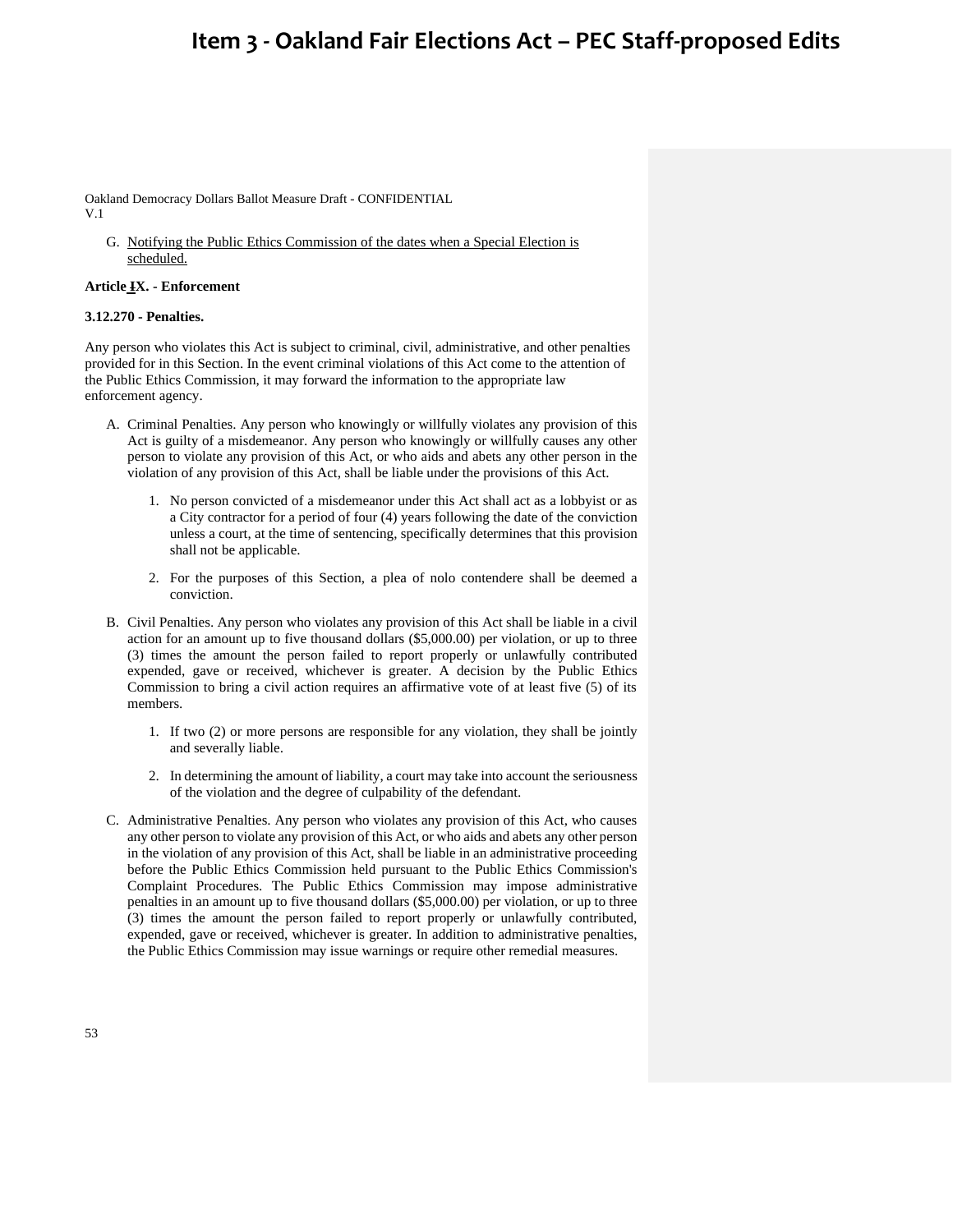Oakland Democracy Dollars Ballot Measure Draft - CONFIDENTIAL V.1

> 1. If two (2) or more persons are responsible for any violation, they shall be jointly and severally liable.

### **3.12.280 - Injunctive relief.**

- A. The Public Ethics Commission may sue for injunctive relief to enjoin violations or to compel compliance with the provisions of Articles III, IV, V, VI, and VII of this Act.
- B. Any individual residing within the City may sue for injunctive relief to enjoin violations or to compel compliance with the provisions of Articles III, IV, V, and VI of this Act.
- C. Any individual, other than the Public Ethics Commission, before filing a civil action pursuant to this Section, shall first file with the Public Ethics Commission a written request for the Public Ethics Commission to commence the action. The request shall contain a statement of the grounds for believing a cause of action exists. The Public Ethics Commission shall respond in writing within ninety (90) days after receipt of the request indicating whether they intend to file an administrative or civil action. If the Public Ethics Commission indicates in the affirmative and brings an administrative or civil action within sixty (60) days thereafter, no other action may be brought unless the action brought by the Public Ethics Commission is dismissed without prejudice.
- D. If the Public Ethics Commission needs additional time to determine whether to bring an action or needs additional time to bring an action, it may, by resolution indicating evidence of good cause and notice thereof to the requestor, extend the ninety (90) day time period by another sixty (60) days. If the Public Ethics Commission indicates they will not pursue the matter, or if it does not pursue an administrative or civil action within the sixty (60) day period following their affirmative response to the requestor, the requestor may file suit pursuant to this Section. No resident may bring an action pursuant to this Section if the Public Ethics Commission has commenced an administrative action or a law enforcement agency has commenced criminal action arising out of the same facts.

### **3.12.290 - Forfeiture.**

Any person who receives a financial benefit as a result of a violation of this Act by any person shall be liable for disgorging to the City's General Fundgeneral fund Democracy Dollars Fund pursuant to Section 3.15.060 of the Oakland Fair Elections Act up to the amount of the financial benefit received as a result of the violation.

### **3.12.300 - Costs of litigation.**

The court may award to a party, other than the City or any of its commissions, boards, departments or agencies, who prevails in any civil action authorized by this Act, his or her costs of litigation, including reasonable attorneys' fees.

#### **3.12.310 - Limitation of actions.**

A. A criminal action alleging a violation of this Act may only be commenced by the Alameda County District Attorney or the California Attorney General and no more than four (4) years after the date of the violation.

**Commented [BW23]:** Same as above – changing to General Fund to avoid any perception about PEC's consideration of fine amounts.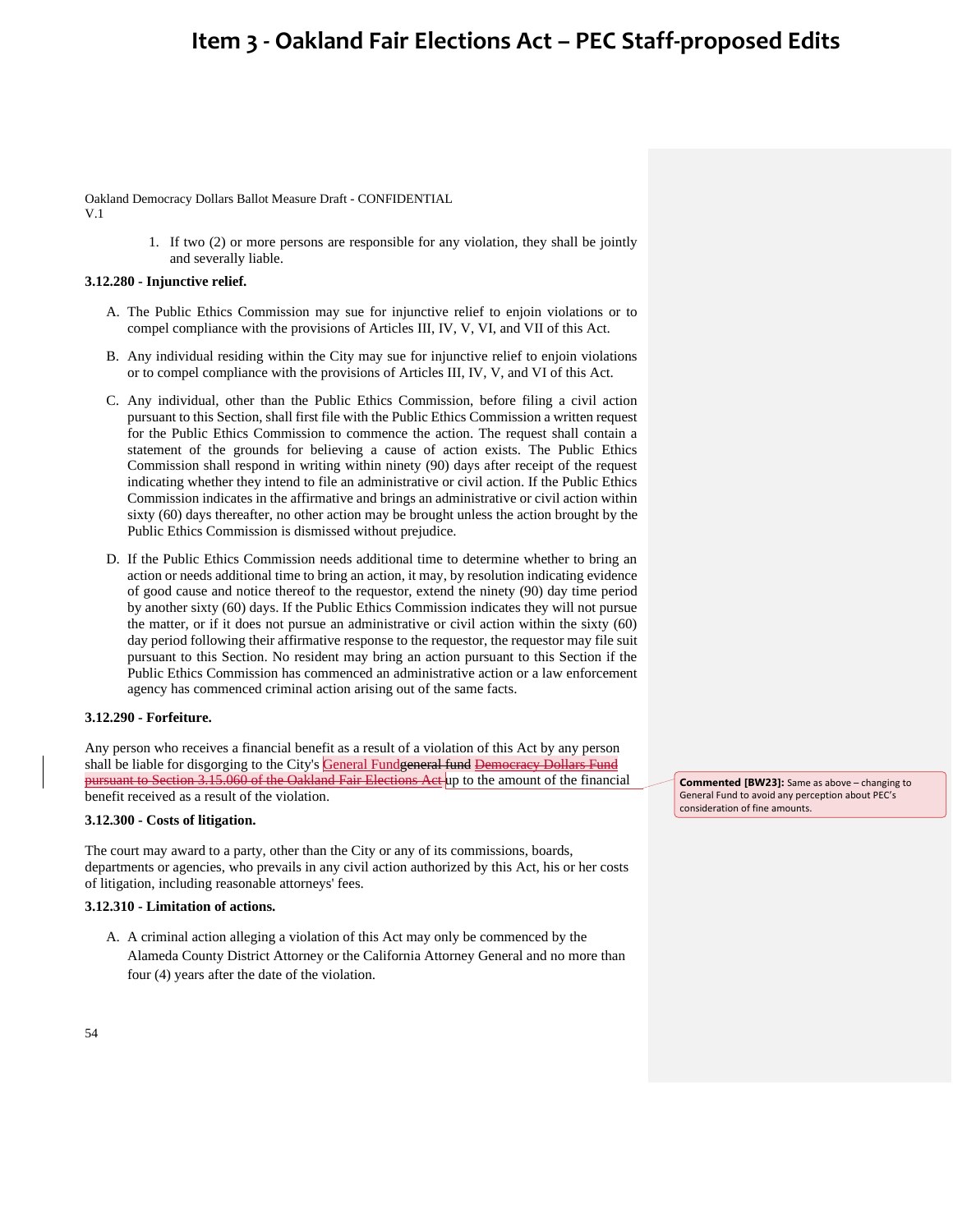Oakland Democracy Dollars Ballot Measure Draft - CONFIDENTIAL V.1

- B. A civil action alleging a violation of this Act may only be commenced by the Public Ethics Commission or an individual residing in the City and no more than five (5) years after the date of the violation.
- C. An administrative action alleging a violation of this Act may only be commenced by the Public Ethics Commission and no more than five (5) years after the date of the violation.
- D. Commencement of an administrative action is the date the Public Ethics Commission sends written notification to the respondent of the allegation pursuant to the Commission's Complaint Procedures.
- E. Unless otherwise prescribed by applicable law, the date of the violation means the earliest date when the complainant, the Public Ethics Commission, or other prosecuting authority has, or reasonably should have, knowledge of the violation and its cause, and a suspicion of wrongdoing. Suspicion shall be determined from an objective standpoint of what is reasonable for the complainant, the Public Ethics Commission, or other prosecuting authority to know or suspect under the facts of the situation.

### **3.12.320 - Liability.**

- A. In addition to a committee itself, persons who qualify under the California Political Reform Act as principal officers of the committee are jointly and severally liable for violations by the committee. For committees controlled by a candidate, the candidate and the committee's treasurers are deemed to be principal officers.
- B. In addition to a person whose conduct is required or prohibited under this Act, an agent acting on behalf of that person is jointly and severally liable for a violation that arises out of the agent's actions. There is a rebuttable presumption that the following persons are agents of a committee:
	- a. A current or former officer of the committee;
	- b. An employee of the committee;
	- c. A person who has received compensation or reimbursement from the committee; and
	- d. A person who holds or has held a position within the committee organization that reasonably appears to be able to authorize expenditures for committee activities.
- C. This Section does not limit potential liability for persons who cause another person to violate this Act or who aids and abets another person in a violation.

#### **3.12.330 - Disqualification.**

In addition to any other penalties prescribed by law, if a candidate receives a contribution in violation of Sections 3.12.050 and 3.12.060, the official shall not be permitted to make, participate in making or in any way attempt to use his or her official position to influence a governmental decision in which the contributor has a financial interest. The provisions of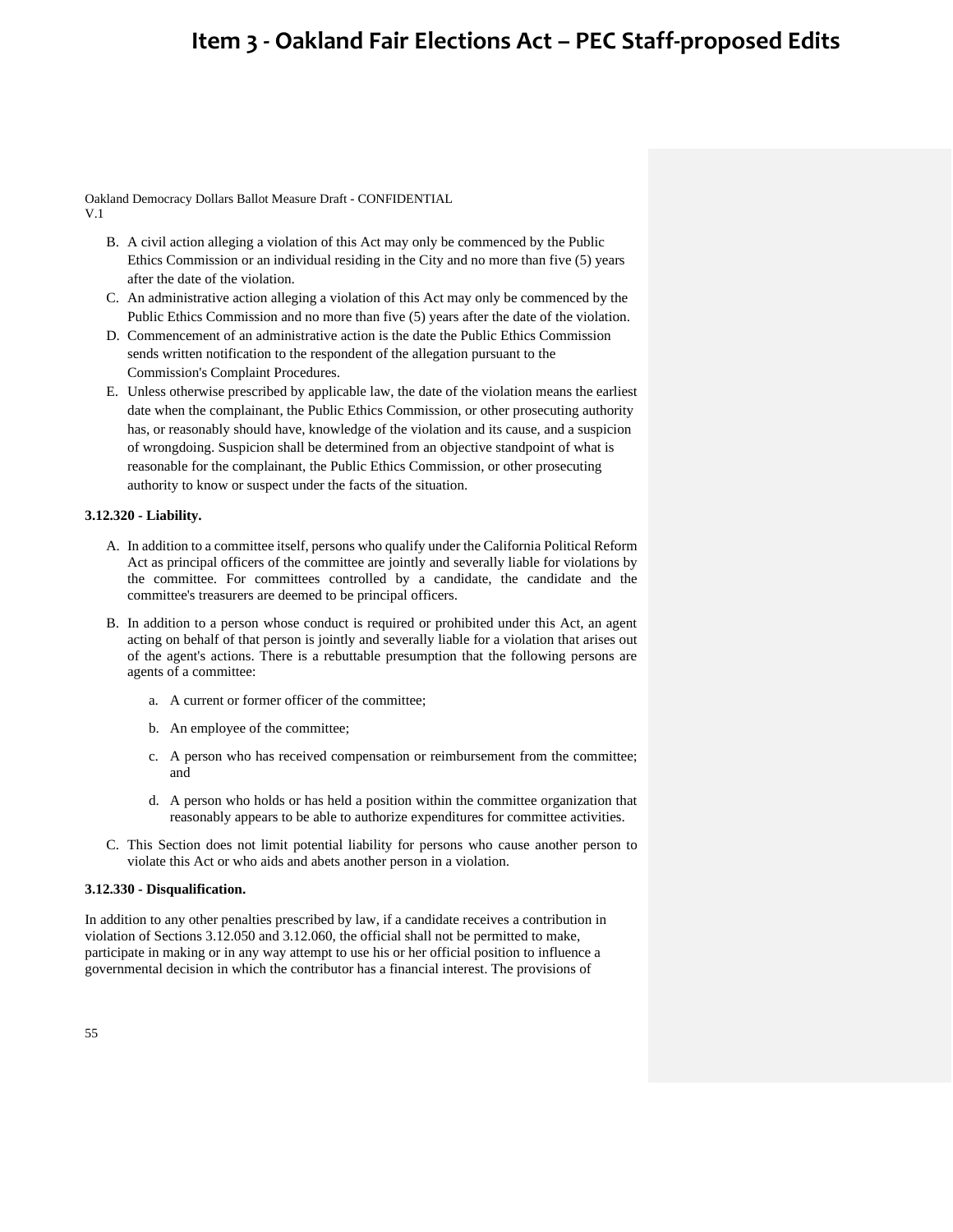Oakland Democracy Dollars Ballot Measure Draft - CONFIDENTIAL V.1

Government Code Sections 87100 et seq. and the regulations of the Fair Political Practices Commission shall apply to interpretations of this Section.

### **Article XI. - Miscellaneous Provisions**

### **3.12.340 - Applicability of other laws.**

Nothing in this Act shall exempt any person from applicable provisions of any other laws of this State or jurisdiction.

### **3.12.350 - Reference to other laws.**

All references in this Act to other laws refer to those laws as amended.

**3.12.360 - Severability.** 

If any provision of this Act, or the application of any such provision to any person or circumstances, shall be held invalid, the remainder of this Act to the extent it can be given effect, or the application of such provision to persons or circumstances other than those as to which it is held invalid, shall not be affected thereby, and to this extent the provisions of this Act are severable.

**3.12.370 – City Council Amendments.**

The City Council may make any amendments to this Act that are consistent with its purpose. **Commented [BW24]:** This should allow City Council to

make any change to this entire Campaign Reform Act, even after some provisions were adopted by Oakland voters, without taking it back to the voters. This maintains the current status quo that our OCRA can be amended by Council.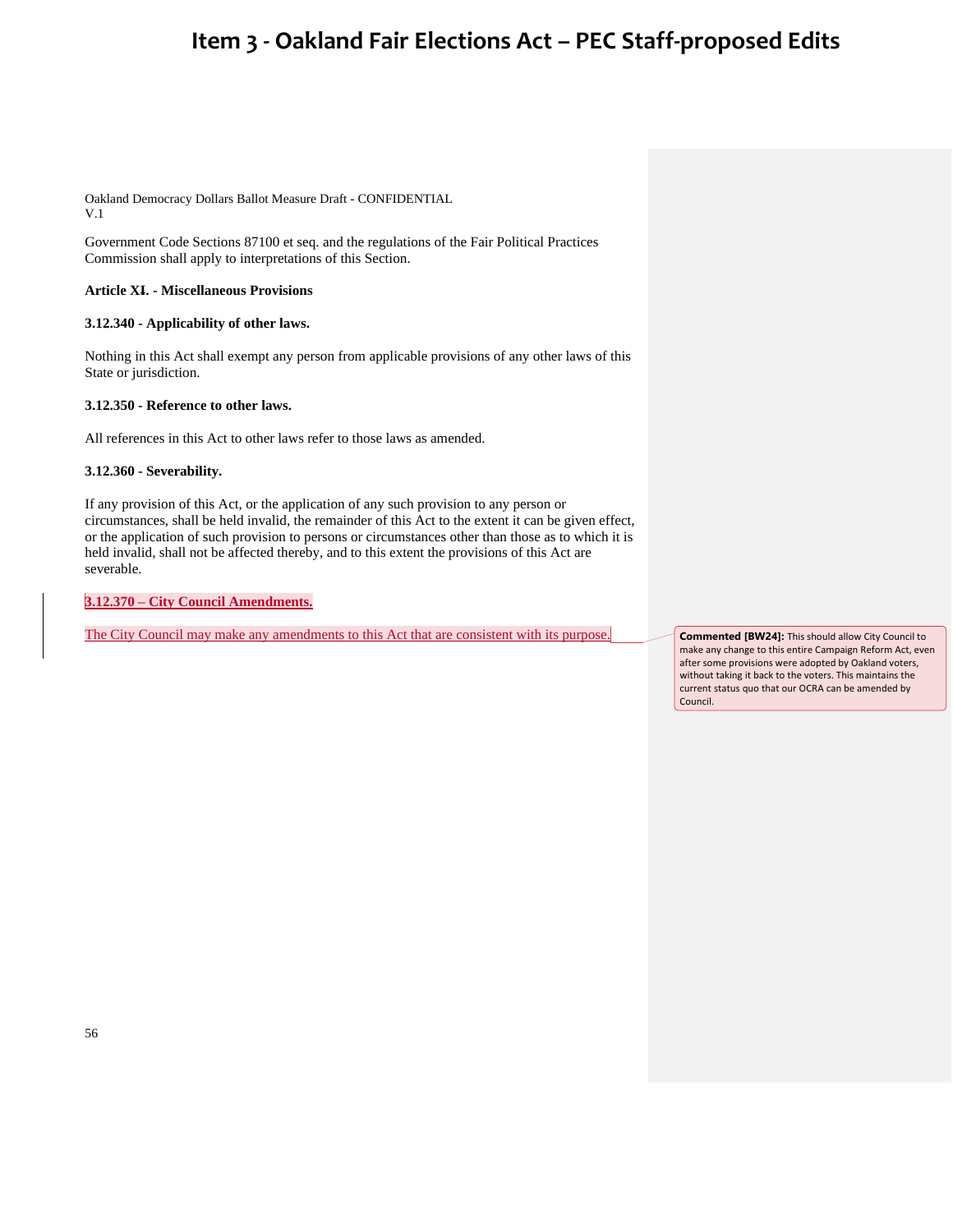Oakland Democracy Dollars Ballot Measure Draft - CONFIDENTIAL V.1

### **SEC. 3. AMENDS SECTION 3.20.190 OF THE OAKLAND MUNICIPAL CODE AS FOLLOWS, WHERE LANGUAGE THAT HAS BEEN STRUCK THROUGH IS REMOVED AND LANGUAGE WITH AN UNDERLINE HAS BEEN ADDED:**

### **3.20.190 - Restriction on former elected city officers from acting as a local governmental lobbyist.**

No officer of the City or person who has held the position of department head or budget director shall be permitted to act as a local governmental lobbyist for a period of  $\overline{one}(1)$  year three (3) years after leaving office.

### **SEC. 4. AMENDMENTS. ADDS A NEW ARTICLE VII IN CHAPTER 3.20 OF THE OAKLAND MUNICIPAL CODE AS FOLLOWS:**

Article VII. – Miscellaneous

3.20.230 - Effective date.

The effective date of this Act shall be September 1, 2002. All amendments to this Act shall go into effect immediately.

3.20.240 - Severability.

The provisions of this Act are declared to be separate and severable. The invalidity of any clause, sentence, paragraph, subdivision, section or portion of this Act, or the invalidity of the application thereof to any person or circumstances, shall not affect the validity of the remainder of this Act, or the validity of its application to other persons or circumstances.

3.20.250 – City Council Amendments.

The City Council may make any amendments to this Act that are consistent with its purpose.

**Commented [BW25]:** Same as above in OCRA - This allows City Council to continue to make amendments to this Lobbyist Registration Act, even after some provisions were adopted by Oakland voters, without taking it back to the voters.

**SEC. 5 SEVERABILITY.**

**SEC. 6 EFFECTIVE DATE.**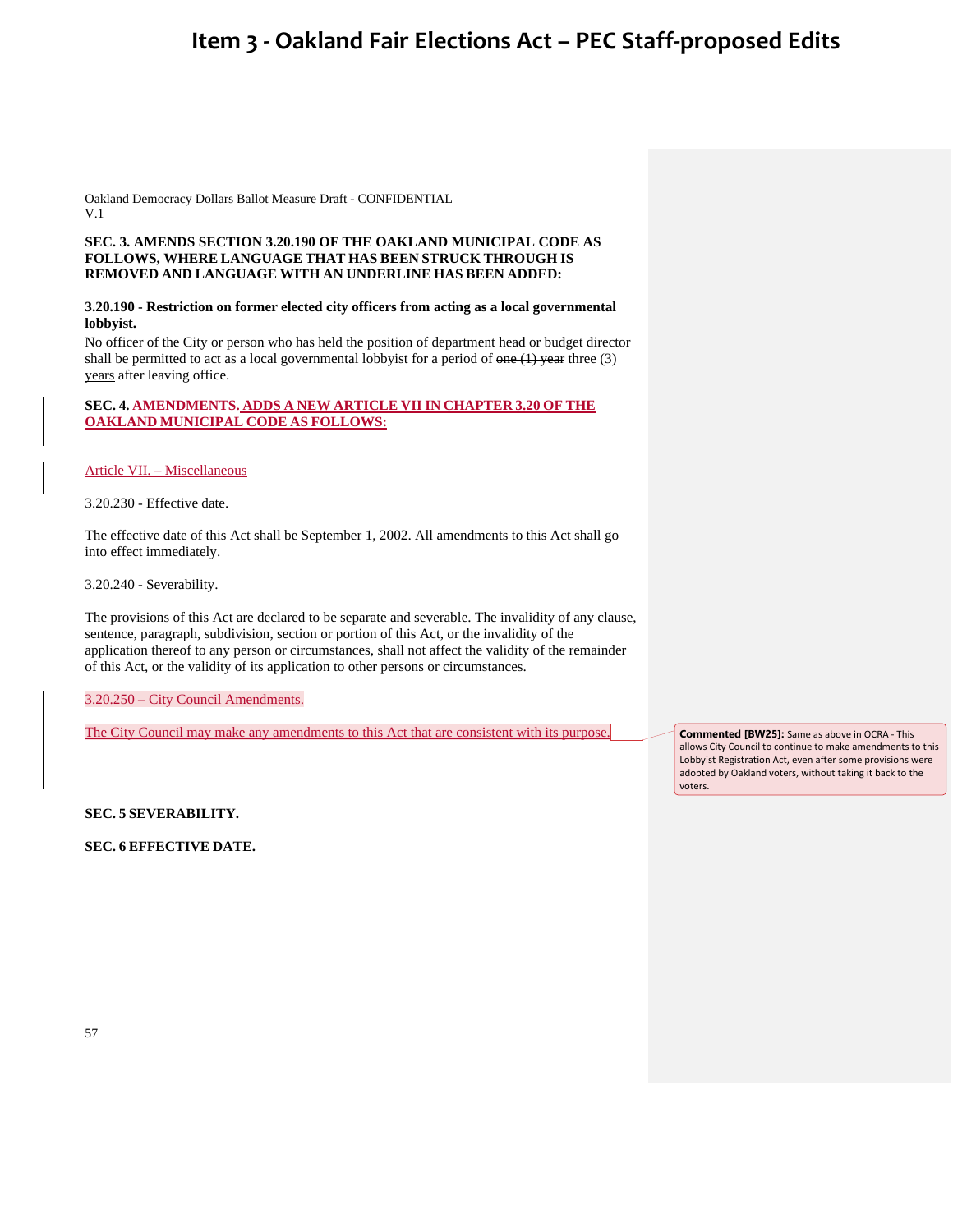Oakland Democracy Dollars Ballot Measure Draft - CONFIDENTIAL V.1

### **SEC. 7. AMENDS ARTICLE VI OF THE OAKLAND CITY CHARTER ENTITLED "ADMINISTRATIVE ORGANIZATION" AS FOLLOWS, WHERE LANGUAGE THAT HAS BEEN STRUCK THROUGH IS REMOVED AND LANGUAGE WITH AN UNDERLINE HAS BEEN ADDED:**

### **ARTICLE VI - ADMINISTRATIVE ORGANIZATION**

Section 600. Administrative Organization Authorized. The Council shall by ordinance provide the form of organization through which the functions of the City under the jurisdiction of the City Administrator are to be administered. Any combination of authorized duties, powers and functions which in the judgment of the Council will provide the most efficient and economical service possible, consistent with the public interest and in keeping with accepted principles of municipal administration, may be authorized by such ordinance. All departments or other administrative agencies so created shall be administered by the City Administrator or by a department head or other officer appointed by and responsible to him/her.

#### **(Amended by: Stats. November 1988 and March 2004.)**

Section 601. Boards and Commissions. The Council may create by ordinance such operational, advisory, appellate or rule-making boards and commissions as may be required for the proper operation of any function or agency of the City and prescribe their function, duties, powers, jurisdiction and the number of board and commission members, their terms, compensation and reimbursement for expenses, if any, subject to the provisions of this Article. Members of boards and commissions shall be appointed by the Mayor subject to confirmation by the affirmative vote of five members of the Council and may be removed for cause, after hearing, by the affirmative vote of at least six members of the Council. Vacancies shall be filled for any unexpired term in the same manner as the original appointments were made; provided, however, that if the Mayor does not submit for confirmation a candidate to fill the vacancy within 90 days of the date the vacancy first occurred, the Council may fill the vacancy. If the Mayor does submit for confirmation a candidate to fill a vacancy within the 90-day time frame and the Council does not confirm the candidate, the 90-day period shall commence anew. For purposes of this Section, a seat filled by a holdover appointment will be considered vacant as of the expiration of the holdover's prior term of office.

#### **(Amended by: Stats. November 1988 and March 2004.)**

Section 602. Continuation. The departments, agencies, boards and commissions heretofore created by prior Charter, ordinance or administrative order, other than those provided for in Articles IV, V, VII, and IX of this Charter, may be modified or discontinued by ordinance adopted pursuant to this Article and are hereby continued until so modified or discontinued.

#### **(Amended by: Stats. November 1988.)**

#### **Section 603. Public Ethics Commission.**

(a) Creation and Role. There is hereby established a Public Ethics Commission which shall be responsible for: (1) enforcement of laws, regulations and policies intended to assure fairness,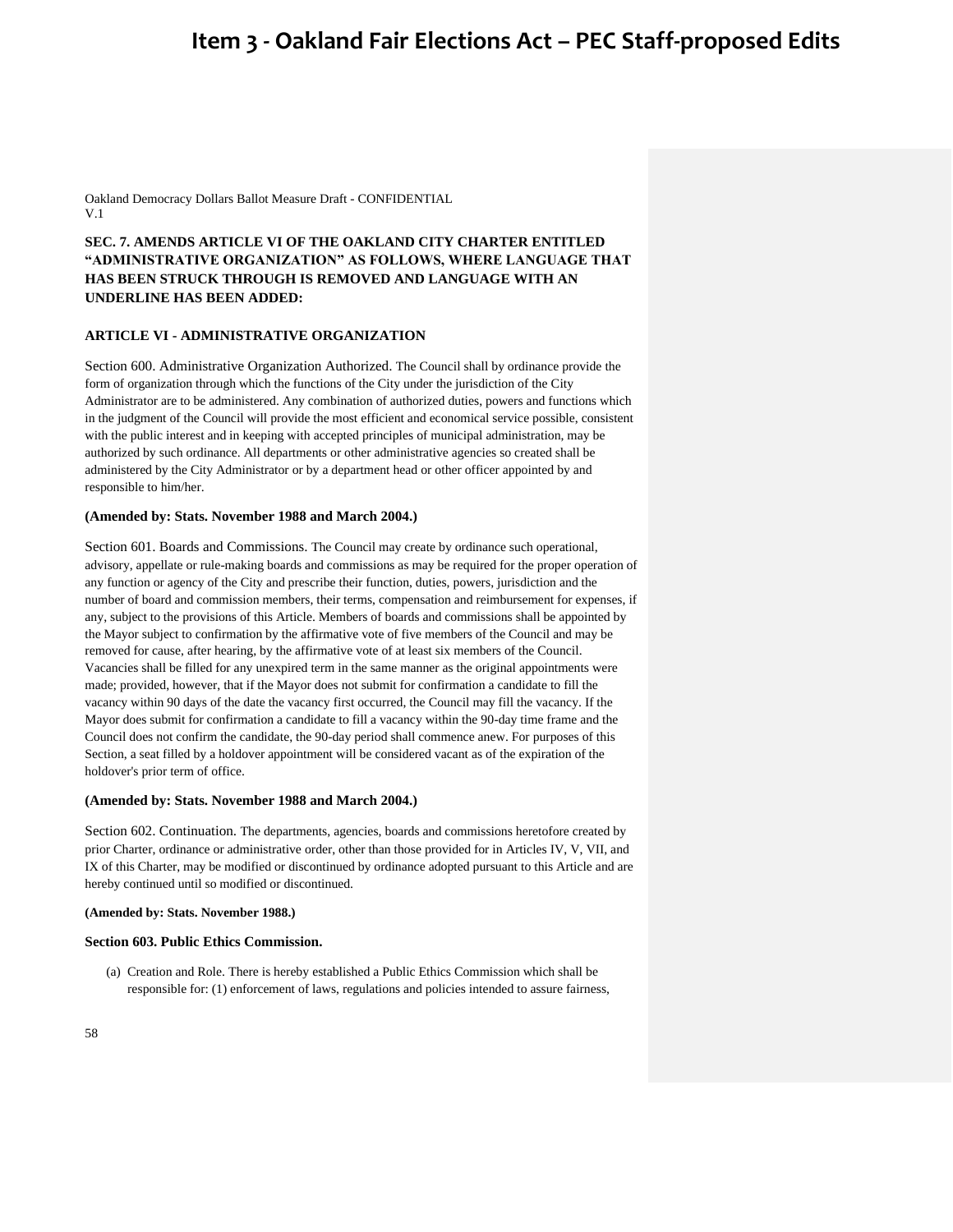Oakland Democracy Dollars Ballot Measure Draft - CONFIDENTIAL V.1

> openness, honesty and integrity in City government, including compliance by the City of Oakland, its elected officials, officers, employees, boards and commissions, and other persons subject to laws within the jurisdiction of the Commission; (2) education and responding to issues regarding the aforementioned laws, regulations and policies, and; (3) impartial and effective administration and implementation of programs to accomplish the goals and purposes of the Commission as defined by this Section. Such laws, regulations, policies, and programs shall include those relating to campaign finance, lobbying, transparency, and governmental ethics, as they pertain to Oakland. The Commission shall have the power to make recommendations to the City Council on matters relating to the foregoing. Nothing in this Section shall preclude other City officials, agencies, boards and commissions from exercising authority heretofore or hereafter granted to them, with the exception of Charter Section 603(b)(5).

- (b) Functions and Duties. It shall be the function and duty of the Public Ethics Commission to:
	- (1) Foster and enforce compliance with:
		- (i) Sections 218 ("Non-interference in Administrative Affairs"), 907 ("Nepotism"), 1200 ("Conflict of Interest") and 1202 ("Conflict in Office") of this Charter, for violations occurring on or after January 1, 2015;
		- (ii) The Oakland Campaign Reform Act, Limited Public Financing Act Oakland Fair Elections Act, False Endorsement in Campaign Literature Act, Oakland's Conflict of Interest Code, code of ethics and governmental ethics ordinance, the Oakland Lobbyist Registration Act, the Oakland Sunshine Ordinance, any ordinance intended to protect City whistleblowers from retaliation, and other Oakland laws regarding campaign finance, lobbying, transparency, or governmental ethics, as provided by ordinance or this Charter;
		- (iii) Related state laws including, but not limited to, the Political Reform Act, Ralph M. Brown Act, and Public Records Act, as they pertain to Oakland.
	- (2) Report to the City Council concerning the effectiveness of all local laws regarding campaign finance, lobbying, transparency, and governmental ethics.
	- (3) Issue oral advice and formal written opinions, in consultation with the City Attorney.
	- (4) Within the time period for submission of such information for the timely completion of the City's regular budget process, provide the Mayor and City Council with an assessment of the Commission's staffing and budgetary needs.
	- (5) Act as the filing officer and otherwise receive and retain documents whenever the City Clerk would otherwise be authorized to do so pursuant to Chapter 4 of the California Political Reform Act of 1974 (Government Code Section 81000, et seq.), provided that this duty shall be transferred to the Commission during the 24 months following the effective date of this provision and the Commission shall be the sole filing officer for the campaign finance programs by January 1, 2017.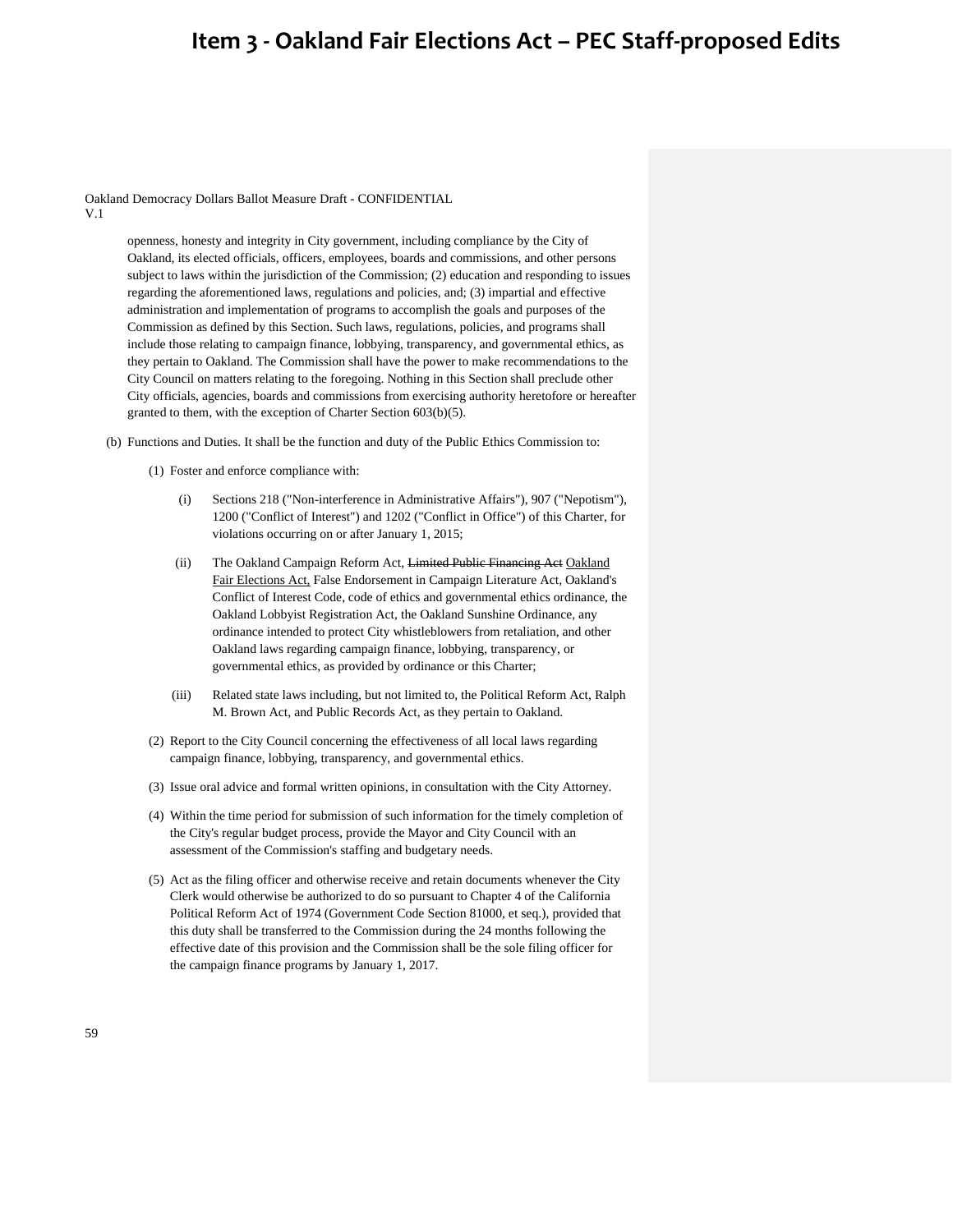Oakland Democracy Dollars Ballot Measure Draft - CONFIDENTIAL

V.1

- (6) Educate and promote understanding regarding the requirements under the Commission's oversight and study any significant non-compliance problems or trends with Oakland's campaign finance, lobbying, transparency, and governmental ethics laws and identify possible solutions for increasing compliance.
- (7) Review and make recommendations regarding all City systems used for public disclosure of information required by any law within the authority of the Commission.
- (8) Perform such other functions and duties as may be prescribed by laws of this Charter or City ordinance.
- (c) **Councilmember Salary Increases.** The Public Ethics Commission shall set Council compensation as provided for in Charter Section 202.
- (d) **Appointment, Vacancies, Terms.** The Public Ethics Commission shall consist of seven (7) members who shall be Oakland residents. Commissioners shall serve without compensation.

The Commission shall be appointed as follows in subsection (1) and (2).

(1) **Appointments by Mayor, City Attorney and City Auditor.** The Mayor shall appoint one member who has represented a local civic organization with a demonstrated history of involvement in local governance issues.

The City Attorney shall appoint one member who has a background in public policy or public law, preferably with experience in governmental ethics or open government matters.

The City Auditor shall appoint one member who has a background in campaign finance, auditing of compliance with ethics laws, protection of whistleblowers, or technology as it relates to open government.

Prior to appointment, all appointees must attest in their application for appointment to attendance of at least one Public Ethics Commission meeting. The Mayor, City Attorney, and City Auditor may not appoint an individual who was paid during the past two years for work by a committee controlled by the official.

Upon the effective date of this section, the three members appointed by the Mayor prior to 2015 shall continue to serve the remainder of their terms. Vacancies in the three positions appointed by the Mayor shall be filled in the following manner: the City Attorney shall appoint a member to fill the first vacancy; the City Auditor shall appoint a member to fill the second vacancy and the Mayor shall appoint the member to fill the third vacancy. Thereafter, the positions appointed by the Mayor, City Attorney and City Auditor shall be filled in the same manner and upon consideration of the same criteria as the initial appointments.

The appointments made by the Mayor, City Attorney, and City Auditor may be rejected by City Council Resolution within 45 days of receiving formal notice of the appointment. An appointment shall become effective once written notice is made by the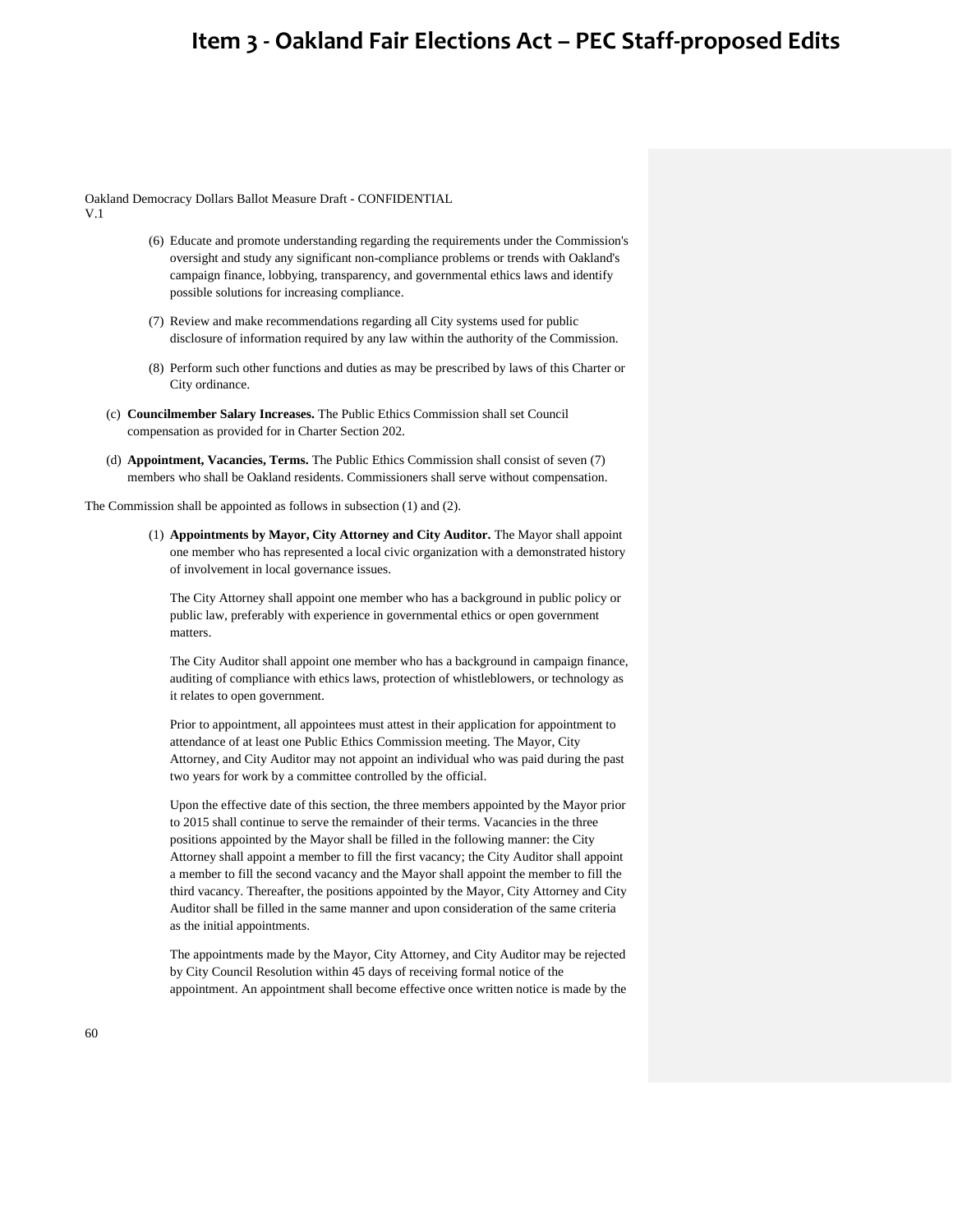Oakland Democracy Dollars Ballot Measure Draft - CONFIDENTIAL

V.1

appointing authority to the City Clerk. Upon receiving such written notice, the Clerk shall promptly provide formal notice to the City Council.

(2) **Commission Appointments.** The four members of the Commission who are not appointed by the Mayor, City Attorney or City Auditor shall be appointed, following a public recruitment and application process, by the affirmative vote of at least four (4) members of the Commission. Any member so appointed shall reflect the interests of the greater Oakland neighborhood, nonprofit and business communities.

> Prior to appointment, all appointees must attest in their application for appointment to attendance of at least one Public Ethics Commission meeting.

- (3) **Terms of office.** All categories of member shall be appointed to staggered terms. Members of the Commission shall be appointed to overlapping terms, to commence upon date of appointment, except that an appointment to fill a vacancy shall be for the unexpired term only. Members of the Commission shall serve for a term of three years. No member may serve more than two consecutive full three-year terms. If a member is appointed to fill an unexpired term which term is for more than 1.5 years, he/she may serve only one additional consecutive three-year term. If a member is appointed to fill an unexpired term which term is for less than 1.5 years, he/she may serve two consecutive full three-year terms.
- (4) **Quorum**. Four members shall constitute a quorum.
- (5) **Vacancy**. A vacancy on the Commission will exist whenever a member dies, resigns, ceases to be a resident of the City or absents himself/herself continuously from the City for a period of more than 30 days without permission from the Commission, is convicted of a felony, is judicially determined to be an incompetent, is permanently so disabled as to be unable to perform the duties of a member, or is removed. A finding of disability shall require the affirmative vote of at least four members of the Commission after considering competent medical evidence bearing on the physical or mental capability of the member.

Vacancies not filled by the Mayor, City Attorney, or City Auditor within 90 days of the occurrence of such vacancy may be filled by the City Council in the same manner as provided by Charter, Section 601.

- (6) **Removal**. Members of the Commission may be removed by their appointing authority, with the concurrence of the Council by Resolution, only for conviction of a felony, substantial neglect of duty, gross misconduct in office, inability to discharge the powers and duties of office, absence from three consecutive regular meetings except on account of illness or when absent by permission of the Commission, or violation of this Charter section, after written notice of the grounds on which removal is sought and an opportunity for a written response.
- (e) **Qualifications and Restrictions.** Each member of the Commission shall be a resident of Oakland and registered to vote in Oakland elections. No member of the Commission shall: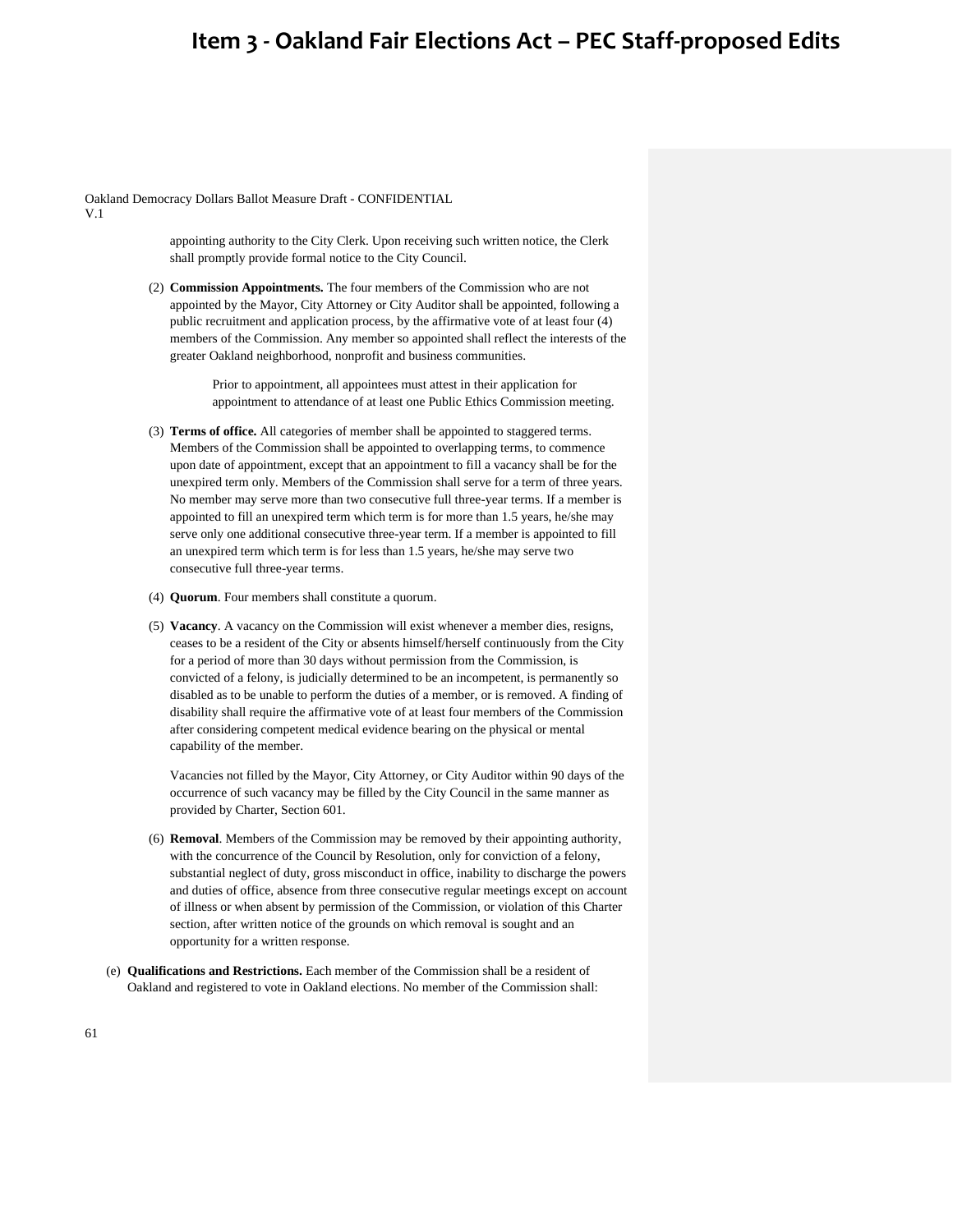Oakland Democracy Dollars Ballot Measure Draft - CONFIDENTIAL

V.1

- (1) Have an employment or contractual relationship with the City during the member's tenure and for a period of one year after the date of separation.
- (2) Be a registered Oakland lobbyist or be required to register as an Oakland lobbyist, or be employed by or receive gifts or other compensation from a registered Oakland lobbyist during the member's tenure and for a period of one year after the date of separation.
- (3) Seek election to any other public office in a jurisdiction that intersects with the geographic boundaries of Oakland, or participate in or contribute to an Oakland municipal campaign.
- (4) Endorse, support, oppose, or work on behalf of any candidate or measure in an Oakland election.

### (f) **Enforcement.**

- (1) Authority. In furtherance of Charter Section 603(b)(1) and (5). the Public Ethics Commission is authorized to:
	- (i) Conduct investigations;
	- (ii) Conduct audits of compliance with disclosure requirements with the Commission;
	- (iii) Conduct public hearings as provided by the Commission's complaint procedures or other law;
	- (iv) Issue subpoenas to compel the production of books, papers, records and documents and take testimony on any matter pending before the Commission. The Commission may seek a contempt order as provided by the general law of the state for a person's failure or refusal to appear, testify, or to produce required books, papers, records and documents;
	- (v) Impose penalties, remedies and fines, as provided for by ordinance. Ordinances enforced by the Public Ethics Commission shall not be subject to the \$1,000 limit on fines provided Sections 217 and 1208 of this Charter. The Commission's decision to impose penalties and fines for violation of any regulation or ordinance over which the Commission has authority shall be appealable to the Alameda County Superior Court by filing a petition for writ of mandamus;
	- (vi) Submit referrals to other enforcement authorities, including but not limited to the Alameda County District Attorney, California Fair Political Practices Commission, and California Attorney General;
	- (vii) Seek remedial relief for violations and injunctive relief;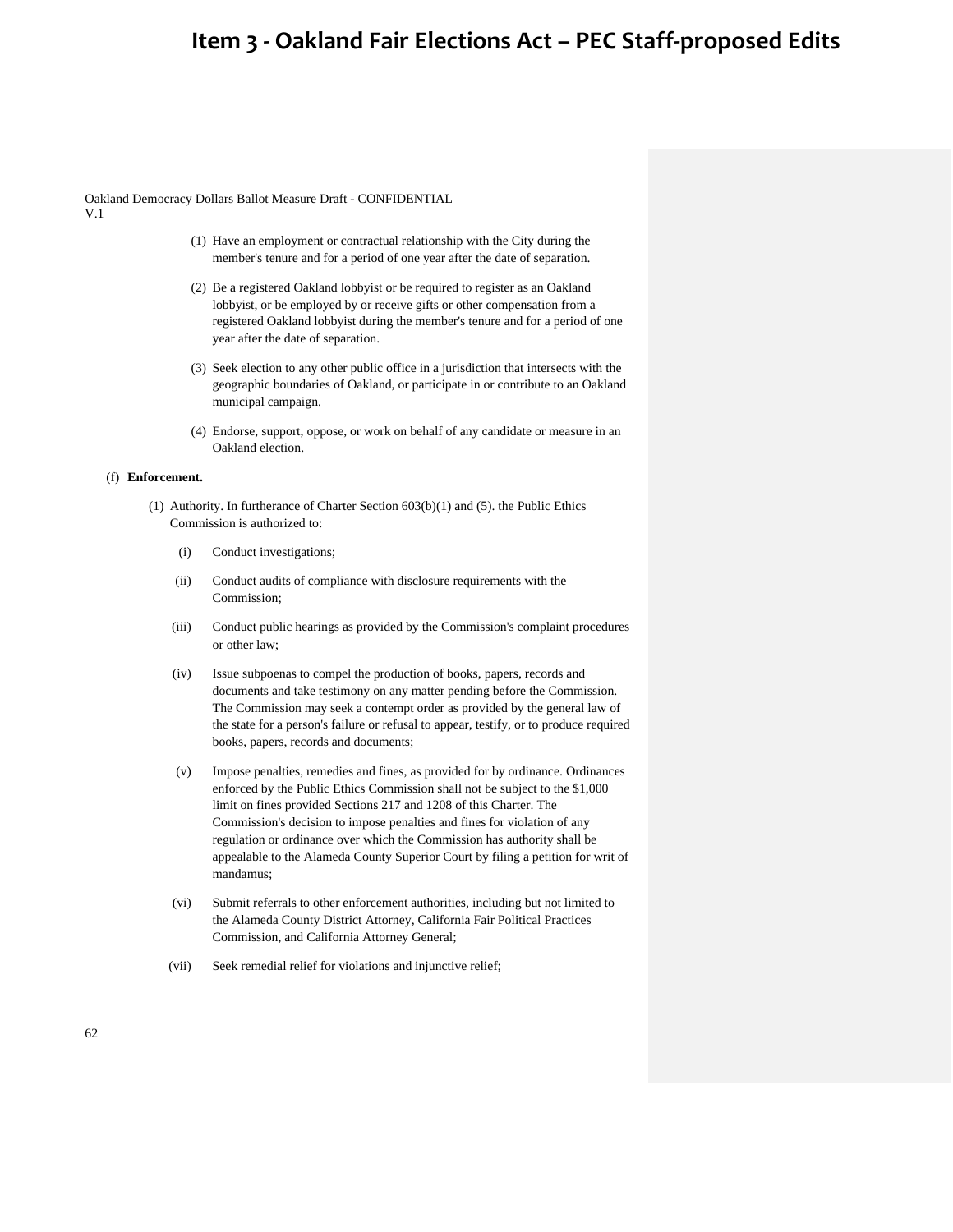Oakland Democracy Dollars Ballot Measure Draft - CONFIDENTIAL

V.1

- (viii) By an affirmative vote of at least five members, reprimand, censure, or impose administrative remedies, as provided by a governmental ethics ordinance adopted by the City Council, for violations of Section 218 and 1202 of this Charter, according to the Commission's due process procedures as provided in the Commission's complaint procedures;
- (ix) Reprimand, censure, or impose administrative remedies, as provided by a governmental ethics ordinance adopted by the City Council, for violations of Section 907 of this Charter, according to the Commission's due process procedures as provided in the Commission's complaint procedures;
- (x) Perform other functions as authorized by law.
- (2) **Final enforcement action.** Final enforcement action by the Commission on a matter, including but not limited to the imposition of fines or dismissal of a case, shall be made by an affirmative vote of at least four members.
- (3) **Investigations.** Preliminary review by Commission staff of allegations shall be confidential, to the extent permitted by law, until any of the following occurs:
	- (i) Placement of the item on a Public Ethics Commission meeting agenda;
	- (ii) Passage of one year since the complaint was filed;
	- (iii) Action by the Executive Director closing the file without placing it on the agenda, pursuant to the Commission's complaint procedures or policies; or
	- (iv) Expiration of the Statute of Limitations.
- (4) **Penalty guidelines and Enforcement Discretion.** The Public Ethics Commission shall develop a policy setting forth standards for imposing penalties and exercising enforcement discretion. Commission staff shall adhere to the policy when recommending penalties under each of the different penalty provisions that the Commission has the power to enforce.
- (5) **Per diem late filing fees.** Regarding per diem fees that are authorized due to the late filing of disclosure reports, including campaign finance statements, lobbyist reports, and other ethics-related disclosures filed with the Commission by law, the following shall apply:
	- (i) Assessments. Any instance of late filing that triggers the assessment of a fee of \$1,000 or more by the Commission shall be placed on a Commission meeting agenda before issuance of the fee;
	- (ii) Waiver guidelines. The Commission shall establish waiver guidelines in accordance with state law, which the Commission, as the filing officer, shall follow in determining whether or not to grant a waiver. These guidelines shall be published on the Commission's website. The Commission shall prescribe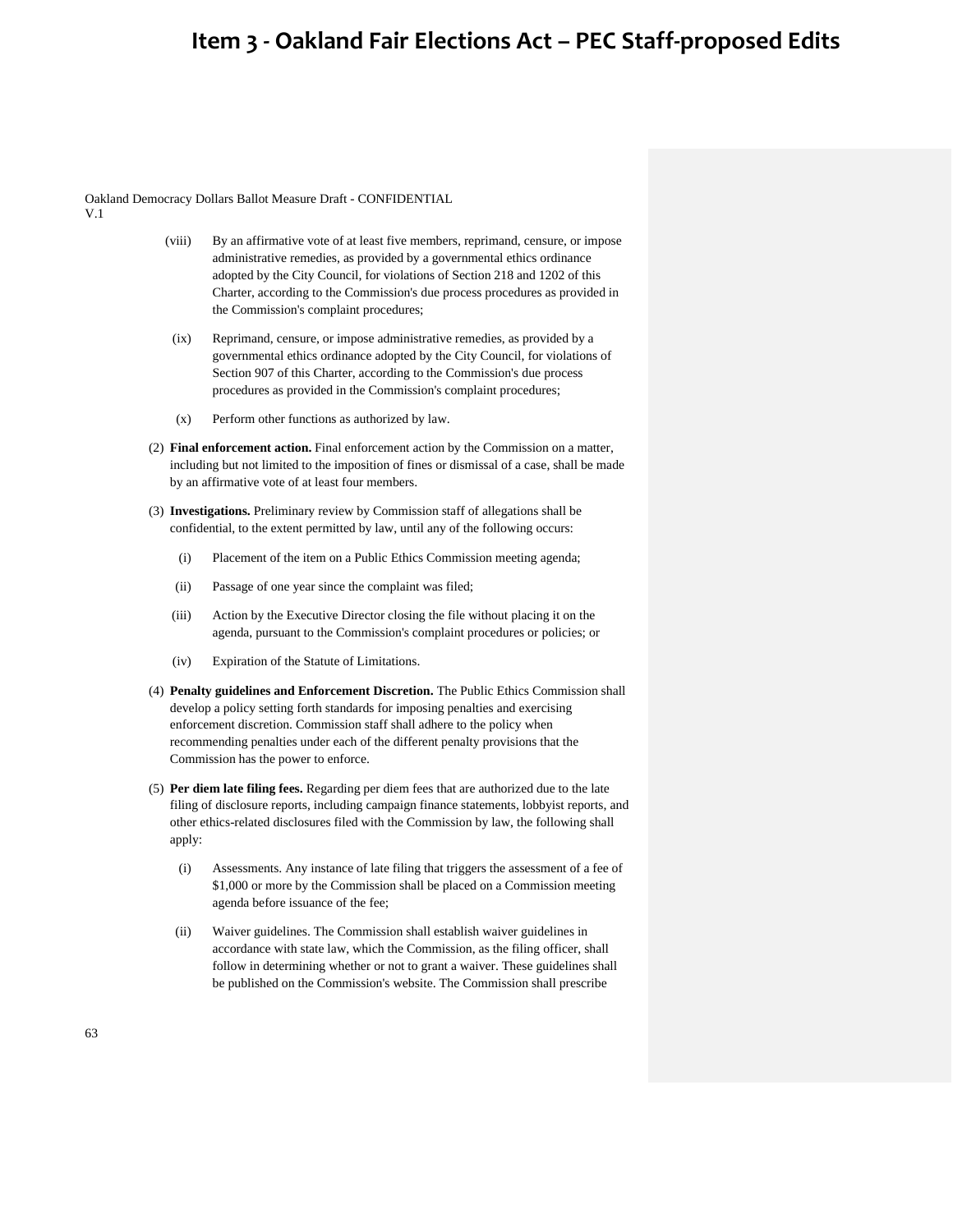Oakland Democracy Dollars Ballot Measure Draft - CONFIDENTIAL

V.1

criteria for appeal to the Commission of waiver decisions made by the Executive Director. At each regular Commission meeting, the Executive Director shall provide a written report, which shall be published online, regarding any waivers decisions made since the previous regular meeting;

- (iii) Referral of final, uncollected fees to collections. Unpaid non-investigatory, per diem late filing fees for disclosure programs that are past due for more than 90 days shall be referred to a City delinquent revenue collection office.
- (6) **Private right of action.** Oakland residents shall have a private right of action to file suits to enforce the Oakland Campaign Reform Act, Oakland Lobbyist Registration Act, Oakland Sunshine Ordinance, and any City governmental ethics ordinance when the City does not impose or stipulate to a penalty or file suit for a particular violation. Such private right of action shall be enabled for a given ordinance once criteria for such suits, including but not limited to a required notice period, actionable violations and remedies that may be sought, are prescribed by the ordinance.

#### (g) **Staff Assistance & Budget.**

- (1) The City shall appropriate a sufficient budget for the Public Ethics Commission to fulfill the functions and duties as set forth above.
- (2) For the two-year budget cycle beginning July 1, 2023 and each subsequent two-year budget cycle beginning on July 1 of odd-numbered years, the City shall appropriate for the Public Ethics Commission no less than \$1,2850,000.00 for the purpose of administering the Democracy Dollars Program established by the Oakland Fair Elections Act and no less than \$4,000,000.00 for the purpose of funding Democracy Dollars. Upon receiving notice from the Commission under subsection (b)(4) of this section, Tthe City shall consider additional appropriations to the Oakland Democracy Dollars Fund as requested by the Commission to ensure sufficient funds in the Fund or in the Commission's determination of budget needs are provided to administer the Democracy Dollars Programunder subsection (b)(4) of this section. Subsequent toAfter July 1, 2023, for every two-year budget cycle beginning on July 1 of odd-numbered years, the required minimum appropriations under this subsection shall be increased by the increase in the consumer price index over the preceding two years. For the 2023 fiscal year, or earlier, the City shall appropriate an additional amount of no less than \$700,000.00 for the purpose of startup costs associated with initiating the Democracy Dollars Program, with any remaining funds to be carried forward into future fiscal years.
- (3) Sufficient staffing shall not be less than the following minimum staffing requirement. Effective July 1, 2015, t The City shall meet a minimum staffing requirement for the Commission. The minimum staffing shall consist of the following full-time positions or their equivalent should classifications change: Executive Director; One Deputy DirectorEnforcement Chief; One-Ethics Investigator; One-EthicsProgram Analyst I-or rations Support Specialist; One EthicsProgram Analyst II; One and Administrative

**Commented [BW26]:** 4 staff positions as proposed by BayPEC (or 3 FTEs and 1-2 part-time, seasonal staff) would be \$750,000 annually, or \$1.5 million for the two-year cycle, plus admin costs including mailing costs and any further contracting necessary for IT or other program needs for a total of \$1.85 million every two years (\$925,000 annually).

**Commented [BW27]:** Deleting the DD fund allocation from this so it only appears in the FEA ordinance.

**Commented [BW28]:** In case startup (especially technology implementation) costs continue into the next budget year, adding a carryforward provision so the funds stay with the PEC and don't revert back to the GF if not immediately used.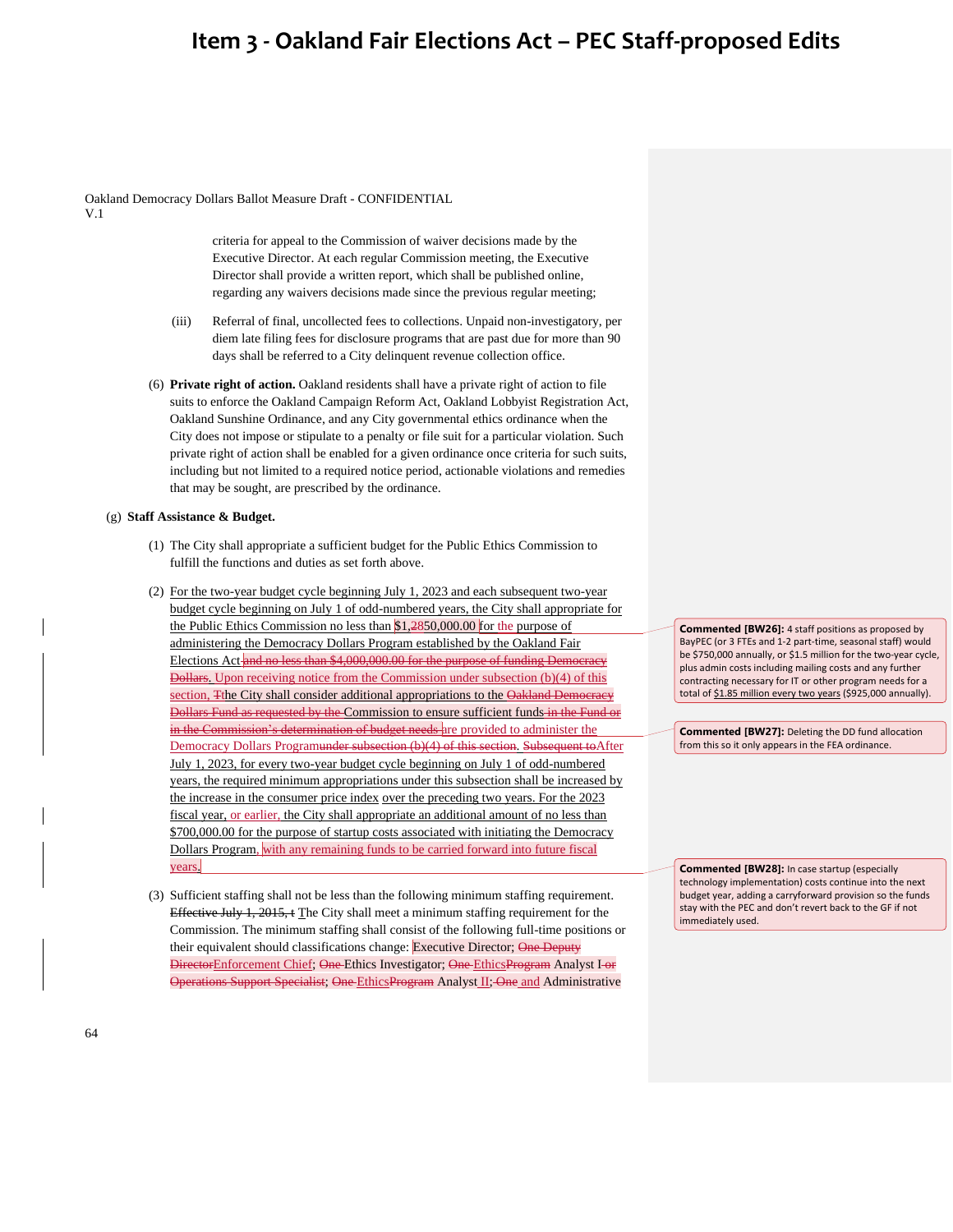Oakland Democracy Dollars Ballot Measure Draft - CONFIDENTIAL V.1

> Assistant I. Effective July 1, 2023, the City shall also provide additional adequate staff necessary to properly administer the Democracy Dollars Program established by the Oakland Fair Elections Act, which shall includinge but not limited to one full-time Democracy Dollars Program Manager and additional full, part-time, or contract positions, funded by the appropriation required by Subsection (g)(2) of this section, to be determined as necessary by the Commission, all of whom shall report no fewer than four (4) additional full-time positions or their equivalent should their classifications change, reporting to the Executive Director of the Public Ethics Commission., for the of administering the Democracy Dollars Program established by the Fair of the Fair of the Fair of the Fair of t Elections Act: One Program Director; Two Program Analysts; One Administrative Assistant.

- (4) The minimum staffing budget set-aside may be suspended, for a fiscal year or a twoyear budget cycle, upon a finding in the budget resolution that the City is facing an extreme fiscal necessity, as defined by City Council resolution.
- (5) The Executive Director shall serve at the pleasure of the Commission. By an affirmative vote of at least four members, the Commission may terminate the Executive Director. Upon a vacancy, the Commission shall conduct a search for the Executive Director with staff assistance provided by the City Administrator. Upon completion of the search and its vetting of applicants, the Commission shall select two or three finalists and forward the selections to the City Administrator, who shall select one as the Executive Director. The City Administrator shall not have the authority to remove the Executive Director. The Commission shall periodically conduct a performance review of the Executive Director.
- (6) The Deputy DirectorEnforcement Chief and Democracy Dollars Program Manager shall serve at the pleasure of the Executive Director. Other than the Executive Director, and Deputy DirectorEnforcement Chief, and Democracy Dollars Program Manager, staff shall be civil service in accordance with Article IX of the City Charter. After the effective date of this Charter provision, the Commission Executive Director shall identify special qualifications and experience that the Program Analysts and Operation Support Specialist candidates must have. Candidates for stafffuture vacancies shall be selectively certified in accordance with the Civil Service Personnel Manual, as may be amended from time to time, except that said selective certification shall not be subject to discretionary approval by the Personnel Director.
- (7) All staff are subject to the restrictions in Charter Section 603(e), except that staff are not prohibited from employment with the City and the one-year post-service restriction shall apply only to the Executive Director.
- (h) Amendment of Laws. Prior to enacting any amendments to laws that the Commission has the power to enforce, the City Council shall make a finding that the proposed changes further the goals and purposes of the ordinance or program in question and provide specifics substantiating the finding. Absent an urgency finding akin to suspending compliance with the Sunshine Ordinance, amendments to laws that the Commission has the power to enforce and that are

**Commented [BW29]:** Amending to better reflect our current staffing.

**Commented [BW30]:** We no longer have a Deputy Director – that classification was amended to Enforcement Chief in recent years.